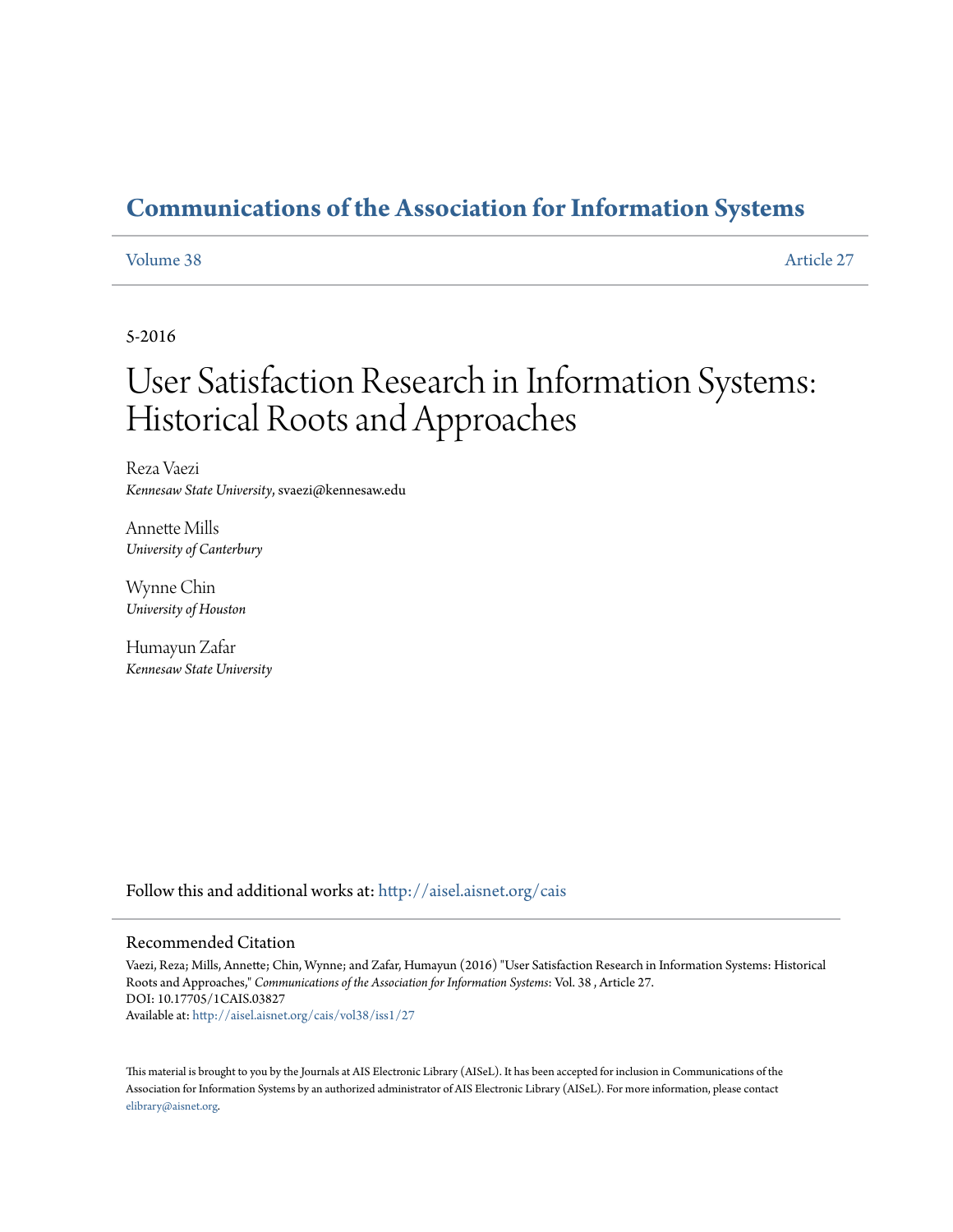

**Research Paper** ISSN: 1529-3181

# **User Satisfaction Research in Information Systems: Historical Roots and Approaches**

#### **Reza Vaezi**

Kennesaw State University Information systems United States *svaezi@kennesaw.edu*

#### **Wynne Chin**

University of Houston Decision and Information Sciences United States

#### **Annette Mills**

University of Canterbury Accounting and Information Systems New Zealand

#### **Humayun Zafar**

Kennesaw State University Information Systems United States

#### **Abstract:**

User satisfaction with information systems (IS) is considered an important indicator of information systems success and has been the subject of numerous research studies since the field's inception. In this paper, we review the user satisfaction research in the IS field. We discuss the roots of user satisfaction research as it pertains to satisfaction studies in marketing research and how these studies have been used to inform the IS context. We also discuss how the study of user satisfaction and use of the construct in IS research has evolved and matured over time. Finally, we discuss antecedents and outcomes of user satisfaction identified in IS research and provide suggestions for future research.

**Keywords:** User Satisfaction, Consumer Satisfaction, Information Systems, User Satisfaction Antecedents, User Satisfaction Outcomes, User Satisfaction Theories.

This manuscript underwent peer review. It was received 10/31/2014 and was with the authors for 6 months for 2 revisions. Ping Zhang served as Associate Editor.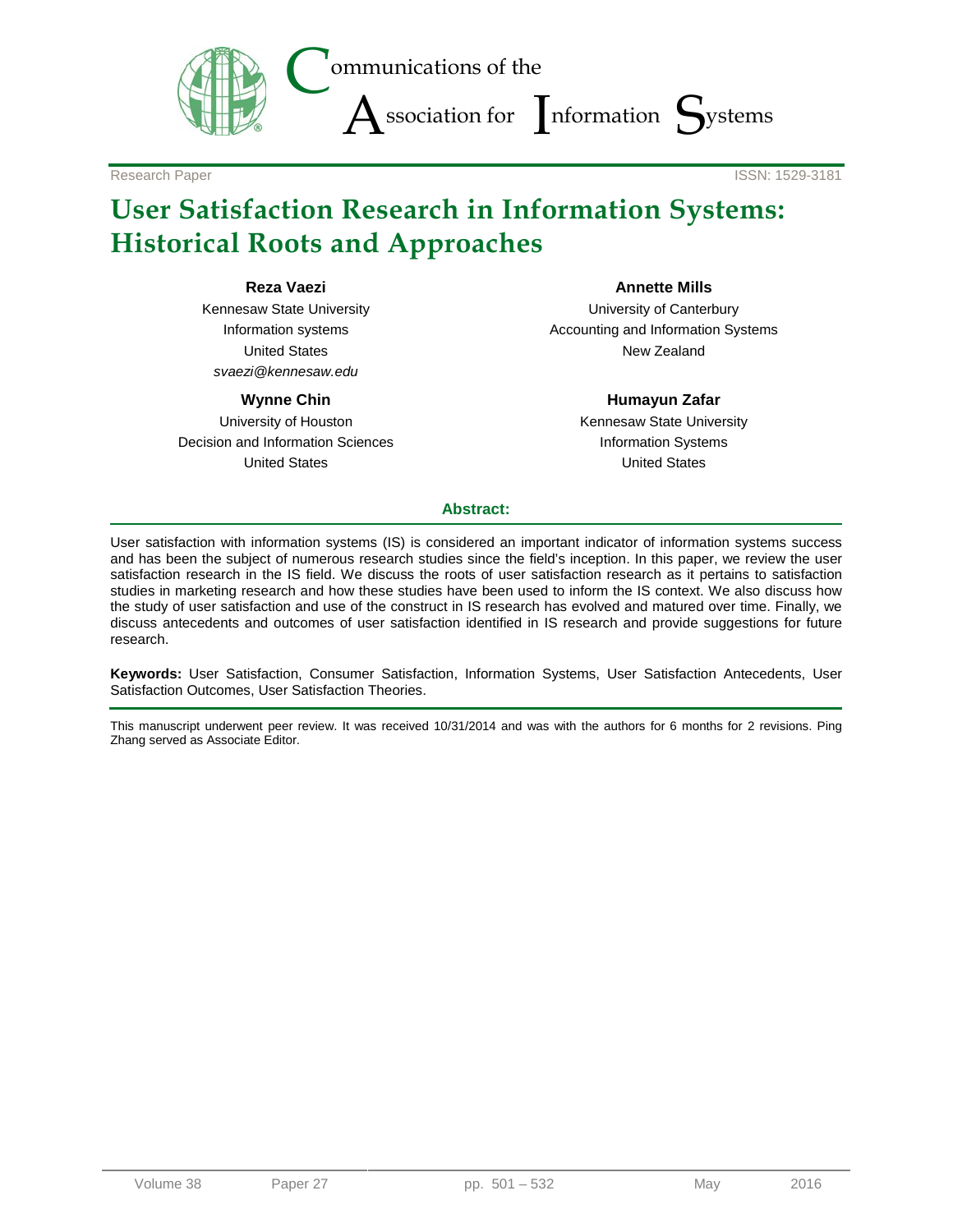П.

n T 己

T.

E.

T

S

Z

5

t

# **1 Introduction**

Determining whether an IS implementation is successful has been a critical theme since the inception of the IS field. Scholars have proposed several indicators of IS success, such as system use, user satisfaction, IS performance, and IS effectiveness. Of these, user satisfaction has emerged as the most widely used single measure and indicator of IS success (DeLone & McLean, 1992, 2003; Petter, DeLone, & McLean, 2013) and as central to IS behavioral research.

Favored over other concepts such as system use as an indicator of IS effectiveness and success, user satisfaction is easily one of the most indispensable concepts in IS research (DeLone & McLean, 1992), which DeLone and McLean (1992) suggest is likely the case for three reasons: user satisfaction 1) has a high degree of face validity, 2) boasts a relative abundance of tools equipped to measure it, and 3) is a stronger indicator of IS success than many other measures, which are often conceptually weak or difficult to obtain. Despite concerns about the conceptual consistency and strength of the construct (Melone, 1990), as the field has matured, so too has the user satisfaction construct become more theoretically grounded, more consistently defined, and characterized with more reliable measures. These developments have helped to consolidate and advance our knowledge of user satisfaction and use of the construct. As an indicator of success, researchers now generally agree that user satisfaction (in comparison to other measures) is a more accessible and easily measured concept. It is both flexible enough to be applied at a general level and adaptable to specific contexts.

User satisfaction as a key theme in IS research emerged around five decades ago (i.e., 1960s) with studies that emphasized the importance of understanding and meeting user needs. Even though the studies did not always directly mention the concept of user satisfaction (as we know it today), early studies of IS implementation signaled an important gap between what users need (or expect) and what is delivered (i.e., performance) as impacting IS success (Ackoff, 1967). Some of this early work showed little agreement as to what satisfaction is and how one should measure it. For example, taking a process view of satisfaction, Mason and Mitroff (1973) attributed the discrepancy (gap) problem between needs/expectations and perceived performance in part to not accounting for psychological types and personality. Although the views of what forms satisfaction differ somewhat today, these early studies were not far "off the mark" in suggesting that some form of cognitive evaluation played a key role in determining IS success, with later work drawing on emergent thinking in attitude research to shed light on the cognitive processes that underpin satisfaction formation (Fishbein, 1963; Lucas, 1974). Other studies took a more direct approach to measuring and conceptualizing satisfaction and focused on the satisfaction judgment (or outcome) itself. For example, Powers and Dickson (1973) asked managers to indicate how well their needs were being satisfied. Lucas (1978) asked users to rate their level of satisfaction with a new sales IS and, in his 1981 study, asked executives to rate their level of satisfaction with an IS for supporting decision making.

With five decades of IS research on user satisfaction behind us, we revisit this important concept to understand its origins and how the concept and accompanying research have developed and matured over time. Being generally used to synthesize the scholarly literature on a specific topic, historical reviews or survey studies serve this purpose well. They are particularly important for advancing knowledge in the field of inquiry, for thoroughly describing the history behind and development of a topic of interest over time, and for highlighting potential directions for future research (Schwarz, Mehta, Johnson, & Chin, 2007). In this paper, we discuss the roots of user satisfaction in IS research as it relates to satisfaction in marketing research and review the literature on user satisfaction.

We limit our focus to IS-related studies that directly incorporate user satisfaction (or some other form of satisfaction with IS) into their research. We specifically focus on the history and origins of user satisfaction research in IS. We build on previous review papers that have focused on or incorporated user satisfaction in their review (Au, Ngai, & Cheng, 2002; DeLone & McLean, 1992, 2003; Melone, 1990; Sabherwal, Jeyaraj, & Chowa, 2006; Zviran & Erlich, 2003) and we provide a more comprehensive picture of the development, contributions, and state of user satisfaction research in IS. We also identify well-researched areas of user satisfaction and point out areas in need of more scholarly work.

Specifically, this paper proceeds as follows. In Sections 2 to 4, we review different definitions of user satisfaction and approaches used in IS to study user satisfaction. We review the foundations of different theories that scholars have used in reference disciplines such as marketing research to define the core concept of consumer satisfaction and provide examples of how these have been applied to and informed developments in user satisfaction research. In Sections 5 and 6, we introduce the antecedents and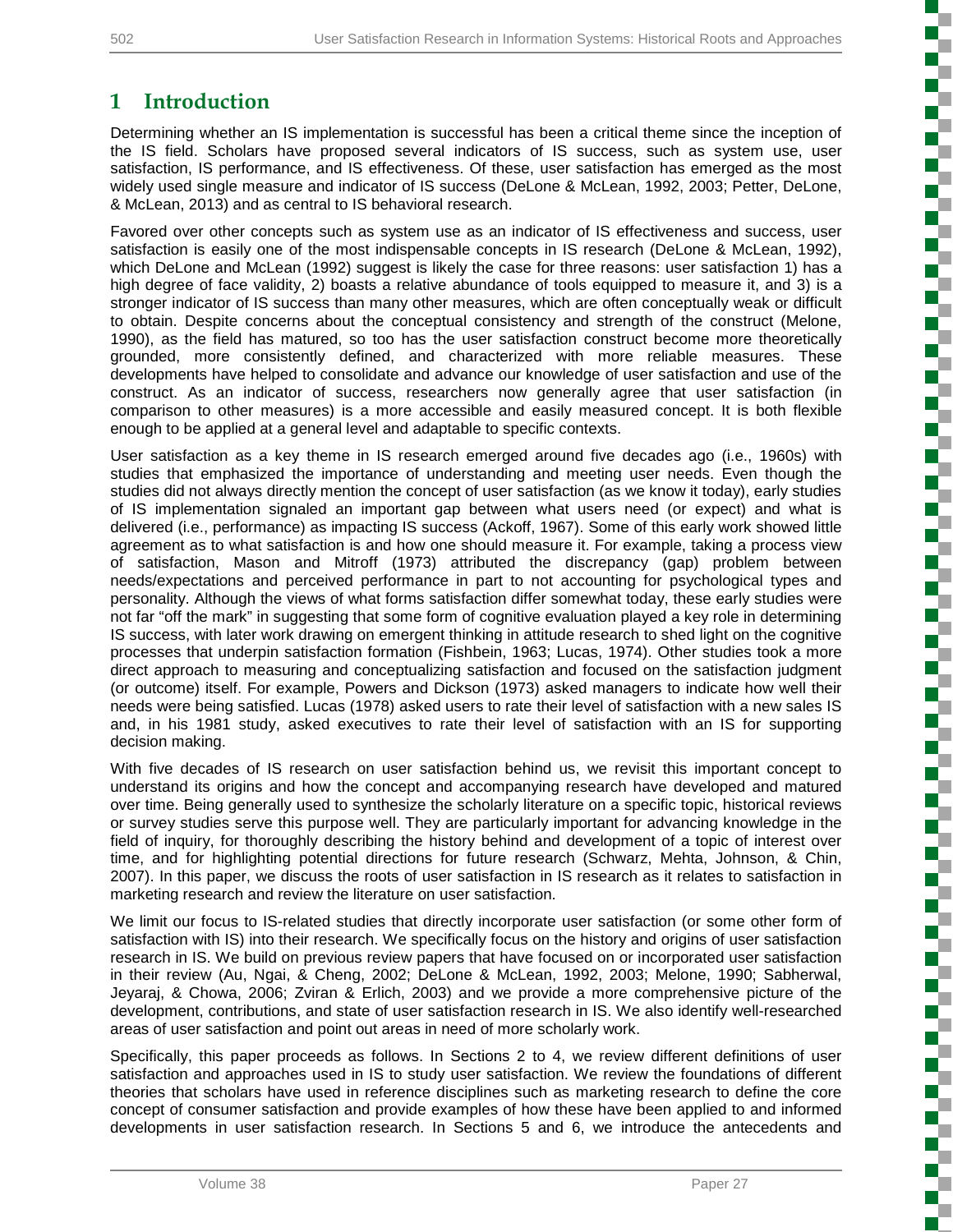outcomes of user satisfaction that scholars have investigated and provide a reference table listing key user satisfaction studies. Throughout the paper, we also go back to reference disciplines to identify areas of convergence, gaps, and avenues for further work. Finally, in Section 7, we summarize the user satisfaction research and suggest avenues for future research.

# **2 What is Satisfaction?**

The term "satisfaction" (noun) derives from "satisfy" (verb), which is rooted in the Latin terms *satisfacere*  ("to content"), and *satis* ("enough") and *facere* ("make"). The related term *satisfactionem* signals senses of "contentment, appeasement" and the "action of gratifying". It is described as a "fulfilment of one's wishes, expectations, or needs, or the pleasure derived from this" (Oxford Dictionary), so signaling that satisfaction means a "filling or fulfilment…up to a threshold of undesirable effects" (Oliver, 2010, p. 6). In other words, one may view satisfaction as "the consumer's fulfillment response" (p. 8) that is, a judgment that a product/service features or the product or service itself is providing a pleasurable level of fulfillment (Oliver, 2010). On the other hand, drawing on developments in the behavioral sciences, differing interpretations of satisfaction have emerged in marketing research, which consider a range of favorable and unfavorable responses. Hence, over time, researchers have moved away from the literal meanings of satisfaction to focusing on consumer experiences (Oliver, 2010).

#### **2.1 Satisfaction and Attitude**

į

j

Marketing research has focused on the satisfaction of consumers' needs and desires. As such, marketing research scholars have defined and conceptualized satisfaction based on developments in psychology and other behavioral sciences regarding concepts such as needs/motives, attitude, and intention/satisfaction. Attitude, in particular, is a key construct that underpins the satisfaction concept. It is by far one of the oldest and most studied constructs in social psychology and has been defined in many ways. Summarizing the literature and state of attitude research, Allport (1935) sought a definition that could cover the "many kinds of attitudinal determinations" identified in the literature. As such, he defines attitude as "a mental and neural state of readiness, organized through experience, exerting a directive or dynamic influence upon an individual's' response to all objects and situations with which it is related" (p. 810). While this definition emphasizes attitude towards objects, people, or institutions, later conceptualizations focused on attitude towards behavior*.* Thus, researchers defined attitude (affect) as "a person's general feeling of favorableness or unfavorableness towards [a] concept" (Ajzen & Fishbein, 1980, p. 54). In these studies, a person's judgment about whether performing a behavior is good or bad reflects attitude.

Being largely concerned about the factors and processes that constitutes attitude-behavior theory, marketing researchers drew heavily on the expectancy-value theories (EVT) (e.g., Fishbein, 1963) that dominated the thinking about the attitude-behavior link. These theories modeled attitude towards an object as a function of one's salient beliefs that the object had certain attributes and their evaluation of these attributes (Ajzen & Fishbein, 1980). Therefore, expectancy-value theories provided a framework for developing a theory of consumer behavior that formalized the belief that satisfaction with a product was a function of one's beliefs that the product fulfils certain functions (i.e., has certain "evaluative" attributes) and satisfies needs. Early studies (using expectancy-value theories) used ratings of attribute satisfaction and importance to derive an overall measure of satisfaction with (or attitude towards) the product.

These developments clearly recognized that attitude and satisfaction, though related, are distinct concepts with their own sets of antecedents, outcomes, and ways of relating to each other (Tse & Wilton, 1988). Oliver (1980) in his studies of consumer satisfaction distinguished the two concepts by describing satisfaction as a finite experience-based affect and attitude as a relatively stable affect that is based on prior experiences (e.g. previous satisfaction) or information without experience (e.g. service provider's reputation)*.* Hunt (1977) also distinguishes the concepts and argues that attitude is an emotion and satisfaction is an evaluation of that emotion (e.g., whether an experience was as pleasurable as expected).

#### **2.2 Satisfaction Definitions**

As a subjective concept (such as the notion of attitude in its early days of theory development), several definitions and characterizations of satisfaction emerged in marketing research, which largely fall into two categories. The first category emphasizes a process-oriented approach that concerns how satisfaction is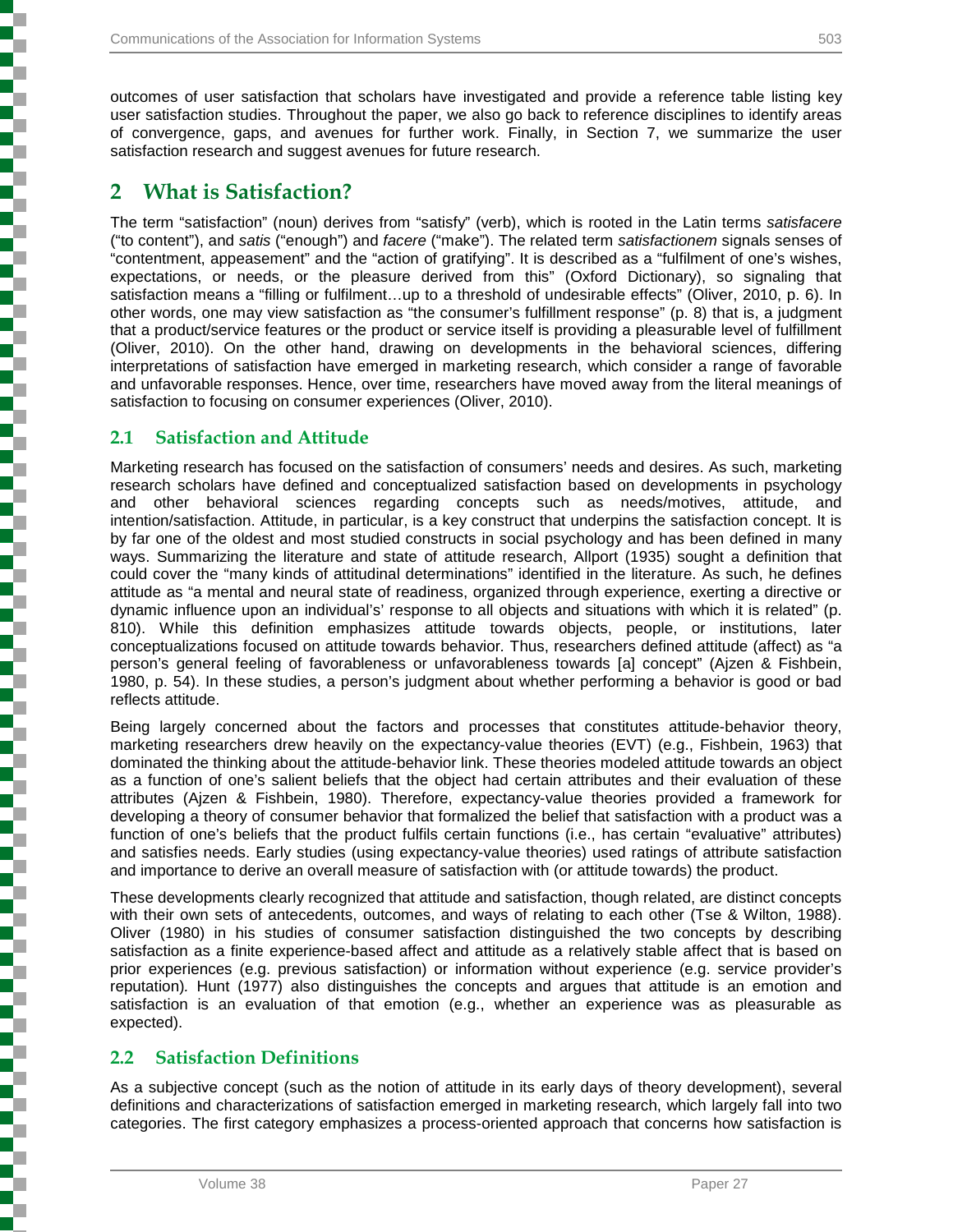ì

n T

ê

Ş

T

5

Ł

ŝ

formed in people. This approach defines key mechanisms by which the antecedents interact to form satisfaction. Hence, the major focus is on the evaluative (appraisal) process that underpins satisfaction formation. Emphasizing the cognitive processes involved in satisfaction, studies in this stream highlight the perceptual, evaluative, and psychological processes that contribute to satisfaction formation. For example, Tse and Wilton (1988 p. 204) defined consumer satisfaction as "consumers' response to the evaluation of the perceived discrepancy between prior expectations (or some other norm of performance) and the actual performance of the product as perceived after consumption".

The second approach—the *outcome-oriented approach*—describes satisfaction in terms of the result of the evaluative process; that is, the satisfaction (or summary judgment) that derives from a consumption or use experience. Hence, the second approach views satisfaction primarily as an outcome of a consumption process and focuses more on its effect on other constructs of interest and less on explaining the processes involved in satisfaction formation (Yi, 1989). Therefore, studies in this stream define satisfaction in terms of an emotional summary judgment (Yi, 1989) or summary-state of an evaluative process (Oliver, 2010). For example, Westbrook and Reilly (1983, p. 256), focusing on outcome, described consumer satisfaction as "an emotional response to the experiences provided by, associated with particular products or services purchased, retail outlets, or even molar patterns of behavior such as shopping and buyer behavior, as well as the overall marketplace". Despite the differences, a common theme reflecting their theoretical grounding in expectancy-value theory runs through the definitions, with both categories acknowledging the evaluative aspect as central to the satisfaction concept. Hence, most definitions will center on "experience" and the evaluation of performance as key to satisfaction.

Since its beginnings, studies of user satisfaction in IS have looked toward marketing research as a key reference field (Anderson, 1973; Oliver, 1976; Olshavsky & Miller, 1972; Olson & Dover, 1976) and followed its developments to shed light on the concept of user satisfaction. Similar to consumer satisfaction in marketing research, many definitions of user satisfaction have also emerged in the IS literature (Briggs, Reinig, & de Vreede, 2012; Melone, 1990). Although scholars do not agree on how one could group these definitions (Briggs et al., 2012; Melone, 1990), one stream representing the early formal definitions of user satisfaction tended to emphasize literal meanings of the term "satisfaction" using key terms such as "needs" and "fulfilment of needs or requirements". Following this trend, Swanson (1974) offered one of the earliest conceptualizations of satisfaction by measuring "appreciation" as a surrogate for satisfaction and defining it as a "manifold of beliefs about the relative value of the MIS as a means of inquiry" (p. 179). Another key conceptualization that emerged is user information satisfaction, which Ives, Olson, and Baroudi (1983) defined as "the extent to which users believe the information systems available to them meets their information requirements" (p. 785). Focusing on the idea of "meeting requirements", several IS researchers also adopted this definition (Simon, Grover, Teng, & Whitcomb, 1996; Treacy, 1985).

Following developments in marketing, several IS studies conceptualized and acknowledged the strong links to and roots of the user satisfaction construct in research on attitudes (Baroudi, Olson, & Ives, 1986; Brown, Venkatesh, & Goyal, 2014; Doll & Torkzadeh, 1988; Robey, 1979; Schewe, 1976; Thong & Yap, 1996; Wixom & Todd, 2005). Hence, another stream focusing on "affect" began to emerge that viewed satisfaction as a type of attitude. Similar to those in marketing research, definitions in this stream have also emphasized an outcome or a process-oriented view of satisfaction. Emphasizing outcome, scholars have defined user satisfaction as "the affective attitude towards a specific computer application by someone who interacts with the application directly" (Doll & Torkzadeh, 1988, p. 261), as a users' affect with (feelings about) prior (system) use (Bhattacherjee, 2001b), as "the level of emotional response to needs fulfillment through IT services" (Sun, Fang, Lim, & Straub, 2012, p. 1198), as "an affective state representing an emotional reaction to the entire Web site search experience, [which emphasizes] the buyer's cognitive state resulting from the consumption experience" (McKinney, Kanghyun, & Zahedi, 2002, p. 298), as "the overall affective evaluation an end-user has regarding his or her experience related with the information system (Chin & Lee, 2000, p. 554), and as "a valenced affective arousal with respect to some object that has reference to some state or outcome desired by an individual" (Briggs et al., 2012, p. 275). Therefore, outcome-oriented definitions in IS research are diverse and display little agreement on what satisfaction is.

Focusing on affect, other definitions emphasize the objects of the "satisfaction judgment". As such, scholars have also defined user satisfaction as "a multidimensional attitude towards various aspects of the MIS such as output quality, man-machine interface, EDP staff and services, and various user constructs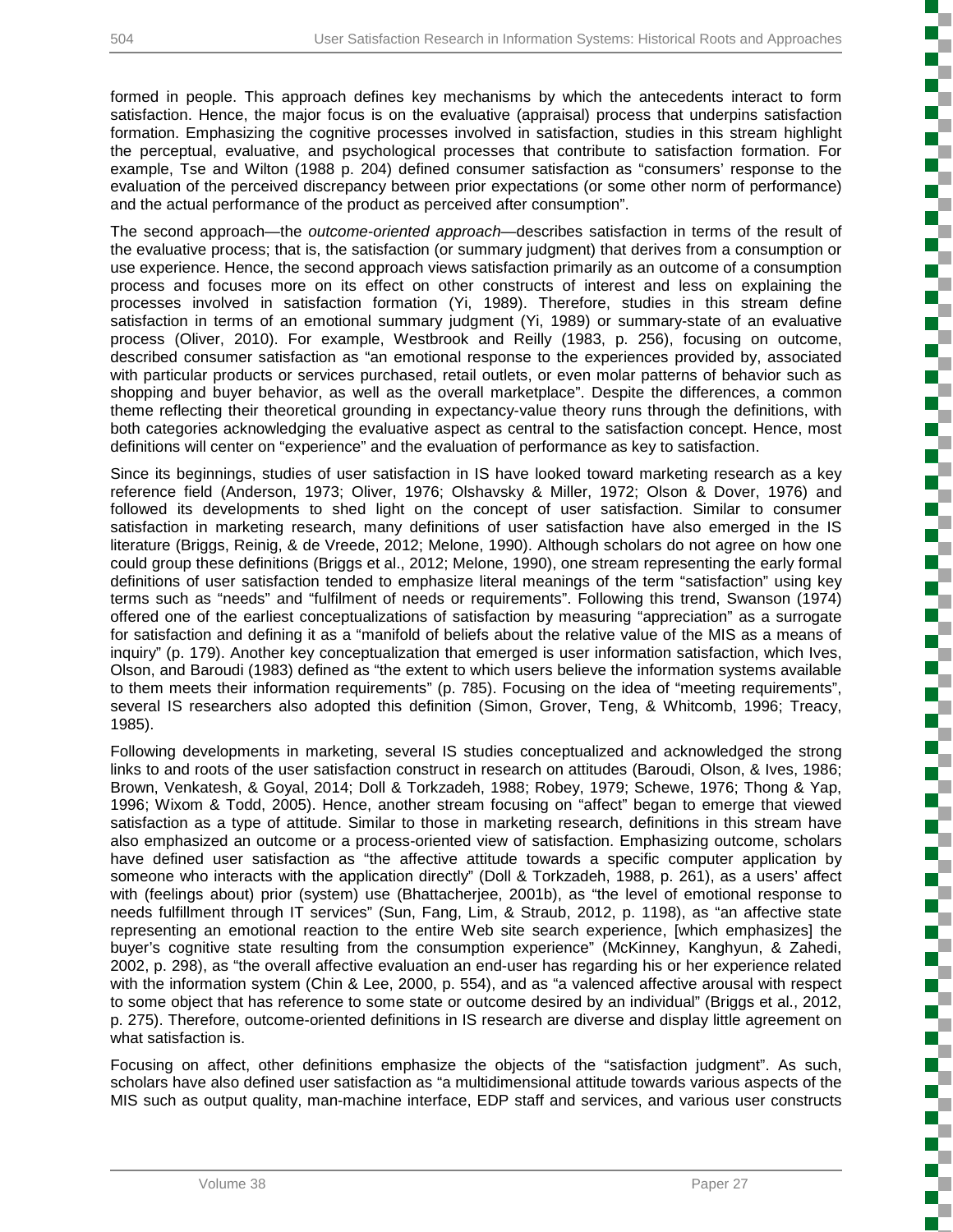j

**Contractor** 

such as feelings of participation and understanding" (Raymond, 1985). For Bailey and Pearson (1983, p. 538), satisfaction comprises "a weighted sum of user's positive or negative reaction to a set of 39 factors".

Process-oriented definitions, on the other hand, posit user satisfaction as "the IS end-user's overall affective and cognitive evaluation of the pleasurable level of consumption-related fulfilment experienced with the IS" (Au et al., 2002, p. 453). In addition to examining antecedents and outcomes specific to information systems, studies in this group focused more on how user satisfaction is formed; that is, the evaluative process that leads to the satisfaction outcome (Bhattacherjee, 2001a, 2001b; Brown, Venkatesh, & Goyal, 2012; Brown et al., 2014; Lankton & McKnight, 2012). These studies are distinguishable since they incorporate measures of satisfaction formation processes into the research model.

Finally, many studies have used the term "satisfaction" (or a similar term) but have not defined it. For example, Baroudi and Orlikowski (1988) defined satisfaction as the measurement of how satisfied a user is with their information system but did not explain what the term "satisfied" means. Likewise Rai, Lang, and Welker (2002) defined user satisfaction as "the degree of user satisfaction with the system" (p. 57) and measured it using a single item ("How would you rate your satisfaction with SIS?)" but, again, did not explain the term satisfaction.

Noting the wide range of definitions and suggesting that lack of agreement had led to many different conceptual definitions and operationalizations, Melone (1990) likened the issues with the user satisfaction construct to those related to early research on job satisfaction (Locke, 1976). This diversity also prompted questions as to whether IS researchers were using the same construct in their work (Treacy, 1985) and concerns about the extent to which the user satisfaction construct had been theorized in the IS literature (Melone, 1990). At the same time, Melone recognized that the various definitions shared the notion of the user's "providing some form of evaluative response" (p. 80). Critiquing the user satisfaction literature also as lacking a sound theoretical base for understanding the constructs and processes involved in acceptance of IT, Melone suggested that researchers focus on the slightly broader construct of user attitudes and argues that a focus on attitude would retain the essential elements of the user satisfaction construct while availing researchers of theoretical frameworks they could use to embed and better understand user satisfaction, its processes, its antecedents, and its outcomes.

Although many IS behavioral researchers have turned to attitude-based theories such as the technology acceptance model and the theory of reasoned action to better understand user intentions and behaviors and the affective and cognitive evaluations that precede them, attitude and satisfaction are not the same (Oliver 2010; Tse & Wilton, 1988), and the concerns regarding user satisfaction still remain today. Where satisfaction is the focus, a wide variety of definitions coupled with the diversity of measures remain in use (e.g., Bailey & Pearson, 1983; Bhattacherjee, 2001a; Brown et al., 2014). As such, the concerns of 25-30 years ago continue to persist as to whether researchers are using the same construct in their work (Treacy, 1985) when they use the term satisfaction. The key issue here is that, while IS research on user satisfaction may produce many ideas about user satisfaction, the proliferation of new knowledge will impede the field's maturity if there is no coherent and clearly discernible body of knowledge being developed (and agreed on) to help solve problems, address inconsistencies, and provide strong platforms for testing new ideas and accumulating further knowledge in a genuine and useful manner.

In Section 3, we use the two primary approaches to study satisfaction (i.e., outcome oriented and process oriented) and their underlying theories and conceptualizations of satisfaction to organize and classify user satisfaction studies.

# **3 User Satisfaction: The Outcome-oriented Approach**

Most studies on user satisfaction follow an outcome-oriented approach focusing on measures of the satisfaction judgments and the factors that contribute to user satisfaction or are impacted by the satisfaction judgments. Drawing on illustrative studies and prior work, in this section, we review how IS research using an outcome-oriented approach has unfolded over the years. We focus on measures and how researchers have operationalized user satisfaction in the IS literature. We discuss antecedents and outcomes in Sections 5 and 6.

We can trace one of the earliest uses of the outcome-oriented approach to understanding satisfaction to Bettman (1974). He introduced the concept of attribute satisfaction to consumer satisfaction research and grounded it in Fishbein's (1972) multiple-attribute attitude model that determines an individual's overall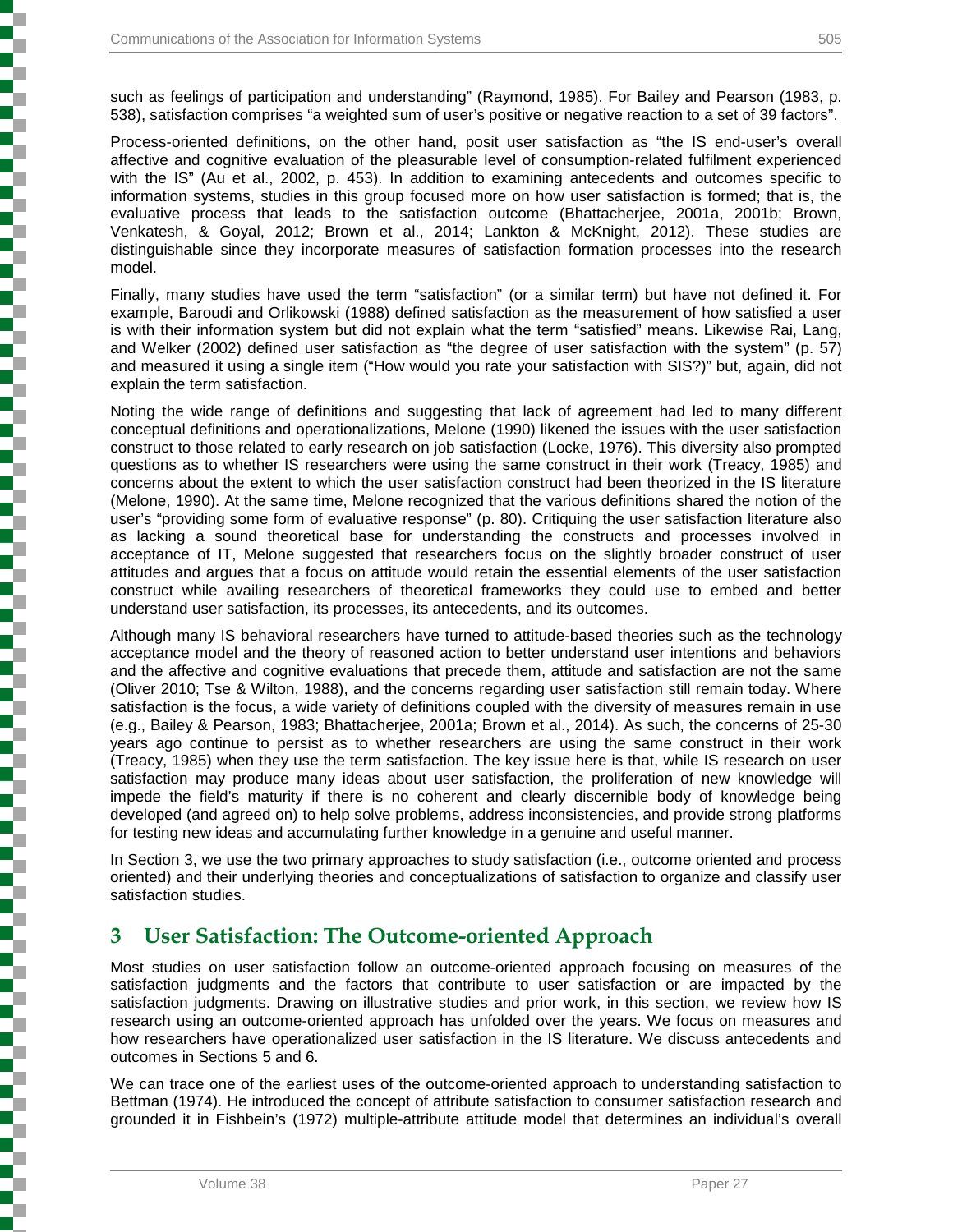i<br>S

ı

ŝ

T.

į

ì

į

2

ī

▛

į

į

attitude towards an object based on the individual's summary evaluation of the object's attributes. (Bettman, 1974) suggested that the decision to purchase certain products comes first from one's believing that the product possesses certain attributes and second from one's judging the product's attributes to be satisfactory. He modeled satisfaction with an attribute as a binary variable. Based on this model, people would judge an attribute as either satisfactory or unsatisfactory, with their overall satisfaction towards a product being determined by their satisfaction with different attributes. To illustrate the role of attribute satisfaction in forming overall satisfaction, one can imagine a dining experience during which both positive and negative affective reactions may arise due to the complexity of this type of service. Individuals might be satisfied with some aspects of the experience and dissatisfied with other aspects. For example, they might be pleased with the food quality but not with the speed of delivery. Thus, their overall satisfaction judgment would be a summary feeling related to their satisfaction with different aspects of the restaurant experience (Oliver, 1993).

IS products and services are likewise complex "objects". For example, one may find that, while a user is satisfied with a report's format or content, they may be less satisfied (or dissatisfied) with the ease or speed with which they can obtain the report from the system. Similarly, they may be satisfied with the competence shown by IT support staff in dealing with a problem but not with the level of responsiveness with which they attended to the help request. Hence, their overall satisfaction judgment would derive from a summary feeling about their experience with the overall IT product (i.e., information output, technical system itself, and support services). For example, in the case of an IS implementation project in which several activities and phases run in parallel or in sequence over time, one could also evaluate user satisfaction in terms of what results occur at the end of a series of processing activities (whether over a short or long period of consumption), as an accumulation of interim and final judgments of satisfaction with each activity or event that contributes to the IS outcome, or as a summary assessment of the IS project or its outcome as a whole (Oliver, 2010).

Most user satisfaction studies conducted from an outcome-oriented perspective have focused on summary judgments of an IS as a whole. A handful also consider summary judgments at an attribute or sub-dimensional level, such as information satisfaction and system satisfaction (Krishnan & Ramaswamy, 1999; McKinney et al., 2002; Wixom & Todd, 2005; Xu, Benbasat, & Cenfeteli, 2013). Even fewer have examined user satisfaction as a summation of attribute-level judgments (Bailey & Pearson, 1983).

#### **3.1 Measures of User Satisfaction**

Powers and Dickson (1973) were one of the first to measure user satisfaction in information systems). They measured managers' satisfaction with a management information system as an overall judgment and concluded that user satisfaction is a major determinant of successful implementation of an IS project. Next, Noland and Seward (1974) provided users with certain reports and asked them to rate their satisfaction with the report on a five-point Likert scale. Similar to Powers and Dickson (1973), they did not consider specific attributes of the report but asked users to report on their satisfaction as a whole using a single question. Likewise, Ginzberg (1981), Rushinek and Rushinek (1986), and Alavi and Henderson (1981) evaluated user satisfaction using a single-item, the latter of whom concluded that user satisfaction with decision support systems was directly affected when additional aids were offered during the decision making process.

When it comes to attribute satisfaction, early IS studies focused on users' perceptions of attribute performance and quality and related those to their satisfaction with the IS. Lucas (1974) was among the first to develop a list of IS attributes and measure users' perceptions about these attributes. For example, Lucas perceived a high positive rating of the suitability of reports as an indication of the users' satisfaction with this attribute. Later, Debons, Ramage, and Orien (1978) developed a questionnaire to measure user productivity perceptions of 10 different attributes of IS, including timeliness, reliability, assistance, accuracy, access, adequacy, and cost. Similarly, Neumann and Segev (1980) designed a survey to measure user satisfaction with IS, which considered four attributes: accuracy, recency, content, and frequency. Up to this point, surveys aimed at measuring user satisfaction tended to use a five-point Likert scale and a single item to assess user perception of each attribute or overall satisfaction.

Mirroring developments in marketing research, in particular the idea that satisfaction in a given situation is "the sum of one's feelings or attitudes toward a variety of factors affecting that situation" (p. 531), Bailey and Pearson (1983) developed the first instrument that used multiple questions for each construct and sematic deferential scales with opposing adjectives to measure user satisfaction. Focusing on user information satisfaction, they used 39 factors to assess satisfaction. They developed attitudinal scales for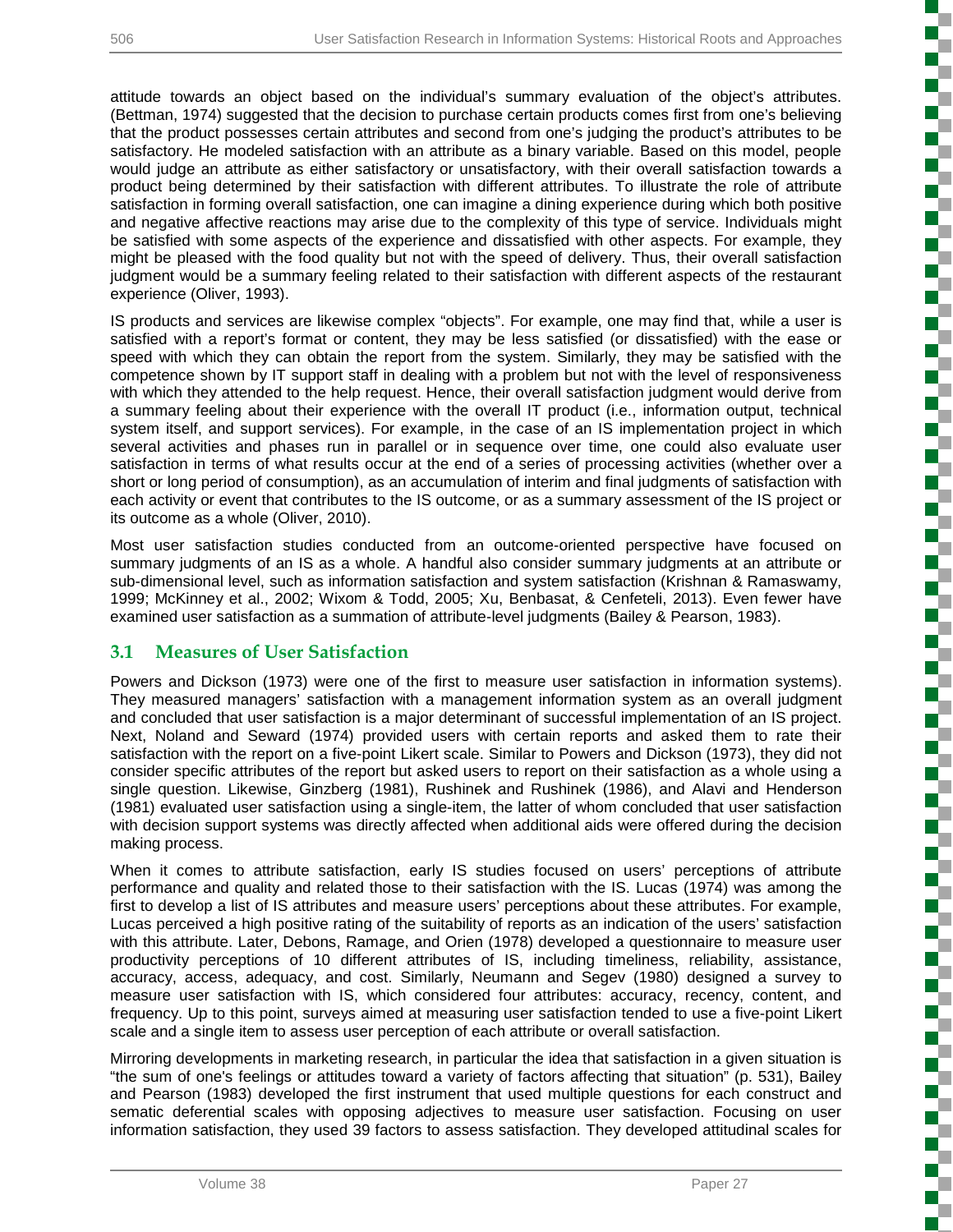each of the 39 factors and asked users to rate their feelings about each attribute from positive to negative. They also developed corresponding scales to capture the "importance" of the attribute, which they used for validation. Ives et al. (1983) adopted Bailey and Pearson's (1983) user information satisfaction (UIS) survey instrument and reported an improved but shorter version of the instrument. They deleted items in each scale that had low factor loadings and eliminated factors that failed to show satisfactory psychometric qualities to improve the instrument's overall reliability. Similar to Bailey and Pearson (1983), the short-form UIS retained the core concept of using attitudinal scales to assess satisfaction but replaced the validation scales with a four-item measure of overall UIS. In a follow-up study, Baroudi and Orlikowski (1988) confirmed the validity and reliability of the UIS's short-form measure. Following Ives et al. (1983), Doll and Torkzadeh (1988) developed and validated a survey instrument to measure end user computing satisfaction (EUCS). Their measure of satisfaction focused on five key features of an information system: content, accuracy, format, ease of use, and timeliness. Although these early studies did not necessarily discuss the theoretical underpinnings of the user satisfaction construct in attitudinal research and expectancy-value theory, their influence is implied in the definitions and conceptualizations of the construct.

The UIS and EUCS instruments, though widely used, have not been without criticisms (Etezadi-Amoli & Farhoomand, 1991; Etezadi-Amoli & Farhoomand, 1996; Galleta & Lederer, 1989; Thong & Yap, 1996). For example, Galletta and Lederer (1989) criticized the summing of detailed, independent items to obtain a global measure of user satisfaction and raised concerns about the reliability of the detailed scales in the UIS. Their findings suggested that the detailed UIS measures were unreliable, while the global measures of satisfaction performed more reliably, which suggests both that the attitude was stable and that the global measures are an alternative way of measuring user satisfaction. Therefore, they suggested that the detailed UIS scales be revisited or that researchers consider using global measures of user satisfaction. Etezadi-Amoli and Farhoomand (1996) also pointed to issues with the UIS scales developed by Ives et al. (1983), Baroudi and Orlikowski (1986), and Bailey and Pearson (1983) as these scales relate to distinguishing clearly the cognitive aspects of a system (i.e., beliefs about characteristics of a system) from the affective aspects (i.e. attitudes towards a system or towards using a system). Etezadi-Amoli and Farhoomand (1991) also critiqued the end user computing satisfaction measures (Doll & Torkzadeh, 1988) and suggested (among other things) that it would be better to evaluate the extent of satisfaction with each rather than the frequency with which users were satisfied with particular attributes.

Following these developments and criticisms, one can observe two trajectories in user satisfaction measurement in the 1990s-early 2000s: some opted to fine-tune the more detailed UIS and EUCS instrument, and others turned to global measures of user satisfaction. For example, following their critique of existing EUCS measures, Etezadi-Amoli and Farhoomand (1996) proposed an alternative measure of EUCS focusing on satisfaction with documentation, ease of use, functionality of system, output quality, support, and security, and their impact on user performance. Still others referred to the original instruments such as the UIS but assessed the scales as formative (e.g., Sun et al., 2012) to address some of the criticisms regarding the measures and how the overall scores are derived (Galletta & Lederer, 1989). But for the most part, IS researchers have turned to global measures of user satisfaction (Bhattacherjee, 2001b; Khalifa & liu, 2002; McKinney et al., 2002; Wixom & Todd, 2005) adapted from marketing research (e.g. Spreng, Mackenzie, & Olshavsky, 1996). Ives et al., (1983) were one of the first to use a multi-item global measure of satisfaction to help validate the detailed measures that were posited in the short-form UIS scales. Subsequently, Galletta and Lederer (1989) also suggested using a global measure of user satisfaction as an alternative way to address the reliability issues linked to the detailed measures in the UIS. Later studies such as Bhattacherjee (2001b), Khalifa and Liu (2002), and McKinney et al. (2002) also used multi-item global measures adapted from marketing research (Spreng et al., 1996). However, little research has focused on fine-tuning the attribute-level satisfaction measures (Galletta & Lederer, 1989). As such, we suggest future research considers more detailed measures of satisfaction that can help advance current knowledge and provide meaningful insights that practitioners can act on to improve user satisfaction.

At a component-level, scholars developed multi-item scales to assess summary judgments of satisfaction associated with key components of an IS, such as the information product, the technical system, and support services (McKinney et al., 2002; Wixom & Todd, 2005). Galletta and Lederer (1989) were one of the first to introduce overall measures for the information product and systems support and services in a global measure of user satisfaction. McKinney et al., (2002) also used multi-item scales for their overall measures of information and system satisfaction and separated them from global measures of user satisfaction (i.e., satisfaction with the system as a whole). Likewise, Wixom and Todd (2005) introduced a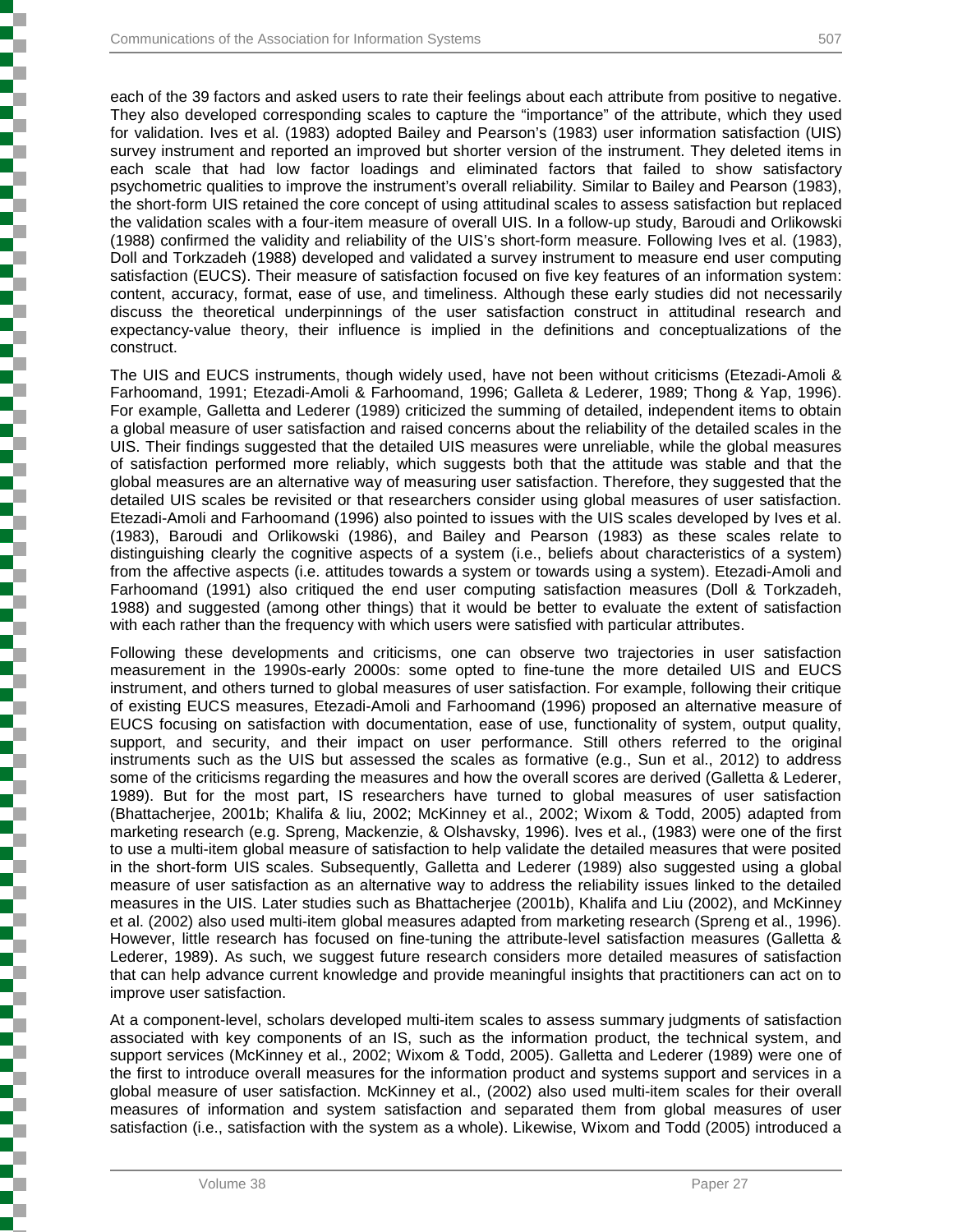$\mathbb{Z}^{\mathbb{Z}}$ 

ì

Ē

Ŧ T.

UD. ď, T

c  $\Box$ 

Ŧ

7

S

FT. c

J, T 2

T E. 3

set of general measures of information satisfaction and system satisfaction to the user satisfaction literature. These latter developments provided a level of analysis that enabled a more detailed understanding of user satisfaction but is not as fine-grained as those focused on detailed attributes of an IS (e.g., content, format, ease of use). Further, in integrating user satisfaction and technology acceptance concepts into one model, Wixom and Todd (2005) distinguished cognitive aspects (i.e., beliefs about the technical system (system quality) and the information product (information quality)) from affective aspects (i.e., user satisfaction with the system itself and with the information outputs). They also recognized the likely influence of cognitive aspects of service quality on user satisfaction but omitted service quality from the model on the basis that, in the context of their study, service quality was more relevant to an evaluation of satisfaction with overall IT services than with individual applications. This development was especially important because, up to this point, many IS studies (e.g., Bailey & Pearson, 1983; Doll & Torkzadeh, 1988; Ives et al., 1983) had largely blurred the distinction between the cognitive aspects (i.e., beliefs about an object) that impact the satisfaction judgment and the affective aspects that reflect the satisfaction judgment (i.e., satisfaction with an object or affective attitude towards the object) (Ajzen & Fishbein, 1980). Extending Wixom and Todd's (2005) work, Xu et al. (2013) added service quality and service satisfaction to their model of component level satisfaction. The results showed that individuals' beliefs concerning both information and system quality affected service quality and that information quality, system quality, and service quality affected their associated satisfaction constructs (i.e., information, system, and service satisfaction).

Researchers have also contextualized and tailored the satisfaction construct to particular settings. Although these studies have described their constructs and measures as pertaining to satisfaction, they often focus on cognitive aspects of the system rather than affective aspects and, thus, blur the satisfaction concept. For example, Muylle, Moenaert, and Despontin (2004)'s 11-dimensional model of website user satisfaction measures users' cognitive evaluations of each attribute (e.g., entry guidance, hyperlink connotation, website structure and speed, language customization, and information comprehensiveness, accuracy and relevance, etc.) rather than affective judgments of each. Thus, the only measure of satisfaction pertaining to attitude in Muylle, et al. (2004) was overall measure of website user satisfaction.

In a similar vein, Palvia (1996) posited a model to evaluate user satisfaction with 12 elements of small business IT. They included common EUCS dimensions such as information content, accuracy, format, ease of use, timeliness, documentation, security, and integrity and domain factors such as software adequacy, software maintenance, vendor support, training and education, and an aggregate construct to capture overall evaluation of the system. Although Palvia refers to the instrument as a satisfaction measure (except for a single item measuring information accuracy), the attribute scales do not otherwise mention satisfaction, which blurs the distinction between one's evaluation of the objective attributes of a system and one's attitude toward the attributes. By contrast, in their study of consumer satisfaction with financial services, Krishnan and Ramaswamy (1999) clearly distinguished attribute-level satisfaction as an affective judgment. They posited a measure of overall satisfaction with corresponding measures of satisfaction for four factors related to product, services, and technology: branch service satisfaction, automated telephone service satisfaction, product line satisfaction, and financial reports satisfaction.

Most researchers have viewed satisfaction and attitude as distinct and have typically used different scales to represent the constructs (Bhattacherjee, 2001b; Bhattacherjee & Premkumar, 2004; Sabherwal et al., 2006), but some have operationalized satisfaction using measures that are similar to attitude scales (Ajzen & Fishbein, 1980; Brown et al., 2012; Brown et al., 2014), which means that user satisfaction at the operational level is indistinguishable from common measures of attitude in IS research. The difficulty this presents, as with any other measures of user satisfaction that are significantly different from each other, is as Treacy (1985) suggests: compared with other studies, it is questionable as to whether the researchers are using the same construct in their work. Lack of consistency can also potentially impede the accumulation of a general body of knowledge on the subject but, where valid, can point to new avenues for extending knowledge.

In general, despite the many definitions and approaches used to measure user satisfaction, IS studies have largely converged on overall measures of user satisfaction (e.g., Bhattacherjee, 2001a, 2001b; Chin & Lee, 2000). An examination of these measures shows that they have been less problematic in operationalizing the user satisfaction construct with clearer distinctions between the cognitive aspects that impact satisfaction (e.g., qualities of an IS) and the affective aspects that reflect attitude and satisfaction judgments. With most studies drawing on measures from marketing research and common sources such as the work of Oliver (1981) and Spreng et al. (1996), a more unified foundation of user satisfaction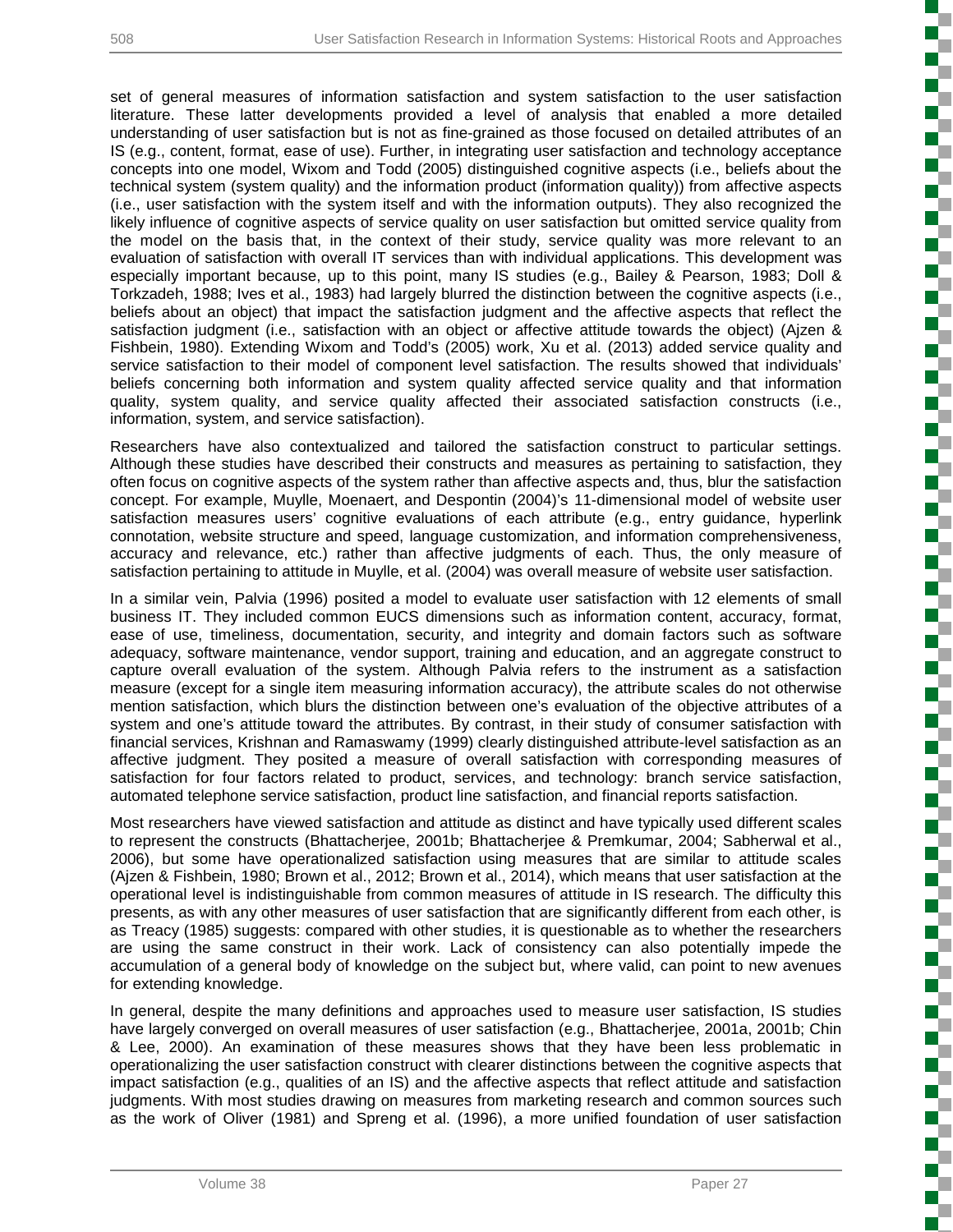research is emerging, which, over time, one can expect to result in a genuine accumulation of knowledge in IS research.

# **4 Process-oriented Approach in Study of User Satisfaction**

The process-oriented approach to studying satisfaction focuses on the processes involved in satisfaction formation in individuals. Though not as dominant as those focused on outcome, one can find studies of user satisfaction in IS aligned with the process-oriented approach from the 1970s (Ajzen & Fishbein, 1980; R. E. Anderson, 1973; Fishbein, 1963; Edwin A. Locke, 1969; Oliver, 1976; Olshavsky & Miller, 1972; Olson & Dover, 1976). These studies draw on developments in marketing research and social psychology to better understand how user satisfaction is formed, and, in particular, the impact of disconfirmed expectations on satisfaction with IS performance (or outcomes).

In this section, we review prominent IS research that has used process-oriented satisfaction theories to explain IS user satisfaction. We begin with key process-oriented satisfaction theories posited in the marketing field and provide examples from IS research that has adopted the respective theory. We identify and discuss two general paradigms among the theories used to explain the cognitive processes involved in satisfaction formation: expectation disconfirmation and desires congruency. We focus here on the models used to explain user satisfaction formation; we discuss the aspects related to antecedents and outcomes in Sections 5 and 6.

#### **4.1 Expectation-disconfirmation Paradigm**

j

According to many studies that have used the expectation-disconfirmation model to explain consumer satisfaction (e.g., Oliver, 1977, 1979; Olson & Dover, 1979; Swan & Trawick, 1981; Weaver & Brickman, 1974), consumers compare product/service performance with their expectations to judge satisfaction with the product/service. If performance exceeds their prior expectation (positive discrepancy), then individuals would be more satisfied with the product/service. However, if performance is below their prior expectation (negative discrepancy), they would be less satisfied or even dissatisfied with the product/service. In short, the expectation-disconfirmation paradigm sees satisfaction as a function of expectation and disconfirmation (i.e. disconfirmation refers to the difference between performance and expectations). Hence, expectation-disconfirmation models of satisfaction use expectations as a basis to judge performance (or one's experience).

Further, the adaptation level theory supports the expectation-disconfirmation model. This theory suggests that individuals interpret stimuli in light of an adapted standard (Helson, 1964). The standard (or benchmark) against which one judges performance is a function of the individual's perception, the context, and the nature of the stimulus. Once one forms this standard, it will guide succeeding evaluations. Thus, positive and negative deviations from the standard depend solely on the individual's adapted levels and are different from one person to another. Hence, in an IS context, expectations about the performance of an IS (or its components or attributes) will act as the adapted standard against which one compares actual performance.

Scholars consider the expectation-disconfirmation model a paradigm since it has been used in conjunction with many theories. One can find traces of expectation-disconfirmation in most IS studies using theories that explain satisfaction as a function of a cognitive comparison between predictive expectations of some form and some kind of performance (Bhattacherjee, 2001a, 2001b; Bhattacherjee & Premkumar, 2004; Brown et al., 2012, 2014; Ginzberg, 1981; Lankton & McKnight, 2012; Szajna & Scamell, 1993). Early works in user satisfaction suggested that expectations may play an important role in determining IS failure and success. For example, Ginzberg (1975) noted that project members had needs and expectations that, if unmet, would lead to dissatisfaction and implementation failure. Recognizing the centrality of the individual in project success, their work emphasized the importance of setting up a satisfactory psychological contract (i.e., user expectations). Otherwise, if users held high expectations about an IS project that were not met, they became dissatisfied. Ginzberg (1981) suggested a similar relationship might hold for IS implementation such that "users who held unrealistic expectations about a system prior to its implementation would be less satisfied with the system than will users whose expectations were realistic" (p. 463). Ginzberg then examined the links between pre-implementation expectations and attitudinal measures of project success and found the two were related.

Later work explicitly tested the relationships that expectation-disconfirmation implies. For example, using a field survey of online brokerage users, Bhattacherjee (2001a) investigated key drivers of users' intentions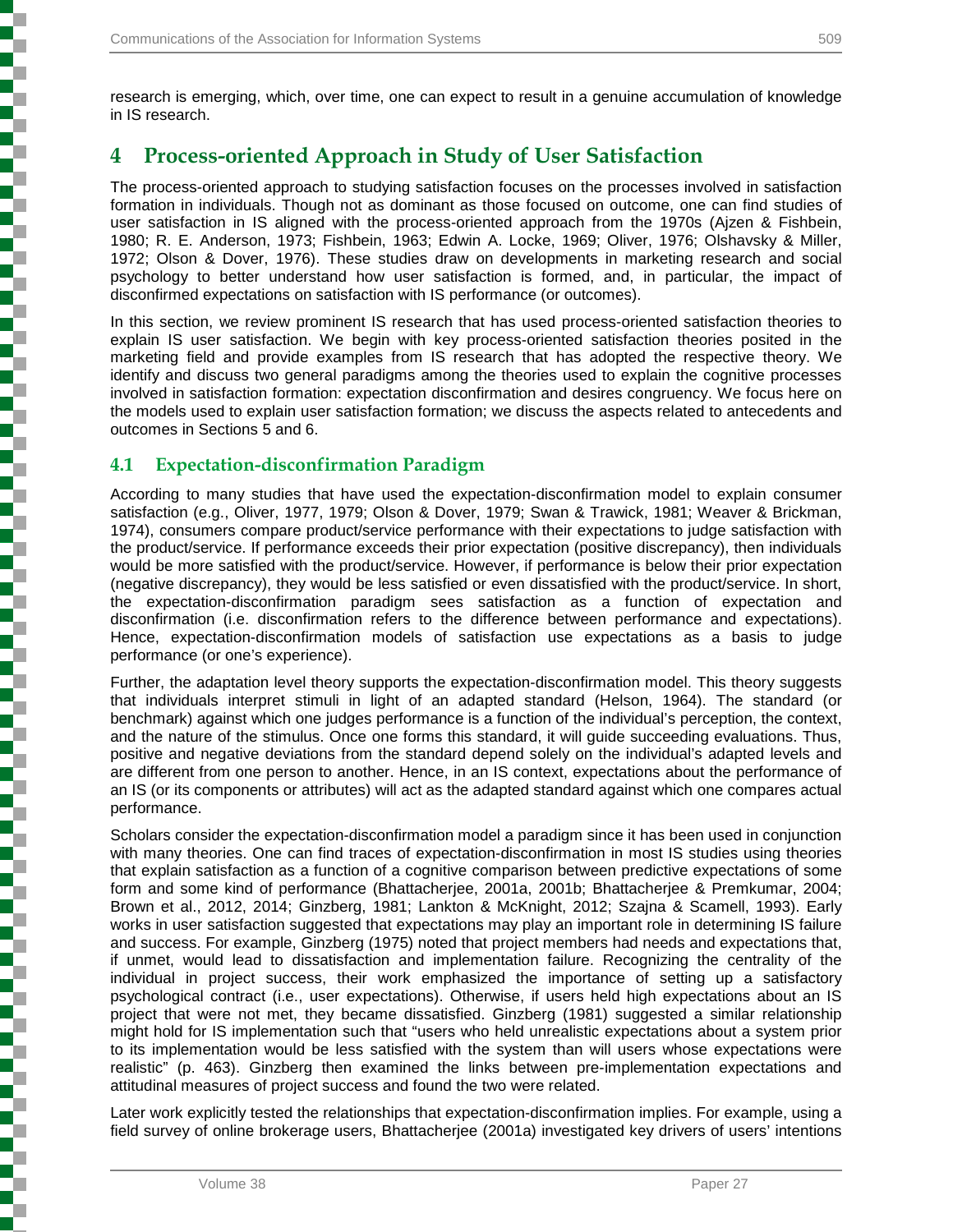ì

Ş

T

į

ì

2

7

Ś

2

ŝ

 $\Box$ 

ŝ

to maintain and continue their involvement with these online systems. He showed that confirmation of expectations affected both users' satisfaction with the service and their perceived usefulness, with user satisfaction with the initial service encounter also functioning as a key determinant of users' intentions to continue to use the service. Bhattacherjee (2001b) expanded the initial model to include satisfaction processes and found that users' satisfaction with online banking systems was influenced by their confirmation of expectations from prior IS use and perceived usefulness. Erevelles, Srinivasan, and Rangel (2003) also measured customer satisfaction with internet service providers (ISPs) using expectation disconfirmation. They found that, despite generally low expectations, customers were not satisfied with their ISPs. Using attribution theory (Kelley, 1973), Erevelles et al. suggested that customers believe their dissatisfaction is an outcome of ISPs' ignoring their needs. In the end, they identified both affective and cognitive causes as involved in customer's switching behavior. Based on the Bitner (1990) model of satisfaction with service encounters, Susarla, Barua, and Whinston (2003) also examined satisfaction with application service providers. They modeled perceived provider performance and disconfirmation constructs as direct antecedents of satisfaction. They found that the effect of perceived provider performance on satisfaction was significant and positive and that the effect of disconfirmation was significant and negative.

In Sections 4.2 to 4.6, we discuss key theories that scholars have used in conjunction with expectation disconfirmation, namely, contrast theory, assimilation-contrast theory, cognitive dissonance theory, generalized negativity theory, and comparison level theory. In Section 4.7, we discuss equity theory, which compares the perceptive ratio of outcomes to inputs invested by individuals with that of other individuals.

#### **4.2 Contrast Theory**

Contrast theory situates consumer satisfaction as a function of product performance and assumes that, when product expectations are disconfirmed with actual performance, the contrast between expectations and performance will cause consumers to exaggerate the difference between the received product and the expected product (Cardozo, 1965). According to this theory, consumers will evaluate a product's performance as higher than actual performance if their initial expectations were lower than the objective performance. Conversely, they will evaluate product performance as lower than actual performance if their expectations were higher than the objective performance. In other words, perception of product performance and, therefore, consumer satisfaction is improved through positive disconfirmation (i.e., when performance exceeds expectation) and reduced through negative disconfirmation (i.e., when performance falls below expectations).

Satisfaction research grounded in a process-perspective is largely based on comparison with an expectation or some form of comparison standard. The marketing literature includes a range of comparison standards (Oliver, 2010) such as *will* (i.e., predicted) expectations, *should* (i.e., normative, deserved) expectations*, desired and ideal* expectations, and *best* expectations (which are more prevalent in economic models and represented as rational expectations and expected utility). Spreng et al. (1996) has also identified different definitions of expectations in the marketing literature. For example, some authors have described expectations primarily in terms of the probability of occurrence of some event (e.g., Westbrook, 1987; Westbrook & Reilly, 1983), while others add an evaluation of the level of goodness or badness of events to the probability of occurrence (e.g., Churchill & Surprenant, 1982). To clarify predictive expectations, which is the most common standard investigated in the marketing literature, Oliver (1981) noted that such expectations will have two aspects: 1) the likelihood of occurrence (e.g., the probability of having a clerk waiting on consumers in a bank), and 2) the evaluation of the occurrence (i.e., how desirable, good or bad, the clerk is likely to do his job). However, the second part (i.e., the evaluation of a product or service) is rooted in personal preferences, which arise from desires and needs that differ across individuals. Further distinctions are that expectations tend to be future oriented and malleable while desires are oriented towards the present and relatively stable (Spreng et al., 1996).

In IS research, most process-oriented studies of user satisfaction have been based on predictive expectation paradigms that stem from contrast theory (Bhattacherjee, 2001a, 2001b; Brown et al., 2014; Fan & Suh, 2014; Lankton & McKnight, 2012; Liao et al., 2007; McKinney et al., 2002; Susarla et al., 2003; Venkatesh & Goyal, 2010). For example, Susarla et al. (2003) measured client satisfaction with application service providers (ASPs) by capturing their expectations about functional capabilities and technical performance guarantees of a specific ASP and their perceived performance. McKinney et al.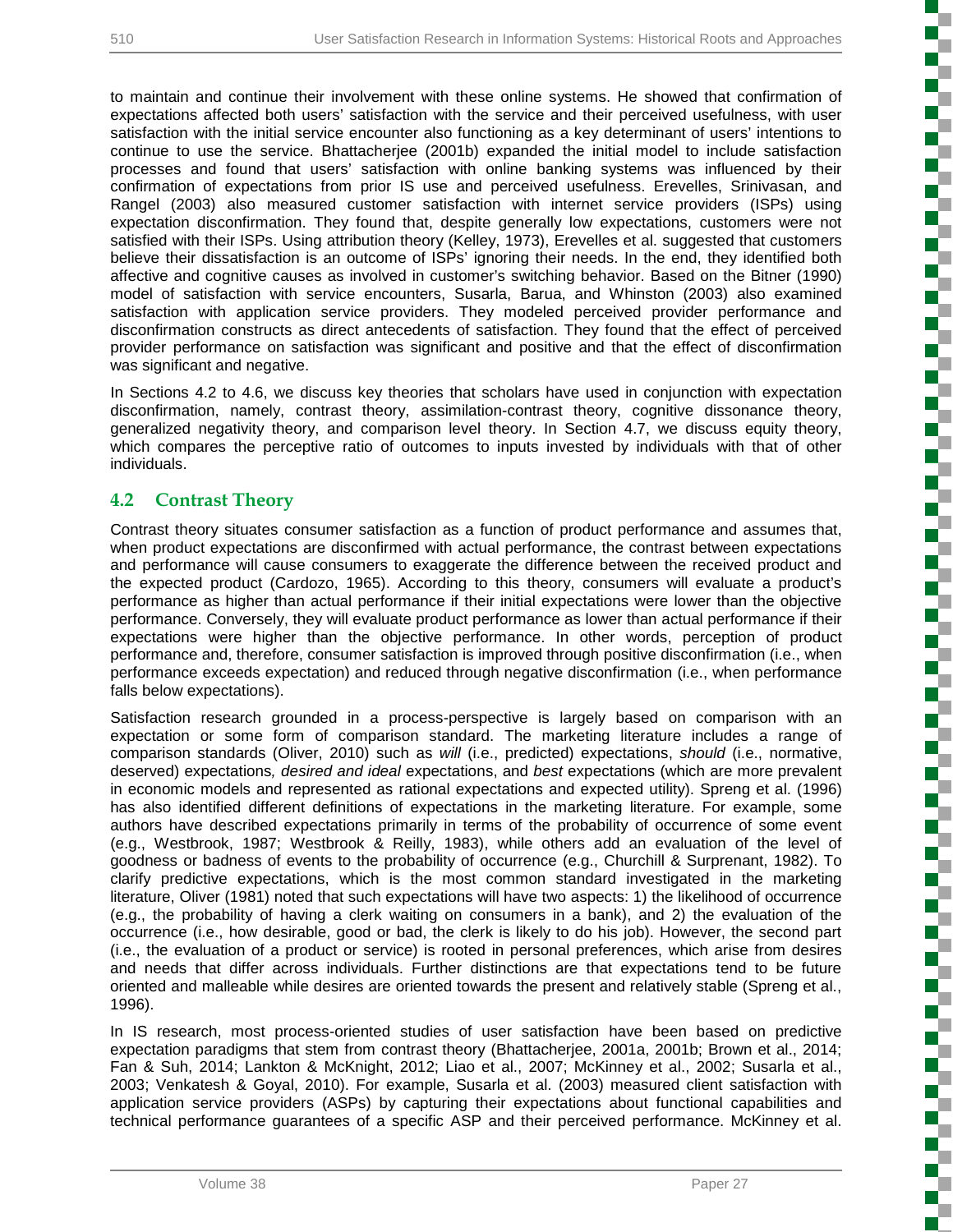(2002) also used predictive expectations to assess user satisfaction with a given website. Bhattacherjee (2001a, 2001b) used a construct called "confirmation" to capture the gap between user expectations and perceived performance. As such, the IS literature has shown little divergence because most studies have drawn on and are consistent with earlier works in this paradigm (e.g., Bhattacherjee, 2001a). Chin and Lee (2000) presented a theoretical model that also used predictive expectations as a comparison standard. However, they argued that an end user's overall feelings of satisfaction can arise from considering multiple standards—in this case, from both direct and multiplicative combinations of expectation-based satisfaction and desire-based satisfaction. As such, Chin and Lee (2000) accounted for two comparison standards in determining discrepancy perceptions and ultimately one's satisfaction with an object (note: we discuss "desire-based expectations" as a comparison standard in Sections 4.8 and 4.9).

#### **4.3 Assimilation-contrast Theory**

į

į

Assimilation-contrast theory states that there are zones of acceptance and rejection in one's perceptions. That is, if the difference between expectation and performance is small enough to fall into the acceptance zone, people will tend to assimilate performance perceptions toward their prior expectations and, thus, perceive the gap between performance and expectation as smaller than what they would otherwise have perceived. However, if the disparity between expectation and performance is large enough to fall outside the acceptance zone, a contrast effect will occur and the consumer will magnify the difference between performance and prior expectations (Anderson, 1973). Based on this theory, scholars have suggested that promotional messages should overstate product performance and quality slightly so that the disconfirmation falls in the acceptance zone and causes an assimilation effect, which returns higher product ratings.

One can find evidence of the assimilation-contrast theory in IS research in Kettinger and Lee's (2005) work on IS service quality. Using assimilation-contrast theory as the underlying theoretical framework, Brown et al. (2012) also examined users' expectations and experiences and their effects on system use. They suggested that negative disconfirmation has more negative consequences for system use than positive disconfirmation has positive consequences. Brown et al. (2014) further investigated the effect of expectation-disconfirmation on user satisfaction with an IS and reported a similar finding on how negative disconfirmation can cause more damage to user satisfaction compared to the good that an equal amount of positive disconfirmation can bring to user satisfaction.

#### **4.4 Cognitive Dissonance Theory**

According to cognitive dissonance theory (Festinger, 1957), when people are presented with a fact that is different from their initial beliefs, they may adjust either the new fact, the old belief, or both to make them more consonant to cope with the mental discomfort that being presented with the new fact creates. Based on cognitive dissonance theory, when a product or service expectation does not match product performance or service quality, individuals may try to reduce the psychological tension that is created by the disparity between expectation and performance or quality (Yi, 1989) by adjusting their expectation, their evaluation of performance or quality, or both.

One can find applications of cognitive dissonance theory in the study of IS user satisfaction in Brown et al. (2014), Szajna and Scamell (1993), Lankton and McKnight (2012), Lankton et al. (2014), and Liao et al. (2009). Szajna and Scamell (1993) examined the effects of manipulated expectations on IS performance perception. Using cognitive dissonance theory (Festinger, 1962), they predicted and confirmed that unrealistic expectations, whether too high or too low, will result in less favorable user evaluations of the system. Lankton and McKnight (2012) and Lankton et al. (2014) also used cognitive dissonance theory in the context of an assimilation model. They argued that, since IT products are more complex than the "simple products" used in consumer satisfaction studies, it would be more difficult for users to evaluate the IT produfct performance and form a positive or negative disconfirmation judgment. As such, they suggested it is more important to correctly set the expectations for IT products (Lankton & McKnight, 2012).

### **4.5 Generalized Negativity Theory**

Generalized negativity theory states that any disconfirmation of expectation, whether positive or negative, is perceived as less pleasant than a confirmation of expectations (Carlsmith & Aronson, 1963). This theory states that disconfirmation of expectation results in a hedonic negative state in individuals. As such,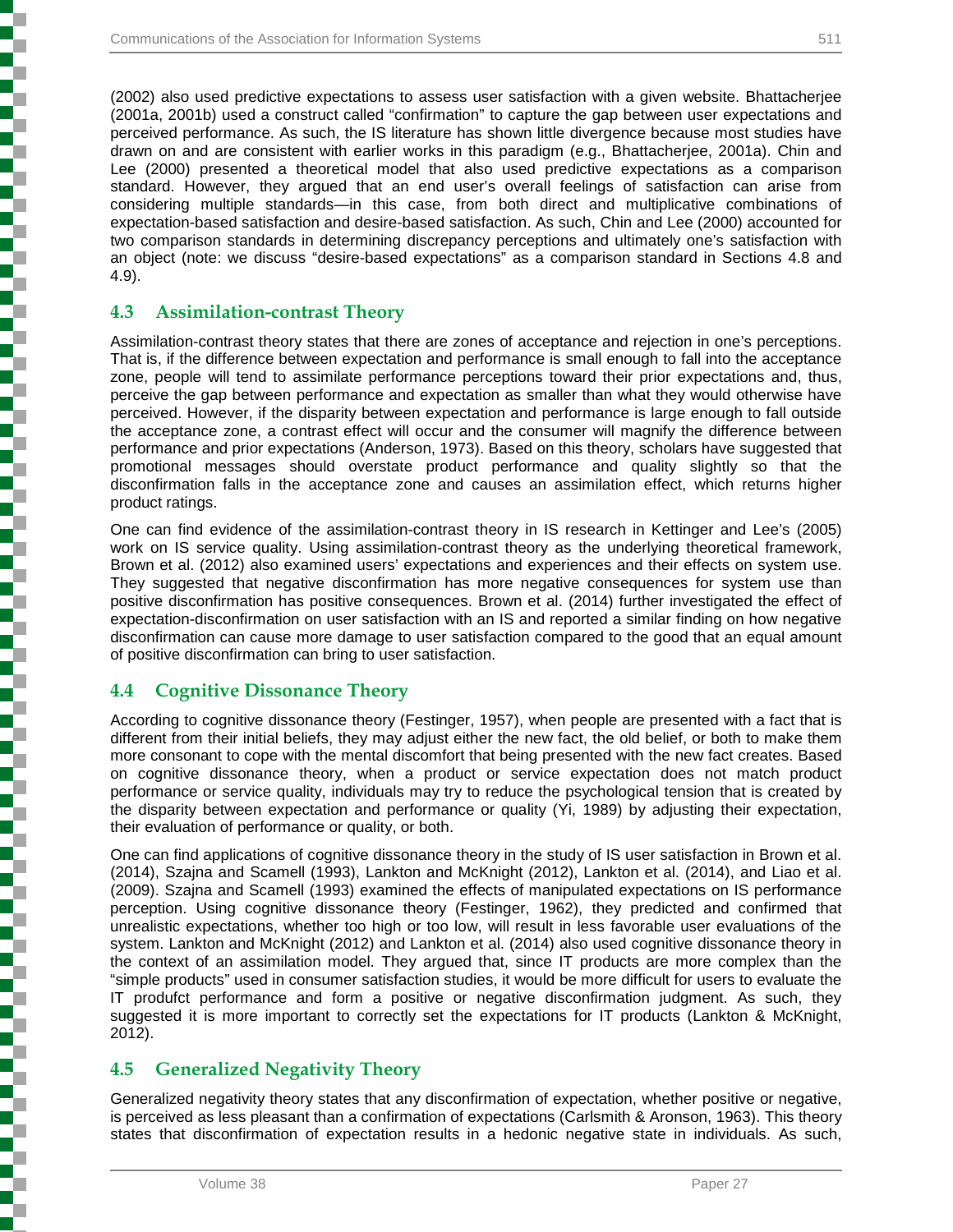ì

n T

į

T.

į

į

ì

į

ŝ

Ş

consumers tend to evaluate a product or service less favorably when they have certain expectations and those expectations are not confirmed by product performance compared to when they have no specific expectations. The theory hypothesizes both positive and negative deviations from expectations to lower product evaluation. In other words, product evaluation is inversely related to the magnitude (without direction) of the disconfirmation. Oliver (1976) used this theory and found that only when ego involvement, commitment, and interest were high was the theory supported. In short, hedonic reactions as hypothesized by generalized negativity theory appeared to hold true only under certain conditions that can result in strong expectations.

Few IS studies infer or use generalized negativity theory. Although Ginzberg (1981) did not explicitly use generalized negativity theory, his results are consistent with its predictions. He showed that users who hold realistic expectations regarding an IS performance before its implementation tend to be more satisfied with the implemented system's performance than those with unrealistic expectations. Likewise, Venkatesh and Goyal (2010) found that disconfirmation of expectations, whether positive or negative, resulted in a less satisfactory user experience. Similar to Ginzberg (1981), they did not explicitly use generalized negativity theory, but their results supported its principles. Brown et al. (2014) conducted the only study we found that explicitly tested the usefulness of generalized negativity theory in representing the impacts of expectations and experience on satisfaction (attitude), intention, and use. However their findings did not support the model. Altogether, while potentially useful, it appears that generalized negativity theory's ability to explain the user satisfaction may have limited applications and hold true only in contexts where a "strict standard" is expected and any deviation from expectations about the IS or its services whether high or low is undesirable. We need further research to assess this theory's usefulness in the context of user satisfaction.

#### **4.6 Comparison-level Theory**

According to Thibaut and Kelley (1959), one can determine consumer satisfaction with a purchase based on the discrepancy between the actual outcome and a comparison standard. Outcomes that exceed a comparison level produce a positive discrepancy and will be satisfying, while outcomes that fall below the comparison level standard will result in a negative discrepancy and, in turn, dissatisfaction. Comparison level standards are different from predictive expectations in that researchers are concerned with the sources that contribute to forming the standard. Researchers have suggested that 1) similar product experience, 2) situationally produced expectation (e.g., advertisement, promotional offer, etc.), and 3) other consumers' experiences with the product determine the comparison level for a product or service (LaTour & Peat, 1979).

Few IS studies have used comparison levels theory to understand user satisfaction. One of the more recent studies, presented by Hsieh, Rai, Petter, and Zhang (2012), is premised on considering the "nextbest alternative" as the comparison-level standard. In this study of smartphone application development, the authors suggested that freelance developer estimates of market demand in an incumbent smartphone application marketplace would impact developer commitment to that platform. Although they did not directly assess satisfaction, other studies have identified satisfaction as a precursor to commitment behavior, (Bhattacherjee, 2001a, 2001b; Morgeson, 2011), which suggests that this theoretical perspective may provide a useful way of understanding user satisfaction.

To conduct research using comparison level theory, respondents need to have prior experience with similar systems. However, to the extent that IS research has been focused on technology acceptance and user satisfaction with "new" technologies, it may be that lack of relevant prior experience in the focal context has been a contributing factor in the dearth of IS research that uses comparison level theory. With IT being almost ubiquitous in today's societies and organizations, few individuals will approach a technology not having some prior experience that impacts their expectations about the technology. As attention turns more towards post-adoption use (Jasperson, Carter, & Zmud, 2005), it may be timely for researchers to consider comparison level theory as a way to understand how user satisfaction is influenced in the post-adoption stage.

#### **4.7 Equity Theory**

Equity theory indicates that people compare the ratio of outcomes to the inputs and effort they have invested with those of others that they know (e.g.. Adams, 1963; Walster, Walster, & Bersheid, 1978). The comparison is based on the degree of equity, which individuals perceive between what they have received and what other people have received relative to respective inputs. Many scholars have applied equity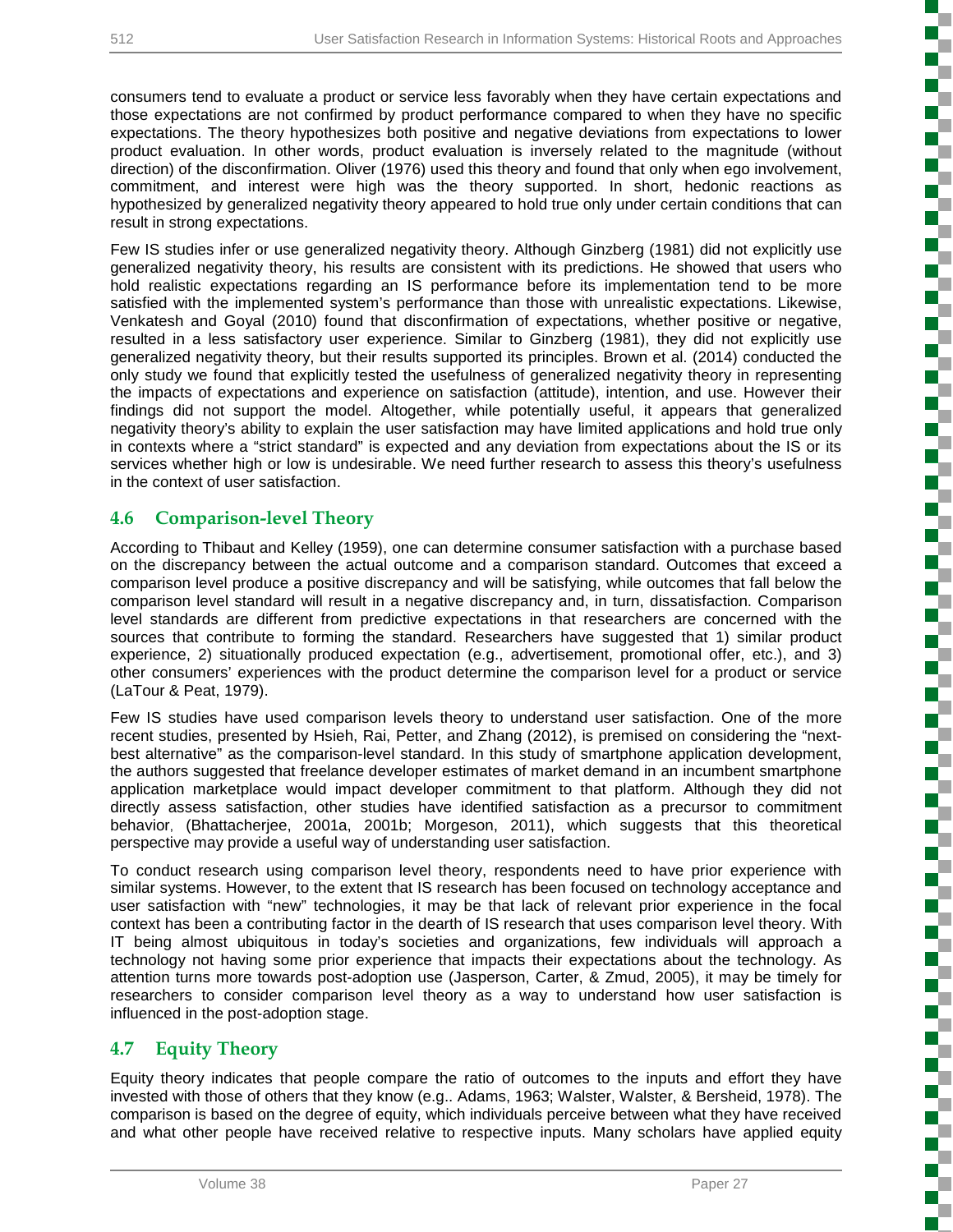theory in marketing studies (e.g.,Hess & Hightower, 2002; Oliver & DeSarbo, 1988; Oliver & Swan, 1989; Patterson, Johnson, & Spreng, 1997; Swan, 1982; etc). For example, Fisk and Young (1985) used equity theory to examine consumer satisfaction with airline services. They manipulated price and waiting time for an airline to create disconfirmation of equity among subjects. They found that inequity resulted in dissatisfaction and reduced the intention to repurchase the service. However, the results were only valid for inexperienced subjects. Those with prior experience with air travel seemed less sensitive to the manipulations.

In IS research, few have used equity theory in their studies of user satisfaction. A notable exception is Joshi (1990), who used equity theory to examine the effects of equity on user information satisfaction. He operationalized equity as procedural fairness and added equity to the traditional model of user information satisfaction. The findings indicate that including equity improved the predictive power of the model and that equity was the most related construct to user information satisfaction. Joshi (1992) also investigated the role of equity along with role ambiguity and role conflict. He found that equity positively affected user satisfaction and role ambiguity and conflict negatively influenced user satisfaction. These results suggest that, where perceptions of equity matter, equity theory may be a promising pathway for understanding user satisfaction formation.

#### **4.8 Desires Congruency Paradigm**

The desires congruency paradigm differs from the expectation-disconfirmation paradigm in that it uses a different comparison standard, other than predictive expectations, to explain satisfaction formation. Even though different researchers have used different terminology for their proposed standards, those using desires congruency refer to what "should be" the performance or quality of a product, while those advocating predictive expectation refer to what "will be" the product performance or quality (Yi, 1989). Prominent theories that are used in conjunction with the desires congruency paradigm are norms as comparison level theory (Woodruff, Cadotte, & Jenkins, 1983) and value percept disparity (Westbrook & Reilly, 1983).

Unlike expectations that are predictive and usually stimulated in consumers by manufacturers and service providers, desire stems from consumers' needs and wants. Desires refer to what consumers would like to happen rather that what they think will happen (e.g., Nevo & Chan, 2007; Parasuraman, Zeithaml, & Berry, 1988). Spreng et al. (1996) suggest that due to its nature, one can conceptualize desire at various levels of abstractions; hence, the literature features different definitions of desire. At the most abstract level, one can define desire as basic and fundamental needs, whereas, at higher levels of abstraction, one can define desire as a means to attain end-state needs. To illustrate, a consumer may have an abstract value: the desire to keep his family safe and his desire may manifest itself in buying products that provide the benefit of protecting himself and his family from harm. The desired benefit may then be specified in terms of the benefits that are provided by certain product attributes, such as infant safe attributes of products. Therefore, desire can comprise an abstract end state such as the desire to provide safety for one's family, intermediate benefits such as the means to keep one's family away from harm, or concrete means of achieving those benefits such as buying a product that adheres to specific standards to make it safe for infants and toddlers.

A handful of IS researchers have extended their studies of user satisfaction to include desires disconfirmation. Typically, they have evaluated desires alongside predictive expectations (Chin, Junglas, Schwarz, & Sundie, 2014; Chin & Lee, 2000, Khalifa & Liu, 2002, 2003; Nevo & Chan, 2007) Some have also suggested that disconfirmation modeling be extended to include other standards, such as an ideal (should) comparative standard (Chin & Lee, 2000), though, to date, we did not find any published works along these lines in the IS literature.

To define desires, Khalifa and Liu (2003) used Gutman's (1982) means-end theory. According to meansend theory, individuals form desires based on inner emotional needs or wants rather than realistic predictions of actual performance. They argued that the speed of innovation and novelty inherent in the IT industry hinders formation of concrete expectations and, thus, that desires would be more salient determinants of satisfaction because their formation is less dependent on past experience and knowledge. Following Spreng et al. (1996), Spreng and Page (2003), and Chin and Lee (2000), Chin et al. (2014) defined desires as "what an individual wants to occur" (p. 9). Hence, desires reflect how an individual wishes the system or service would perform in contrast to expectations, which are anticipatory or forecasting in nature. Similarly, Nevo and Chan (2007) defined desire by contrasting it with expectation; that is, as representing what people would like to happen as opposed to what will happen. Chin et al.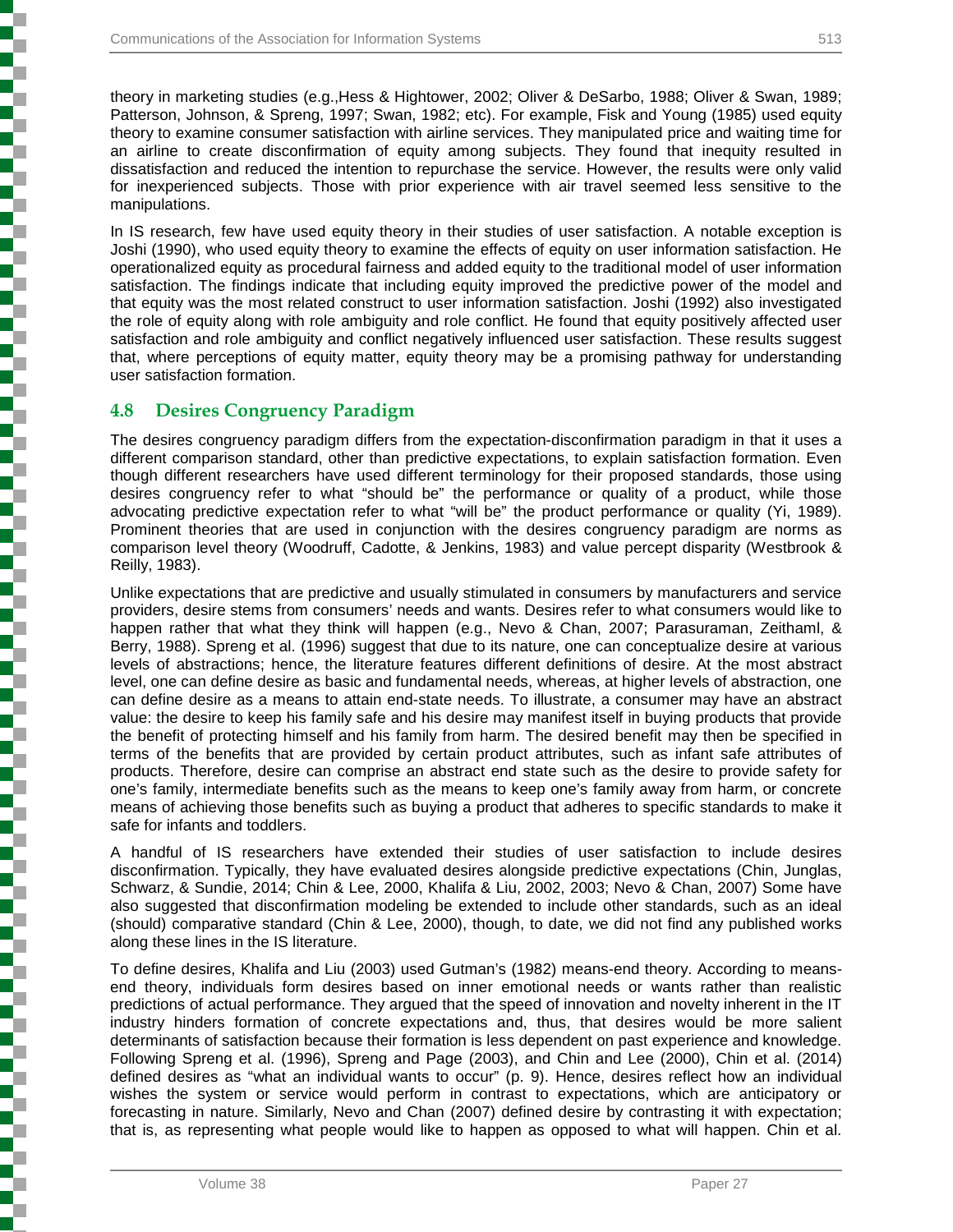Š

j

 $\mathbb{R}^n$ 己

Ŧ  $\blacksquare$ Ŧ

į

æ

j

S

5

c

ŝ

E

ì

 $\Box$ 7

t

(2014) likewise suggested that "what an individual expects from a system or service may be to some degree independent of what he or she actually desires" (p. 11). Investigating an organizational knowledge management system, Nevo and Chan (2007) found that desire was formed based on what a knowledge management system was and how it benefitted the organization. Users mostly desired a knowledge management system that could fully address the business needs, which led to the purchasing and implementing of the system. On the other hand, predictive expectations derived mostly from past experience with similar systems or through promises made by the vendor.

#### **4.9 Norms as Comparison Standard and Value-percept Disparity Theory**

Woodruff et al. (1983) used experience-based norms as a comparison standard in a study of consumer satisfaction with a focal brand. Unlike the expectation-confirmation model, they included participants' experience with other brands rather than only the focal brand. The authors reasoned that a consumer's view of the focal brand and what it "should be" is a collection of experiences one has had with the same brand, similar brands, or even a whole class of competing and substitute products. Sirgy (1984) also argued that different cognitive congruities may affect consumer satisfaction such as the congruity between 1) new product performance (after usage) and expected product performance (before usage); 2) new product performance and old (similar) product performance, 3) expected product performance (after purchase) and ideal product performance, and 4) expected product performance (after purchase) and deserved product performance. He found that all proposed cognitive congruities both alone and additively would affect satisfaction. These findings suggest that what consumers believe a product performance "should be" has a great effect on their satisfaction with the product.

Scholars have used value-percept disparity (also referred to as standard-percept disparity) as an alternative to the expectation-confirmation model. Value-percept disparity can also be categorized as a norm-based theory. This theory was introduced by Westbrook and Reilly (1983) to address a gap in expectation-confirmation model's not providing sufficient differentiation between cognitive and evaluative notions. It argues that, because what one expects from a product might be different from what one desires or values in a product, expectations (as prediction) may not be an appropriate comparison standard for assessing satisfaction. For example, one might expect that a software application will have errors in it even after testing, but software failures are neither desirable nor valued whether they are expected or not. Thus, one can expect values to affect consumer satisfaction more when they are different from expectations about a product or service. According to this theory, the disparity between one's desires, needs, or wants (i.e., values in short) and product perceptions is the major determinant of consumer satisfaction. The greater the disparity, the greater the dissatisfaction would be and vice versa. Westbrook and Reilly (1983) compared the value-percept disparity model with the expectation-confirmation model and found that neither was sufficient on their own to explain consumer satisfaction.

Although studies focused on predictive expectations dominate the IS literature, several have examined desires as a comparative standard. Suh, Kim, and Lee (1994) examined the notion of desires instead of expectations in an IS study. They found that IS success was positively correlated with the disconfirmation of actual system performance and desired performance. Chin and Lee (2000) proposed an integrated conceptual model that differentiates the effects of disconfirmed expectations from those of disconfirmed desires on end user satisfaction. However, to date, we found no studies that have empirically tested Chin and Lee's (2000) proposed model. Chin et al. (2014) also examined the notion of a desires comparison standard; their work focused on assessing the relative psychometric performance of discrepancy measures.

Khalifa and Liu (2003), pointing to the rapid advances in IT, argued that conventional consumer satisfaction models in marketing are not good enough to address all aspects of user satisfaction with information systems. They developed and empirically tested a user satisfaction model for explaining and predicting satisfaction with Internet-based services at adoption and post-adoption stages. They defined expectation disconfirmation, perceived performance, and desire disconfirmation as determinants of satisfaction and found that, despite the role of desire disconfirmation in forming satisfaction at the adoption stage, its effects were insignificant at the post-adoption stage. They also reported a nonsignificant relationship between user service satisfaction at adoption and user satisfaction at postadoption.

Nevo and Chan (2007) studied user satisfaction with knowledge management systems using a qualitative approach. They discussed both expectations and desires and how they are created among users. Nevo and Chan concluded that expectations and desires affect user satisfaction in different ways. They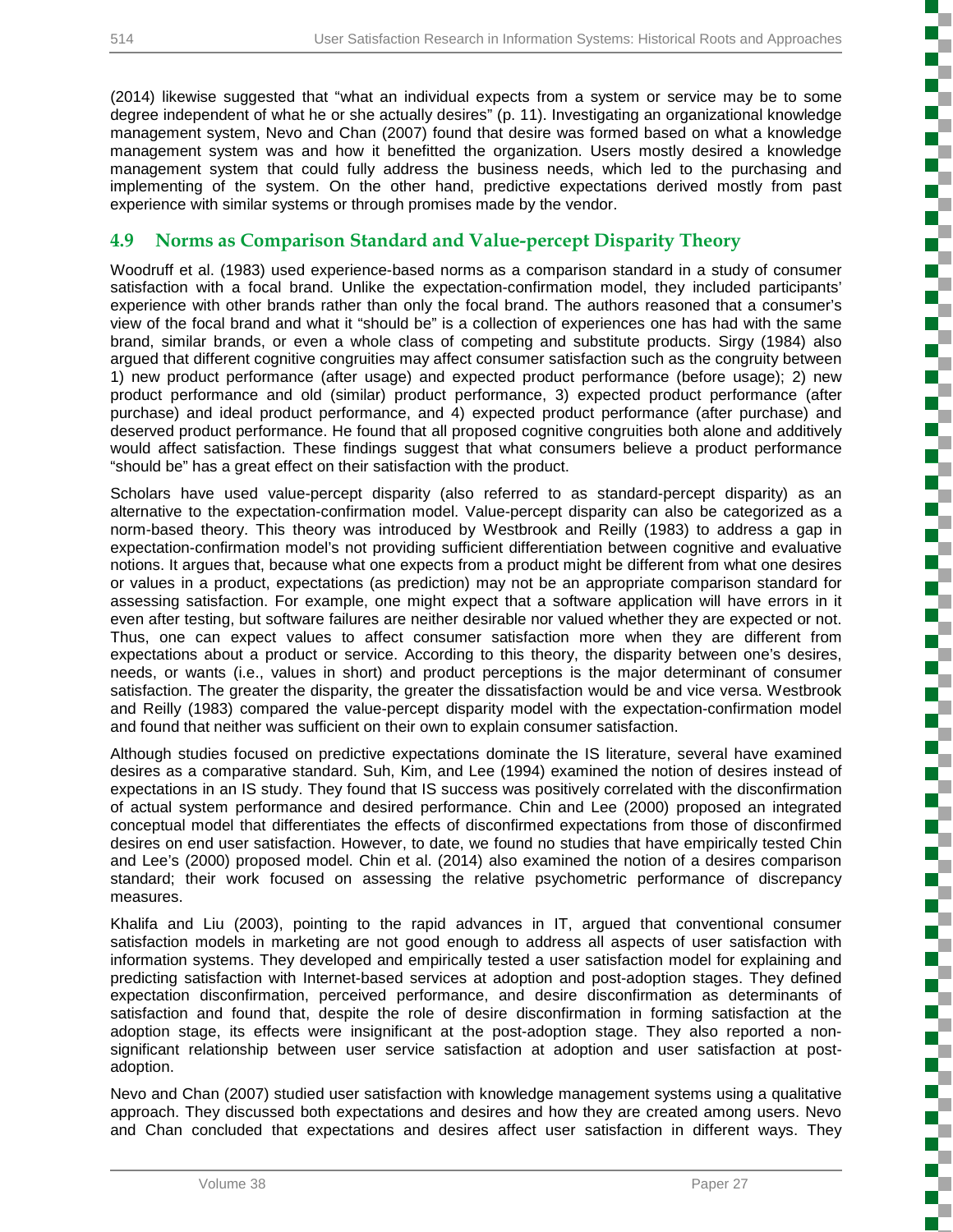observed that the effects of expectations and desires on satisfaction varied with time, with expectations playing a more important role in shaping performance perceptions at the beginning of usage. Thus, disconfirmation of expectations may be a stronger determinant of user satisfaction when individuals start using a system. On the other hand, desires affected satisfaction in the long run, which suggests that, after the initial period of user experience with a system, disconfirmation of desires would become the stronger determinant of user satisfaction with system. The temporal distinguishing of the impacts of predictive expectations and desires has important implications for user satisfaction research, particularly in postadoption, but has not been followed through as far as we can tell in the literature.

In general, findings in IS research regarding the role of desires and desires-based disconfirmation in the formation of user dissatisfaction have returned mixed results at best, which suggests limited understanding of the role of this construct in framing user satisfaction with IS. As such, researchers could conduct future research to help identify whether and under what circumstances desire influences and perhaps even dominates the user satisfaction judgment, particularly in the post-adoption context.

We also need further research to look at other standards such as "normative" and "ideal" (should) as comparison standards for determining user satisfaction. Scholars consider experienced-based normative standards in particular as superior to expectations because the former draw on past experiences with similar products or services or may derive from expectations set by the service provider (Khalifa & Liu, 2003; Woodruff, et al. 1983) (e.g., through service-level agreements that lay out the level of service that users "should expect" to receive). Understanding experienced-based satisfaction may also be more relevant in post-adoption than for new technologies (Khalifa & Liu, 2004). Indeed, research into Internetbased service adoption has shown that, as experience increased, users developed more realistic expectations about the service and, thus, relied more on these expectations (when compared with desires) for assessing their satisfaction (Khalifa & Liu, 2003). The same study also showed that, as user experience with the IT service increased, the initial judgment of satisfaction changed significantly such that there was no relationship between initial satisfaction and subsequent user satisfaction judgments. Finally, experienced-based normative standards are likely to differ for different people and differ in the way they evolve over time even when persons have experience with and are evaluating the same IS product or service (Woodruff et al., 1983). This reiterates further the need for organizations to set out what is realistic and "normal" for an IS service or product.

## **5 Antecedents of User Satisfaction**

Similar to marketing research and its concern with satisfying consumer needs and requirements, recognizing the factors that influence user satisfaction is important for scholars and practitioners who want to understand how to influence user satisfaction. In this section, we overview factors that scholars have examined as satisfaction antecedents in marketing and discuss in detail those antecedents that IS researchers have studied in relation to user satisfaction. We identify areas of emphasis and those that researchers have understudied.

With the IS field's constantly evolving nature, one can identify many different attributes of IS that have been the focus of user satisfaction studies. In this paper, we provide a list of these attributes along with an illustrative list of research papers in which they appeared (See Table 1). Readers should note that the attributes' definitions may vary from one study to another. We encourage readers to refer to the cited reference for the definition used for each antecedent where the paper's authors provide it.

In this section, we examine meta-analytic and review studies of IS user satisfaction and individual studies that illustrate key antecedents of user satisfaction. In this review, we also recognize the blurring of cognitive and affective aspects such that some studies may have conceptualized certain factors as antecedents of satisfaction while others have examined them as components of the user satisfaction construct as has been the case with aspects of information, system, and service quality (e.g., Bailey & Pearson, 1983; Doll & Torkzadeh, 1988; Ives et al., 1983). In this section, we focus on those studies that explicitly identified and separated antecedents from the satisfaction construct.

In marketing research, scholars have investigated many factors as determinants of satisfaction, which include but are not limited to perceived performance (e.g., Churchill & Surprenant, 1982; Khalifa & Liu, 2003; Spreng & Olshavsky, 1992; Szymanski & Henard, 2001), expectations and disconfirmation (Fornell, Johnson, Anderson, Cha, & Bryant, 1996; McKinney et al., 2002; Oliver, 1980; Spreng & Mackoy, 1996; Spreng & Olshavsky, 1993), desires and desires' disconfirmation (e.g., Khalifa & Liu, 2003; Spreng et al., 1996; Spreng & Mackoy, 1996; Spreng & Olshavsky, 1992), experience (e.g., Brown, Venkatesh,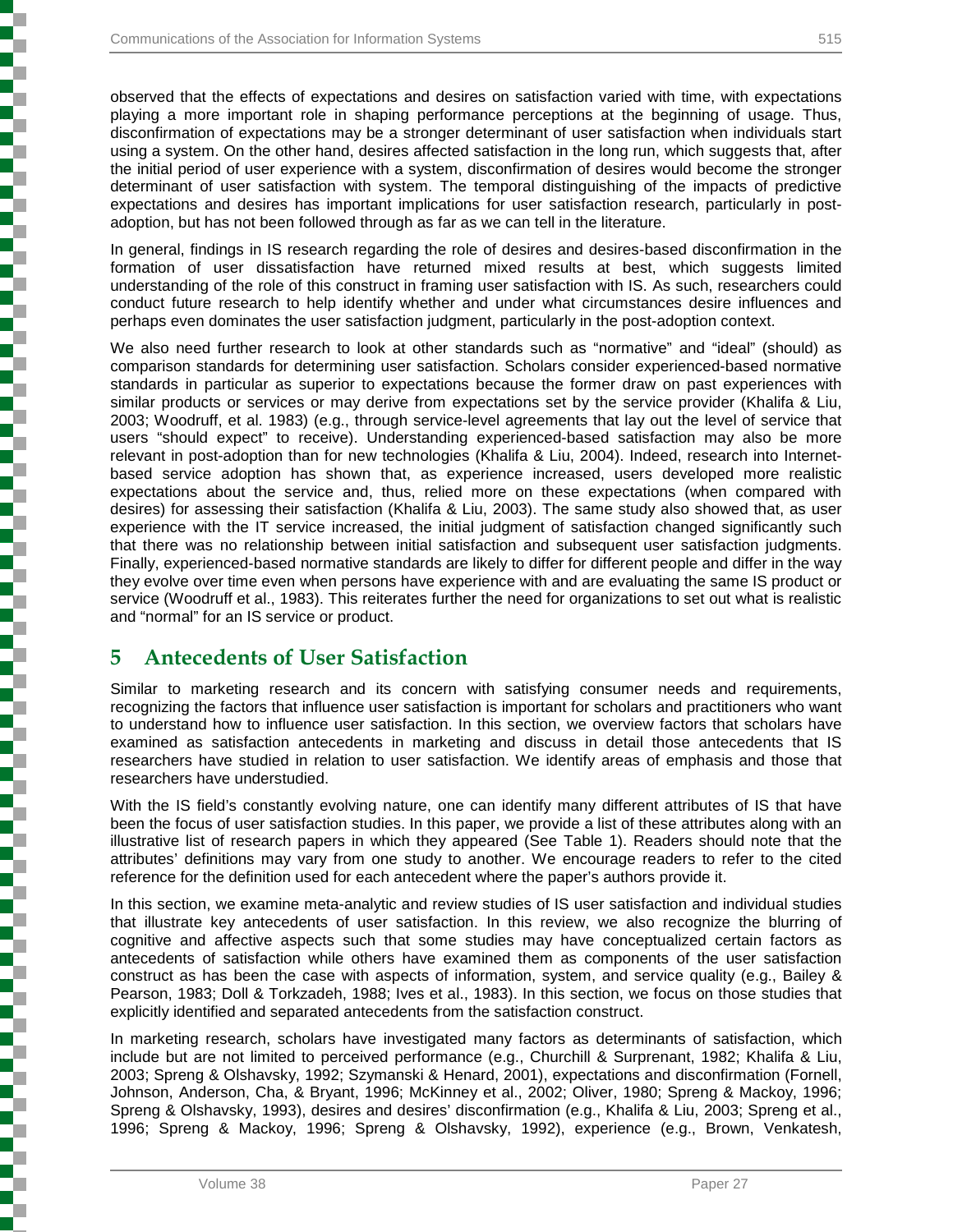$\overline{\phantom{a}}$ Ŧ

ŝ

E

s

Î

t

Kuruzovich, & Massey, 2007; Hom, Griffeth, Palich, & Bracker, 1999; Irving & Meyer, 1994), affect (e.g., Mano & Oliver, 1993; Oliver & Rust, 1997; Szymanski & Henard, 2001; Westbrook & Oliver, 1991), equity and fairness (e.g., Fisk & Young, 1985; Joshi, 1990; Oliver & Swan, 1989; Patterson et al., 1997), service quality (e.g., Ekinci & Sirakaya, 2004; Lee, Lee, & Yoo, 2000; Spreng & Mackoy, 1996; Woodside, Frey, & Daly, 1989), perceived value (Fornell et al., 1996; Westlund, Cassel, Eklöf, & Hackl, 2001), and attitude (Yi, 1989). We encourage interested readers to refer to the cited sources for detailed explanations of each factor.

In the IS field, scholars have confirmed many of the findings from marketing research in relation to user satisfaction. For process-oriented studies, research has focused on and identified expectations and expectations-disconfirmation and desired expectations and desire disconfirmation as significant determinants of user satisfaction (Bhattacherjee, 2001a; Chin & Lee, 2000; Khalifa & Liu, 2000; Nevo & Chan, 2007; Suh et al., 1994). From an outcome-perspective, scholars have also identified other factors such as perceived performance (Khalifa & Liu, 2000), attitude, experience, affect, value (Mahmood, Burn, Gemoets, & Jacquez, 2000), equity (Joshi, 1990, 1992), service quality (Delone & McLean, 2003; Kettinger & Lee, 1994; Xu et al., 2013), and information and system quality (Delone & McLean, 1992; Gelderman, 1998; Wixom & Todd, 2005) as antecedent to user satisfaction.

User involvement was one of the earliest antecedents to gain significant attention in the IS literature (Lucas, 1978; Ives et al., 1983; Baroudi et al., 1986). Scholars have long recognized it as a key determinant of IS success (Power & Dickson, 1977), and it is the most studied of the determinants of user satisfaction (Petter et al., 2013). For example, using Bailey and Pearson's (1983) UIS measures, Baroudi et al. (1988) examined the supposition that user involvement leads to user satisfaction. They tested alternative models and concluded that user involvement during development enhanced user satisfaction with the system.

Apart from user involvement, many of the early studies of user satisfaction did not distinguish cognitive elements such as qualities of the IS and consequences of use from the affect aspects that relate to satisfaction (Gable, Sedera, & Chan, 2008; Galletta & Lederer, 1989; Rai et al., 2002; Wixom & Todd, 2005). Thus, scholars embedded many of these elements in measures of user satisfaction, particularly those oriented towards evaluating detailed aspects of an IS, which blurred the construct. For example, Bailey and Pearson (1983) included several IS attributes among their 39 items measuring user satisfaction, such as information accuracy, timeliness, reliability, completeness, response time, system integration and system flexibility, and EDP staff competence. Doll and Torkzadeh's (1988) EUCS instrument likewise contained items related to information quality (e.g., format, accuracy) and system quality (i.e., ease of use), and Swanson's (1974) measure of MIS appreciation included attributes of information quality and system quality, such as system reliability and response time, information conciseness, clarity, and readability.

Shewe (1976) focused on consequences of use with a 10-item attitudinal scale, which included operating cost, quality of the information, information usefulness, job productivity, and decision making effectiveness. Shewe asked users to indicate their level of satisfaction with each consequence. However, Shewe anchored the scales as strongly agree/strongly disagree, which made the distinction between consequences of use and the satisfaction construct unclear. Indeed, Sedera and Tan (2005) in a content analysis of 16 satisfaction instruments (yielding 192 satisfaction-related items) found that aspects of information quality and system quality were the most often used as dimensions of user satisfaction, with 169 items (88%) mapping to measures of system quality and information quality and 20 items (10%) mapping to individual impact (14) and organizational impact (6) (see also Gable et al., 2008).

Early research on user satisfaction also did not necessarily and explicitly differentiate the aspects of an IS that impacted user satisfaction from each other (i.e., information, system, and service). Instead, research identified a general set of antecedents for user satisfaction as impactful. One can further classify many of these antecedents as aspects of the information, system, or service components of an IS, with the general thesis being that one's perception of these antecedents would determine one's satisfaction with the antecedents themselves or with each component or with the system as a whole. For example, Rushinek and Rushinek (1986) listed 17 factors impacting overall satisfaction; these factors varied widely and included system- and service-related factors and others (e.g., system response time, system expandability, system cost, promptness of equipment delivery, energy efficiency of the system, compatibility of peripherals/programs, number of users, percentage/number of mainframes/PCs, etc.). Debons et al. (1978) also identified 10 factors related to user satisfaction; namely, timeliness, reliability, assistance, accuracy, access, accommodation, communication, adequacy, environment, and cost. Some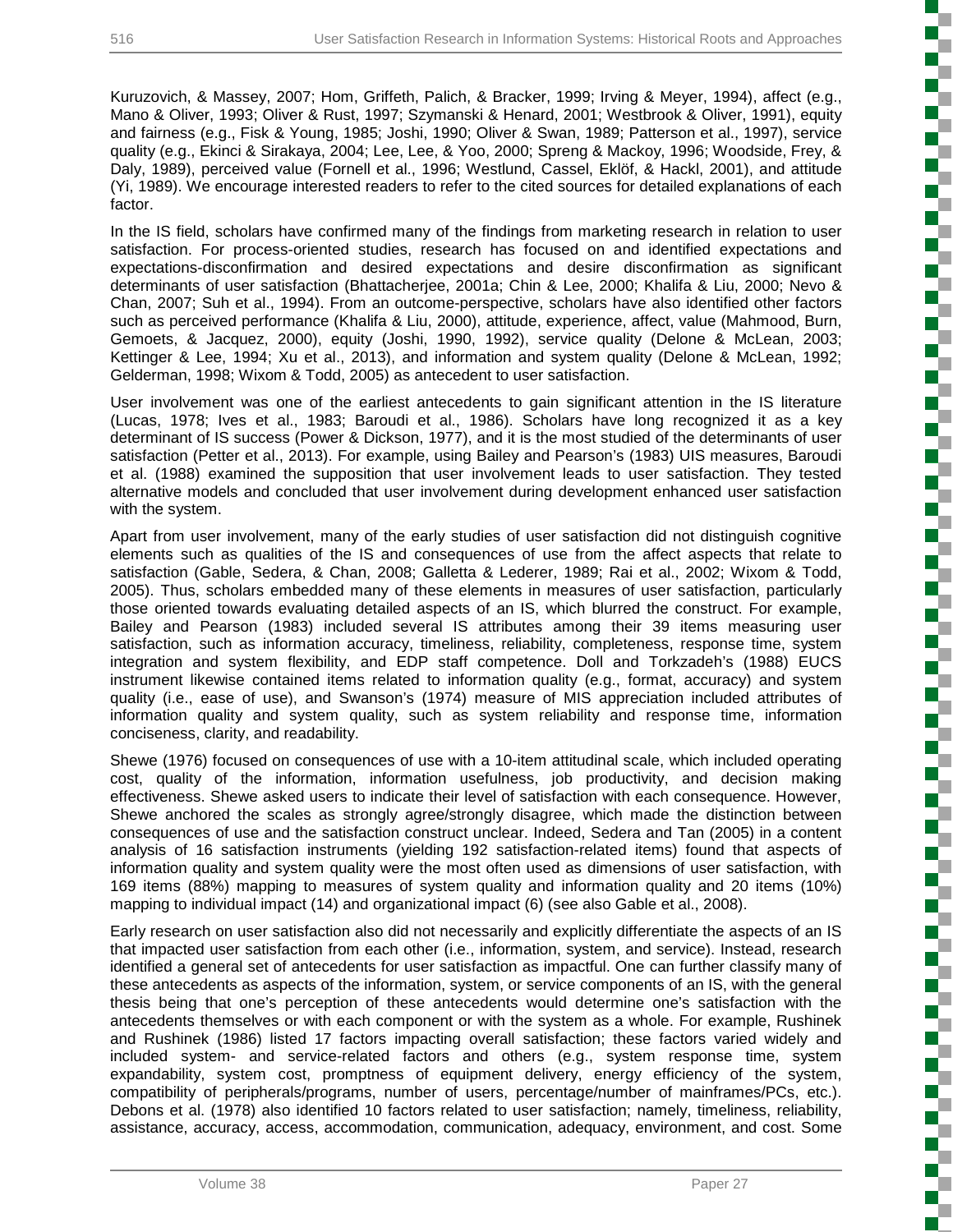studies, however, did not clearly or consistently define many of the antecedents, which may result in some confusion as to how one should interpret and use the results in future work that seeks to distinguish these elements. For example, depending on the construct definitions, terms such as timeliness, reliability, and access may relate to attributes of the system or to attributes of the information product. On the other hand, terms such as accuracy and adequacy are more often (and arguably more clearly) linked to attributes of information (e.g., Bailey & Pearson, 1983; Doll & Torkzadeh, 1988; Ives et al., 1983; Morgeson, Mithas, Keiningham, & Aksoy, 2011; Neumann & Segev, 1980).

DeLone and McLean (1992) were one of the earliest studies to comprehensively review the literature on IS success. In their study, they focused on empirical papers published between 1981 and 1987 in seven leading IS journals. They included user satisfaction as a key indicator of IS success. The findings showed system quality and information quality directly influence user satisfaction and system use, while system use and user satisfaction depend on each other. Their model did not specify how system use and user satisfaction are causally related but showed only that system use and user satisfaction influence each other and are influenced by information and system quality. Ten years later in a follow-up study to include new work on IS success, DeLone and McLean added (2003) service quality as an antecedent of user satisfaction and intention to use. They also explicated the "use construct" and distinguished between two of its aspects: "intention to use" and "actual use". They also hypothesized actual use and net benefits (e.g., improved decision making, improved productivity, increased sales, cost reductions, improved profits) as antecedents to user satisfaction.

Distinguishing the qualities of an IS, DeLone and McLean (1992, 2003) and Petter, Delone, and McLean (2008) identified system quality as comprising attributes that pertain to the quality of the information processing system itself, such as ease of use, system flexibility, system reliability, integration, convenience of access, and response time. Information quality attributes focused on the quality of the information system outputs mainly in the form of reports and results of queries (DeLone & McLean 1992, 2003) and included relevance, accuracy, completeness, consistency, understandability, conciseness, currency, timeliness, and clarity of the information product itself. Finally, service quality attributes aligned with the quality of services of the IS function (DeLone & McLean, 2003, Petter et al., 2013, Pitt, Watson, & Kavan, 1995) and included responsiveness, accuracy, reliability, technical competence, and empathy of the IS staff.

Many scholars have tested the relationships presented in DeLone and McLean's (1992) original model. For example, Wixom and Todd (2005), focusing on user satisfaction at a component level, suggested system quality as antecedent to user satisfaction with the system itself and information quality as antecedent to user satisfaction with the information output of the system. Building on the Wixom and Todd (2005) and DeLone and McLean (2003) models, Xu et al. (2013) suggested service quality as an antecedent to user satisfaction with e-services. Seddon and Kiew (1996), on the other hand, examined the links between overall user satisfaction and system quality and information quality as presented in the DeLone and McLean (1992) model. However, they replaced system use with perceived usefulness as an antecedent while noting that use as a behavior is appropriate for a process model but not for a causal model. Their findings showed that usefulness, alongside information quality and systems quality, explained most of the variance in user satisfaction. DeLone and McLean (2003) disagreed with replacing use and suggested instead that the problem may lie with overly simplistic definitions of a complex construct (for further discussion, see DeLone & McLean, 2003). Drawing on concepts related to the technology acceptance model and the attitude-belief linkages of the theory of reasoned action (Ajzen & Fishbein, 1980), Rai et al. (2002) also assessed the DeLone and McLean model using ease of use as a surrogate for system quality. Their goodness-of-fit results found support for the relationship between user satisfaction and information quality and ease of use (they did not include system use). They also confirmed the links in Seddon and Kiew's (1996) model.

In addition to attributes of information quality, system quality, and service quality as antecedents of user satisfaction, other beliefs also impact user satisfaction. These include self-efficacy, outcome expectancy, management support, ease of use, computer experience, leadership style of IT managers, user computer literacy, attitude, and system use. For example, Henry and Stone (1994) stated that self-efficacy and outcome expectancy positively affect users' perception of satisfaction. Management support, ease of use, and computer experience also affect satisfaction through outcome expectancy and self-efficacy. Igbaria and Nachman (1990) believed that the leadership style of IT managers has a direct impact on user satisfaction. They further stated that hardware and software accessibility and availability and user computer literacy, attitude, and system utilization affect user satisfaction. Mahmood et al. (2000), in a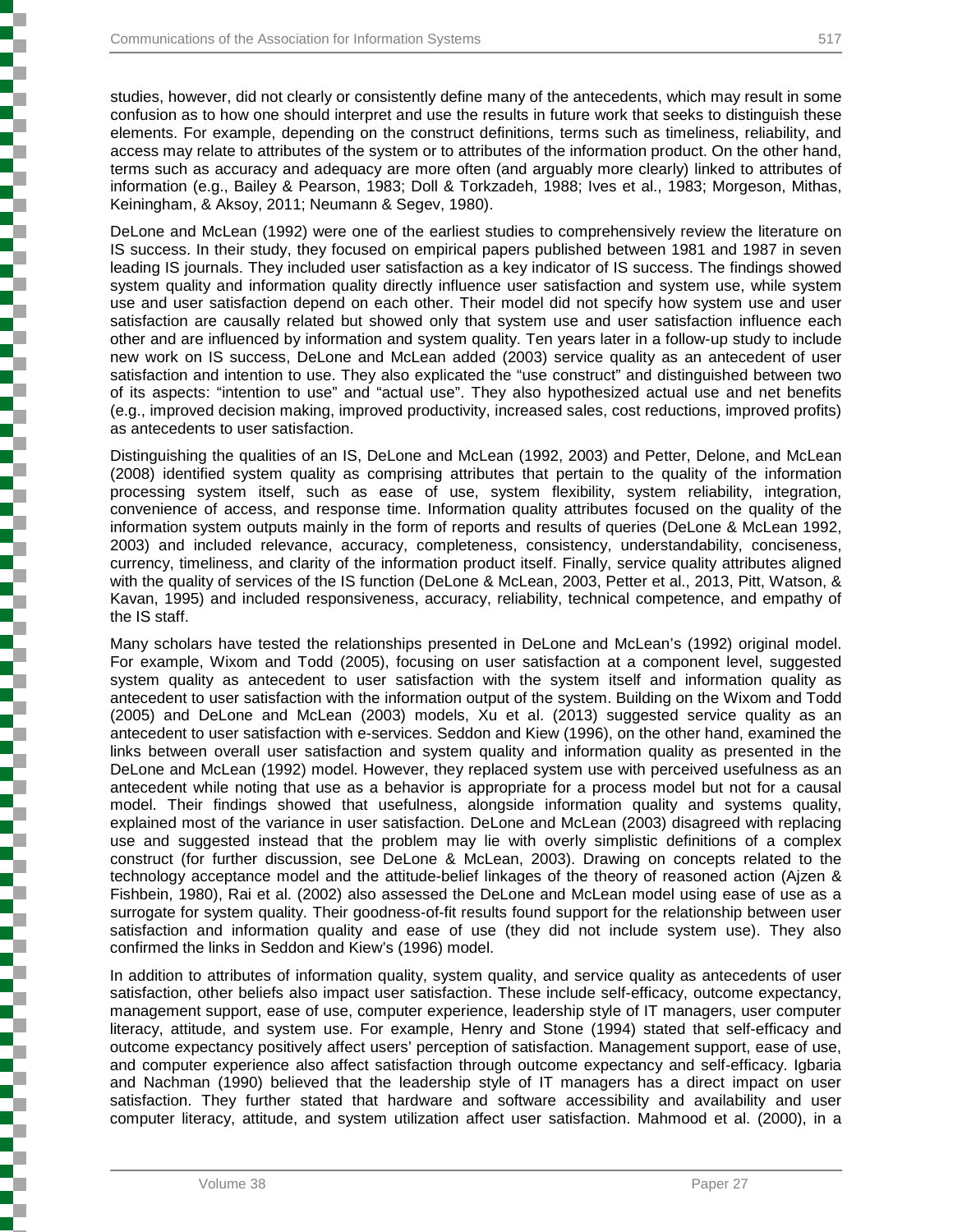ì

Í

n p

c

3

d.

t

meta-analysis of end user satisfaction and its antecedents, identified nine commonly studied antecedents of user satisfaction: perceived usefulness, ease of use, user expectations, user experience, user skills, user involvement in the development, organizational support, perceived attitude of top management toward the project, and user attitude toward IS. Their results suggest that all nine variables are significantly related to user satisfaction.

Researchers have infrequently studied use and net benefits (i.e., individual impacts) as antecedents of user satisfaction. However, we found some evidence to suggest support for use as an antecedent of satisfaction at the individual level wherein a greater, more positive experience with the use of a system would lead to greater satisfaction (DeLone & McLean, 2003). At the same time, Sabherwal et al. (2006), in a meta-analytic study, found no support for a relationship of use as an antecedent of satisfaction. In the case of net benefits, Davis (1989) used an adapted measure of perceived usefulness as an indicator of individual impact; that is, net benefit of IS use (DeLone & McLean, 1992; Petter et al., 2008; Rai et al., 2002). Results have shown net benefits (as perceived usefulness) to impact user satisfaction (Rai et al., 2002). At the organizational level, however, Petter et al. (2008) declared the data insufficient to draw a conclusion regarding the impacts of use and net benefits on user satisfaction.

Petter et al. (2013) focused on factors influencing dimensions of IS success (e.g., use, user satisfaction, net benefits etc). They examined work published between 1992 and 2007 and suggested five categories of determinants: task, user, social, IS project, and organizational characteristics. Focusing on user satisfaction, they found support for task-related factors such as task compatibility and task difficulty; user characteristics such as enjoyment, trust, attitudes towards technology; user expectations, project factors such as user involvement, relationship with developers, developer skill; and organizational factors such as management support. Of the factors studied, the most consistent determinants of user satisfaction across the studies were task compatibility, task difficulty, attitudes towards technology, and user involvement. Their analysis also highlighted several variables that have been understudied and others that have returned mixed results. For example, Petter et al. (2013) found mixed results for social factors and for the impact of management support on user satisfaction. We found few studies that examined the impact of task, organizational, and project characteristics on user satisfaction, such as task significance, task interdependence and task variability, developer skills and project management skills, and IS governance and IT investment. User-related factors such as self-efficacy, attitudes towards change, trust, and technology experience have also had little attention in relation to user satisfaction.

Research on user satisfaction with information systems is not limited to user "employee" perspectives. Indeed, we found many studies in relation to e-commerce and online interactions that examined satisfaction from the customer "user" perspective. These studies have largely focused on vendor perceptions, product/service attributes, and technology/website characteristics as antecedents of user satisfaction. For example, Szymanski and Hise (2000) investigated the factors affecting consumer satisfaction with online retailers. In the first phase of the study, they conducted interviews with focus groups to identify determinants of "e-satisfaction". They identified four factors that directly influence esatisfaction: online convenience, merchandising (product offerings and product information), site design, and financial security of online transactions. Further tests returned statistically significant correlations between satisfaction and each factor. The authors identified shopping convenience and site design as the leading factors and financial security, product information, and product offerings as less influential factors. Schaupp and Bélanger (2005) examined three categories of factors impacting e-satisfaction; that is, technology-, product-, and shopping-related factors. The findings showed that privacy (technology factor), merchandising (product factor), and convenience (shopping factor) impacted satisfaction. Morgeson (2011) also studied customer (end user) satisfaction with government and private business websites. He offered an end user satisfaction and loyalty model based on Fornell et al. (1996) to measure user satisfaction. The model suggested organization, personalization, navigation, and reliability as determinants of satisfaction with websites. The results further indicated that satisfaction with private sector websites is predominantly determined by the personalization, while satisfaction with public sector websites is determined, more or less equally, by the different determinants.

In summary, prior research has uncovered several factors that influence user satisfaction. While scholars have shown some factors to be consistent determinants of user satisfaction (e.g. user involvement, information quality, system quality), it is not uncommon for there to be variability across studies and across contexts, such that one can observe some inconsistencies among the determinants (Sabherwal et al. 2006). Some determinants are more relevant (and perhaps even unique) to certain contexts than others, such as privacy and merchandising in the case of e-satisfaction (Schapp & Belanger, 2005). Also,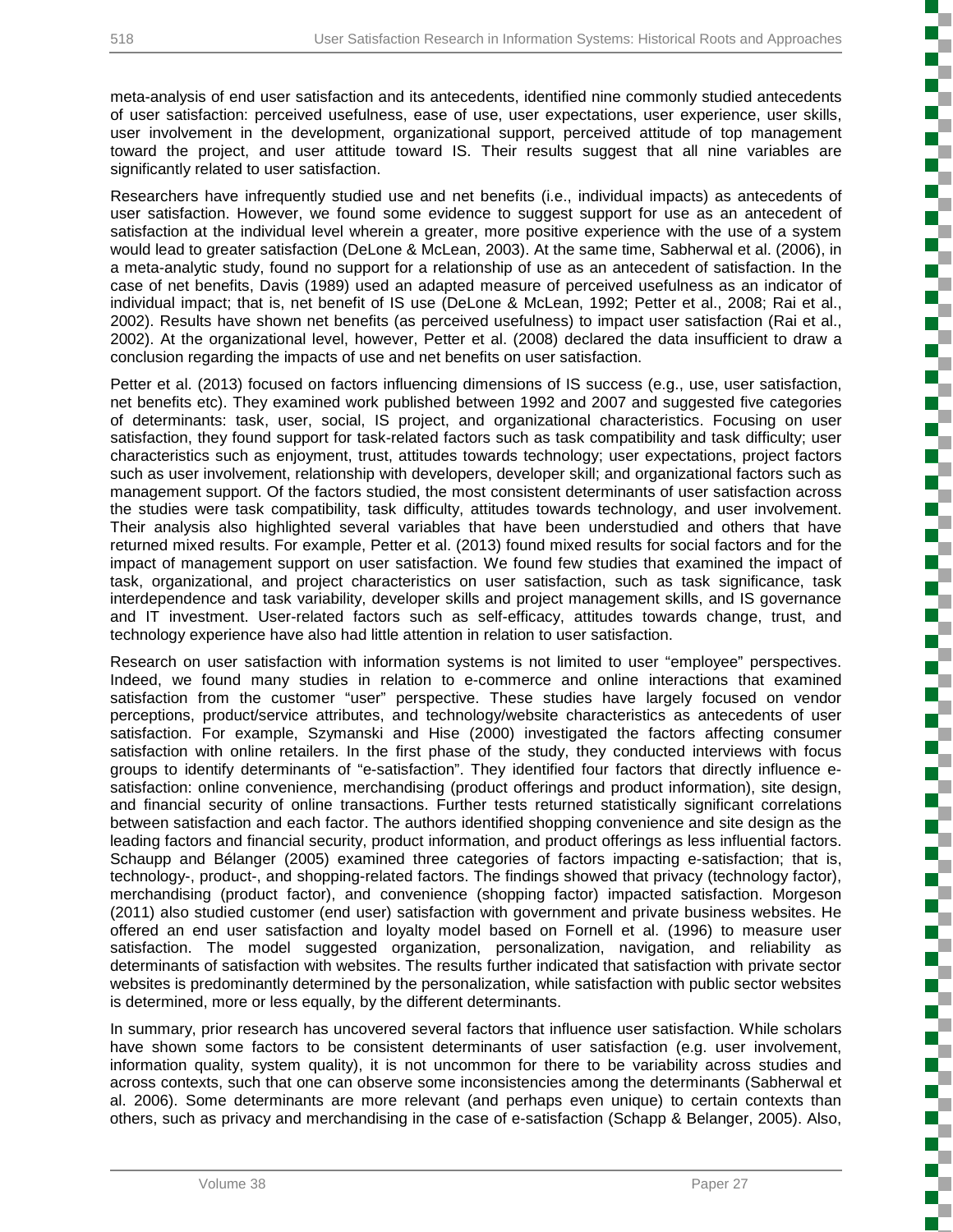few studies in the IS literature have examined the impact of prior experiences with or use of an IS and one's perceptions of net benefits on satisfaction (Petter et al., 2008). For evaluative purposes, we need more work so that practitioners and future research can gain better insights into the elements that are likely to yield the greatest influence on user satisfaction and ultimately, assure, the success of the IS.

Additionally, little has been done in IS research to determine how satisfaction with one element of an IS or interim judgments of aspects of the users' consumption experiences influences the level of satisfaction with other elements and with the object or experience as a whole (Oliver, 2010). Indeed, Oliver (2010) has argued that a good definition of satisfaction would require that it generalize satisfaction with individual elements of product or service delivery, with final outcome satisfaction, and with satisfaction with satisfaction (p 7), which acknowledge the processes used to determine one's final level of satisfaction.

### **6 Outcomes of User Satisfaction**

Studying the consequences of user satisfaction enables one to better understand the importance that this construct holds in regard to organizations and individual users. Outcomes of user satisfaction or understanding what user satisfaction leads to or causes justifies the efforts in studying it. Researchers have examined the user satisfaction construct itself as a dependent variable and, consequently, as the object of many studies. Many have also considered it as a proxy measure for IS success and effectiveness in organizations (DeLone & McLean, 1992, 2003). However, its consequences have received relatively little attention in the literature.

The marketing literature has addressed consequences of satisfaction from the perspective of the individual and that of the organization. Individual effects have focused on consumers and how they react as a result of satisfaction or dissatisfaction. The most studied individual-level consequence has been behavioral intentions (e.g., Dabholkar, Shepherd, & Thorpe, 2000; Oliver, 1980; Oliver & Swan, 1989), which includes behavioral intentions that relate to complaining behavior (e.g., Nyer, 1999; Oliver, 1987; Szymanski & Henard, 2001), word of mouth (e.g., Curren & Folkes, 1987; Morgeson, 2011; Yi, 1989), repurchase intention, retention, and loyalty (e.g., Anderson & Sullivan, 1993; Newman & Werbel, 1973; Westlund et al., 2001). At the organizational level, the types of outcomes that researchers have discuss include market share (Fornell, 1992) and shareholder value (E. W. Anderson, Fornell, & Mazvancheryl, 2004). Oliver (2010) has argued that such outcomes are indirectly influenced by satisfaction through its impact on loyalty rather than directly.

Studies of outcomes of user satisfaction in the IS literature were far fewer and more limited in scope than those examining antecedents of user satisfaction. Except for concepts related to the "successful implementation of IS" as an outcome (Powers & Dickson, 1973), most of the stated direct outcomes of user satisfaction in the IS literature have been at the individual level. At the organizational level, studies of the link between user satisfaction and system use and impacts (net benefits) have also been few with most not declaring a causal direction between the variables. For example, Gelderman (1998) investigated the relationship between satisfaction of managers with their IS and the performance of their units. Using the EUCS measures, his results indicated a significant relationship between satisfaction and unit (organizational) performance but not a causal direction. Law and Ngai (2007) also investigated the correlation between user satisfaction with an ERP and organizational performance but likewise did not suggest a causal direction. Petter et al (2008), identifying a limited number of studies with mixed results, determined that the data on organizational outcomes was insufficient to draw conclusions about linkages to use and impacts.

The most studied consequence of user satisfaction has been system usage at the individual level. System usage (or system use intentions) as a concept has many manifestations in the IS literature; for example, as continuance intentions/ continued use, extended use, intention to use, and frequency of use/duration of use. In general, studies of the link between user satisfaction and use/use intentions have found moderate support for the relationship (DeLone & McLean, 1992; Petter et al., 2008). Borrowing from the marketing literature on loyalty (Anderson, 1973), Bhattacherjee (2001a, 2001b) posited continuance intentions as an outcome of satisfaction. In the case of a consumer relationship management system, users' level of satisfaction with their IS use was positively related to their intentions with satisfied users intending to continue their use of the system. Focusing on technology acceptance, early studies of system use such as Igbaria and Tan (1997) measured use as the number of computerized applications used by employees and number of business tasks the system was used for and found use to be related to user satisfaction. However, not all studies have found a positive link. For example, Sabherwal et al. (2006), in their meta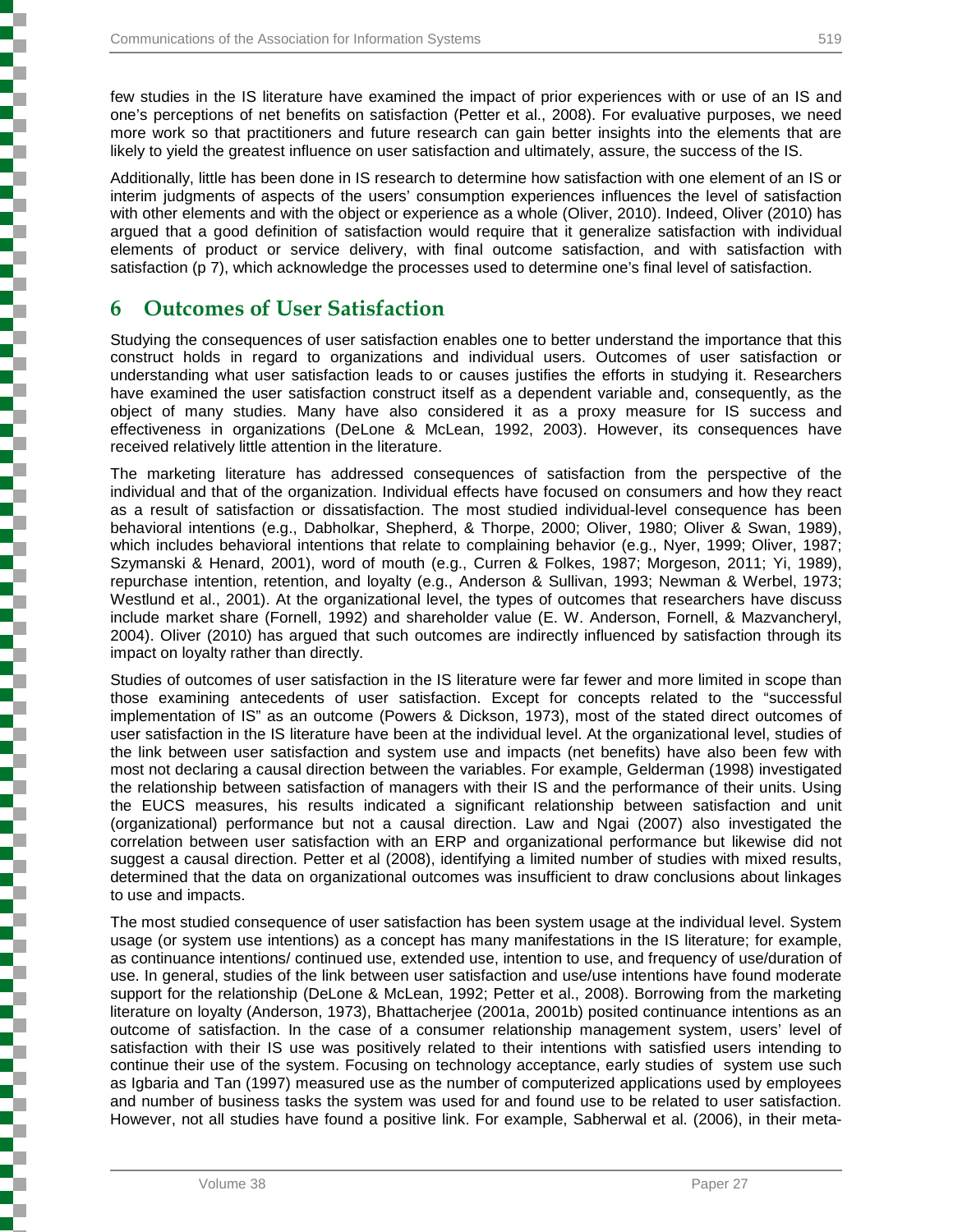analyses, did not find support for the impact of user satisfaction on use. Hsieh and Wang (2007) in their study of post-adoption use, found that, in the presence of perceived usefulness and ease of use, user satisfaction had no impact on extended use.

Researchers have also considered individual impact—"the effect of information on the behavior of the recipient"—as a key outcome of user satisfaction (DeLone & McLean, 1992). However, individual impact (or net benefits for individuals) has been difficult to define. For the most part, scholars have considered it to be closely related to individual performance; thus, an IS that helps to increase individual performance has had a positive impact. One can also interpret a positive impact in light of a better understanding of the decision context and improved decision making productivity (DeLone & McLean, 1992). Studies of individual impact as a consequence of user satisfaction have generally used various measures of work such as adapted measures of perceived usefulness or improved decision making quality performance (Davis, 1989; DeLone & McLean, 1992; Iivari, 2005; Petter et al., 2008; Rai et al., 2002). Several studies have suggested strong support for individual impact as an outcome of satisfaction (Petter et al., 2008). For example, some studies have shown user satisfaction to have a strong impact on work performance (Iivari, 2005, Rai et al., 2002). Igbaria and Tan (2007), operationalizing individual impact in terms of decision making quality, performance, productivity, and effectiveness of the job, also reported a significant direct effect for user satisfaction on individual impact and a small indirect effect via system use.

Far less frequently studied is the impact of satisfaction on cognitive aspects of a system such as perceived usefulness and ease of use as embodied in the technology acceptance model (Davis, 1989). Wixom and Todd (2005) reported that system satisfaction affects users' perception of ease of use and information satisfaction influences their perception of usefulness. This finding makes sense from the perspective that user satisfaction with a product (or consumption experience) as a whole may include interim judgments of satisfaction with single events (Oliver, 2010) or, in this case, with components or aspects of an IS that then give rise to revised cognitive beliefs about the IS (such as beliefs about ease of use and usefulness) and levels of satisfaction across stages of the IS use experience. For example, Lankton and Wilson (2007), in their study of multichannel service providers (e.g., healthcare services), investigated the effects of information-seeking needs and prior user satisfaction with online services on initial expectations, which they conceptualized in terms of expectations of usefulness, ease of use, and enjoyment. They concluded that prior service satisfaction and information-seeking need are significant predictors of user expectations.

Finally, Morgeson (2011) examined word-of-mouth recommendation and re-use intention (also referred to as retention) as outcomes of satisfaction in a study of user satisfaction with websites. They defined wordof-mouth intention as users' intention to speak positively about their experience with the website and recommend it to others and re-use intention as users' intentions to return to the website (Morgeson, 2011); the latter is similar to continuance intentions (Bhattacherjee, 2001a, 2001b). The results showed a strong relationship between user satisfaction and retention; satisfaction also directly and indirectly (through re-use intention) influenced word-of-mouth recommendation.

| <b>Study</b>                         | <b>Antecedents</b>                                                                                                                                | <b>Outcomes</b>                    |
|--------------------------------------|---------------------------------------------------------------------------------------------------------------------------------------------------|------------------------------------|
| Powers & Dickson (1973)              | N/A                                                                                                                                               | Successful<br>implementation of IS |
| Nolan & Seward (1974)                | N/A                                                                                                                                               | N/A                                |
| Debons et al. (1978) <sup>3</sup>    | Timeliness, reliability, assistance, accuracy, access,<br>communication, adequacy, environment, cost                                              | N/A                                |
| Neumann & Segev (1980) <sup>3</sup>  | Accuracy, recency, content, frequency                                                                                                             | N/A                                |
| Alavi & Henderson (1981)             | Supplemental decision aids                                                                                                                        |                                    |
| Bailey & Pearson (1983) <sup>3</sup> | 39 antecedents $2$                                                                                                                                | N/A                                |
| lves et al. $(1983)^3$               | EDP staff and services, information product, vendor<br>support, knowledge or involvement                                                          | N/A                                |
| Doll & Torkzadeh (1988) <sup>3</sup> | Content, accuracy, format, ease of use, timeliness                                                                                                | N/A                                |
| Igbaria & Nachman (1990)             | Leadership style of IT managers, hardware and software<br>accessibility and availability, user computer literacy,<br>attitude, system utilization | N/A                                |

#### Table 2. Antecedents and Outcomes of User Satisfaction in IS Research<sup>1</sup>

į

ì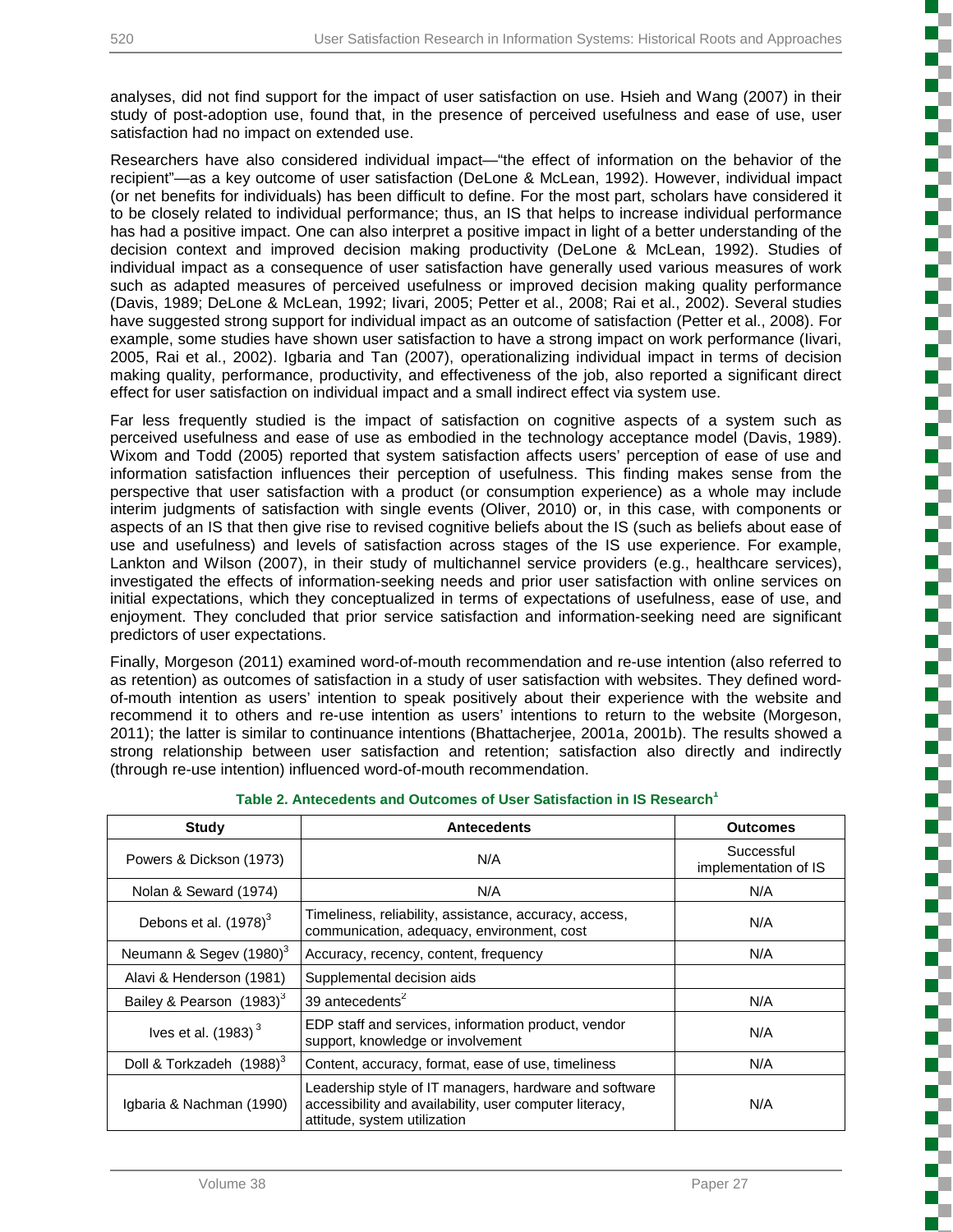j

l

Ş

5

ł J  $\frac{1}{\sqrt{2}}$ 

Ş

₿

ş

₿

٦ T 7

₿

5

י<br>ו

l

₹

i<br>I

| Joshi (1990)                         | Equity, information quality, users knowledge and<br>involvement level, EDP staff and services                                                                                                                                                 | N/A                      |
|--------------------------------------|-----------------------------------------------------------------------------------------------------------------------------------------------------------------------------------------------------------------------------------------------|--------------------------|
| Joshi (1992)                         | Equity, role conflict, role ambiguity, information quality,<br>users knowledge and involvement level, EDP staff and<br>services                                                                                                               | N/A                      |
| DeLone & McLean (1992)               | Information quality, system quality                                                                                                                                                                                                           | Individual impact        |
| Szajna & Scamell (1993)              | Unrealistic expectations                                                                                                                                                                                                                      | N/A                      |
| Henry & Stone (1994)                 | Computer self-efficacy and outcome expectancy                                                                                                                                                                                                 | N/A                      |
| Suh et al. (1994)                    | Desired expectations                                                                                                                                                                                                                          | N/A                      |
| Etezadi-Amoli & Farhoomand<br>(1996) | Documentation, ease of use, functionality of system,<br>quality of output, support, and security                                                                                                                                              | N/A                      |
| Palvia (1996)                        | Software adequacy, software maintenance, information<br>content, information accuracy, information format, ease of<br>use, timeliness, security and integrity, productivity,<br>documentation, vendor support, training and education         | N/A                      |
| Gelderman (1998)                     | Content, accuracy, format, ease of use, timeliness                                                                                                                                                                                            | N/A                      |
| Chin & Lee (2000)                    | Expectations disconfirmation, desires discrepancy                                                                                                                                                                                             | N/A                      |
| Mahmood et al. (2000)                | Perceived usefulness, ease of use, user expectations, user<br>experience, user skills, user involvement in the<br>development, organizational support, perceived attitude of<br>top management toward the project, user attitude toward<br>IS | N/A                      |
| Szymanski & Hise (2000)              | Online convenience, merchandising, site design,<br>transaction security                                                                                                                                                                       | N/A                      |
| Bhattacherjee (2001a)                | Confirmation of expectation                                                                                                                                                                                                                   | Continuance intention    |
| Bhattacherjee (2001b)                | Expectation, confirmation of expectation                                                                                                                                                                                                      | Continuance intention    |
| McKinney et al. (2002)               | Disconfirmation of expectations, information quality<br>satisfaction, system quality satisfaction                                                                                                                                             | N/A                      |
| Erevelles et al. (2003)              | Expectation disconfirmation                                                                                                                                                                                                                   | N/A                      |
| Khalifa & Liu (2003)                 | Perceived performance, expectation disconfirmation,<br>desire disconfirmation                                                                                                                                                                 | N/A                      |
| Susarla et al. (2003)                | Perceived provider performance, functional capability of<br>ASP, disconfirmation of expectation                                                                                                                                               | N/A                      |
| Wixom & Todd (2005)                  | Information quality, system quality                                                                                                                                                                                                           | Usefulness, ease of use  |
| Lankton & Wilson (2007)              | Expectations                                                                                                                                                                                                                                  | N/A                      |
| Nevo & Chan (2007)                   | Expectations disconfirmation, desires disconfirmation                                                                                                                                                                                         | N/A                      |
| Seddon & Kiew (1996)                 | Information quality, system quality, importance of the<br>system                                                                                                                                                                              | N/A                      |
| Morgeson (2011)                      | Organization, personalization, navigation, reliability                                                                                                                                                                                        | Retention, word of mouth |
| Lankton & McKnight (2012)            | Expectations, disconfirmation, performance                                                                                                                                                                                                    | Continuance intention    |
| Brown et al. (2014)                  | Perceived usefulness (in conjunction with different theories<br>of satisfaction)                                                                                                                                                              | N/A                      |
|                                      |                                                                                                                                                                                                                                               |                          |

#### **Table 2. Antecedents and Outcomes of User Satisfaction in IS Research<sup>1</sup>**

<sup>1</sup> Papers are listed in chronological order.<br>
<sup>2</sup> We refer interested readers to the paper in question for the complete list of used scales.<br>
<sup>3</sup> These studies did not distinguish cognitive aspects (i.e., beliefs about c attitudes towards a system or towards using a system, such as satisfaction); however, later studies recognize many of these cognitive elements as antecedent to user satisfaction.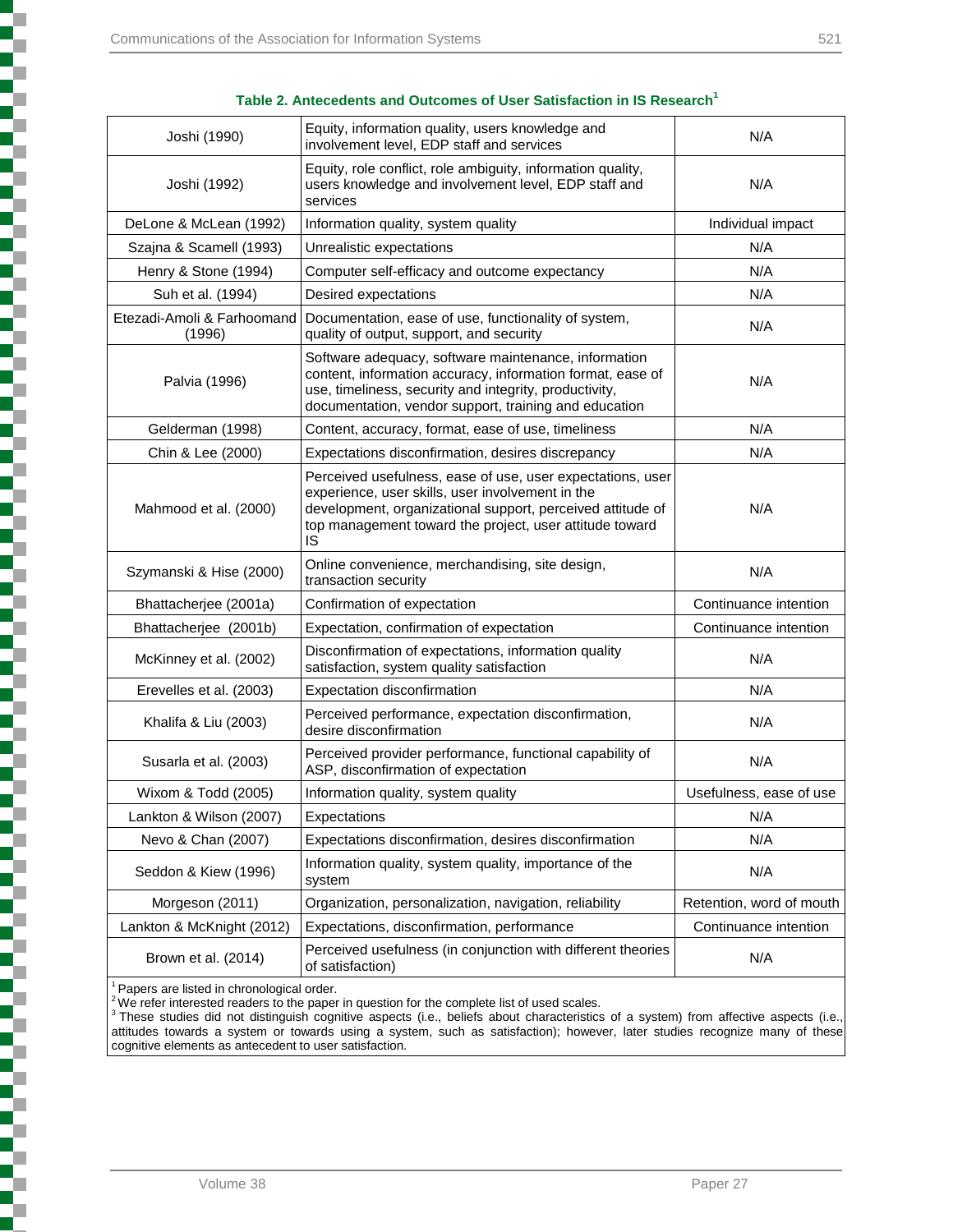# **7 Conclusion and Suggestions for Future Research**

In this paper, we show that IS research has generally used either an outcome-oriented or a processoriented approach to examine user satisfaction. Outcome-oriented approaches focus on measuring satisfaction through its antecedents and are based on attribute satisfaction theoretical frameworks. Pprocess-oriented approaches focus on the process involved in satisfaction formation and explaining this process using a range of theories rooted in the psychology and marketing literature. In general, most theories associated with the process-oriented approach consider a cognitive gap between an individual's expectations, desires, needs, or wants and a cognitive standard or what the person perceives as a result of consumption. Even though process-oriented studies give a better understanding of satisfaction formation, they may not be the best approach in the study of user satisfaction. In part, one can argue that understanding how satisfaction is formed in individuals does not directly contribute to the IS field's core (Benbasat & Zmud, 2003). Further, employing process-oriented theories in studies that measure user satisfaction with an IS usually results in longer and more complicated data-collection processes due to the need to collect data for expectations and experience often over two points in time (Jiang, Klein, & Saunders, 2012). On the other hand, a focus on user satisfaction as an outcome and its determinants and consequences is important because it has potential to yield actionable insights. These insights can help organizations better achieve their goals in assuring the success of an IS project both in terms of user satisfaction and use and in terms of its impacts on the organization through the consequences of user satisfaction and use.

Our findings show that scholars have employed a large number of antecedents of user satisfaction across different studies. While some antecedents (e.g., information quality and system quality or their subsets) have appeared in quite a few studies, others (e.g., leadership style and documentation) have appeared in only a handful of studies. Despite having similar names, we also observed that the definition and operationalization of antecedents can vary significantly from one study to another. In some cases, also, it is not clear whether a term references one aspect of the IS or another. For example, the term "reliability" has different meanings for information quality versus system quality. This ambiguity in the research presents an opportunity for future research to clarify and document key antecedents related to user satisfaction along with their respective definitions, operationalizations, study contexts, and respondent profiles (e.g., managers vs. regular users) to provide more consistent reference sets of antecedents that others can use to inform future user satisfaction research and practice.

We also recommend that researchers examine user satisfaction scales that focus on detailed measures (e.g., Bailey & Pearson, 1983; Ives et al., 2003). In many cases, past studies have embedded cognitive aspects (i.e., beliefs about characteristics the system) in their user satisfaction instruments. This lack of separation in part muddied the early definitions and representations of user satisfaction (Etezadi-Amoli & Farhoomand, 1996; Galletta & Lederer, 1989; MeLone, 1990; Treacy, 1985). Later works, however, refocused and refined the user satisfaction construct to more clearly separate aspects of IS (e.g., Wixom & Todd, 2005; Xu et al. 2013). Despite the limitations, we recognize that these earlier works can provide invaluable insights into key elements that users consider when evaluating an IS and its components. As such, we highly recommend that future research consider these earlier studies when examining user satisfaction (and related concepts) at a detailed level.

Future research should further focus on the three major aspects of IS (i.e., information, system, and service quality) that DeLone and McLean (2003) suggest and the antecedents of each aspect. As we mention earlier, many scholarly works reference antecedents of user satisfaction that one could categorize under one of these major aspects. From an evaluative perspective, the results could provide useful insights for practice to be better able to manage user perceptions of IS quality and, in turn, influence user satisfaction. We also need research to develop more comprehensive models of user satisfaction that includes information quality, system quality, and service quality and their respective antecedents. We also recommend future research include satisfaction outcomes. These measures may take various forms such as global measures of satisfaction (e.g. "All things considered, I am satisfied/dissatisfied with the "'system'") (Chin et al., 2014), be conceptualized at a component level (e.g., information satisfaction, service satisfaction) (Wixom & Todd, 2005; Xu et al. 2013), or be derived from second-order constructs based on measures of attribute satisfaction. The results would provide a level of detailed insight into what comprises a users' affective evaluation of a system, which practitioners and researchers may find useful for determining meaningful actions. Including overall measures of satisfaction alongside more detailed measures would provide an even more comprehensive view of user satisfaction with an IS. For example, knowing that responsiveness of IS help services or level of completeness of the

T

E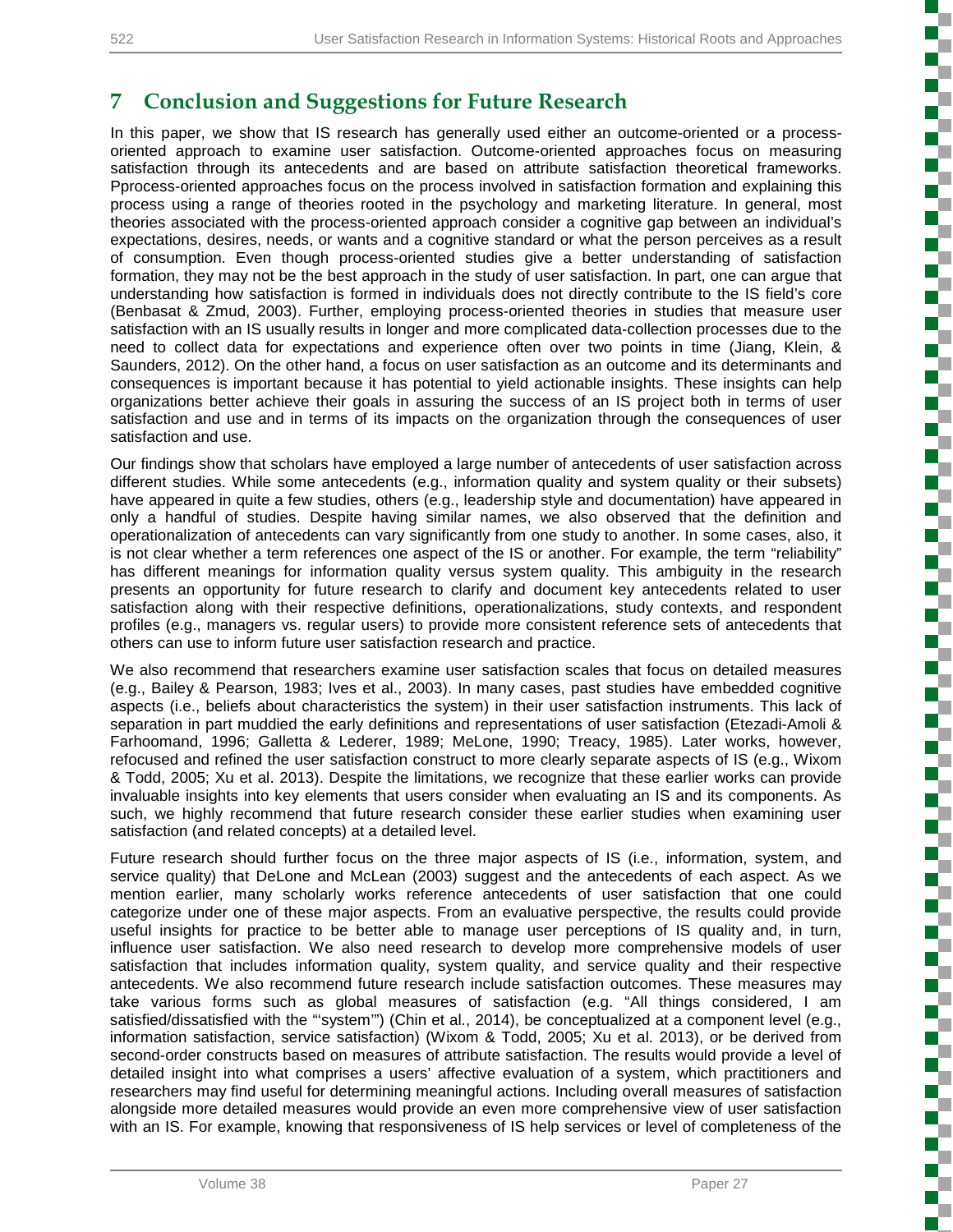information output are the key factors influencing a user satisfaction judgment can help managers pinpoint particular aspects of an IS information product or service to focus on for effective improvements.

User satisfaction's impact on post-adoption use is yet another under-researched area. For example, researchers have identified satisfaction as a key determinant of habitual use (Limayem, Hirt, & Cheung, 2007) and, hence, as stabilizing the use behavior. But, in the case of adapted use, interim judgments that lead to dissatisfaction with various aspects of an IS may disrupt the current use of a system (e.g., habitual use) and, thus, lead to changes in use. In this case, dissatisfaction and satisfaction may respectively play a key role in enabling changes in use and the subsequent stabilizing of such use at a new level of equilibrium (Tennant, 2014). Repeated evaluations of user satisfaction over time with major components of an IS, its antecedents, and its outcomes may also be useful for understanding the extent to which actions taken influence the antecedent variables and the stability of the satisfaction judgment (Mittal, Katrichis, & Kumar, 2001). Such studies may further shed light on how satisfaction impacts post-adoption use such as continued use, discontinued use, technology reinvention/adaptation, and performance (e.g., Bhattacherjee, 2001a, 2001b; Parthasarathy & Bhattacherjee, 1998; Tennant, 2014).

In this paper, we also show that we know little about how user satisfaction impacts outcomes at an organizational level. In marketing studies, factors such a customer loyalty often mediate these relationships; however, in IS research, those that attempt to explore the link assume a direct relationship between satisfaction at the individual level and outcome at an organizational level. Drawing on the approaches used in marketing research, we suggest that scholars pay attention to identifying factors that may bridge the gap between organizational-level and individual-level outcomes of user satisfaction.

In this study, we did not systematically document the different methodologies used in gathering and analyzing data pertaining to user satisfaction research. However, the most popular method for data gathering we observed was the survey questionnaire followed by lab experiments (e.g., Doll & Torkzadeh, 1988; Ives et al., 1983; Szajna & Scamell, 1993; Wixom & Todd, 2005). The most observed statistical methods used in analyzing data included variance analysis, factor analysis, structural equation modeling, mathematical modeling, and surface response analysis (Brown et al., 2014; Doll & Torkzadeh, 1988; Ives et al., 1983; Joshi, 1990; McKinney et al., 2002; Szajna & Scamell, 1993). We need further research to investigate the data-gathering and analysis methods used in user satisfaction research and to suggest the most appropriate and fruitful methodologies for different contexts.

From a methodological perspective, it may also be insightful to undertake longitudinal studies or event studies of the IS consumption cycle to provide better insights into how one may define user satisfaction and the impact of interim judgments of satisfaction on the final satisfaction outcome. Certainly, as far as we are aware, no other studies besides Wixom and Todd (2003) and Xu et al. (2013) have examined the impacts of interim judgments of user satisfaction on outcomes, and, indeed, none have looked at the impact of these component judgments on user satisfaction as a whole or its long-term impact over the life cycle of an information system.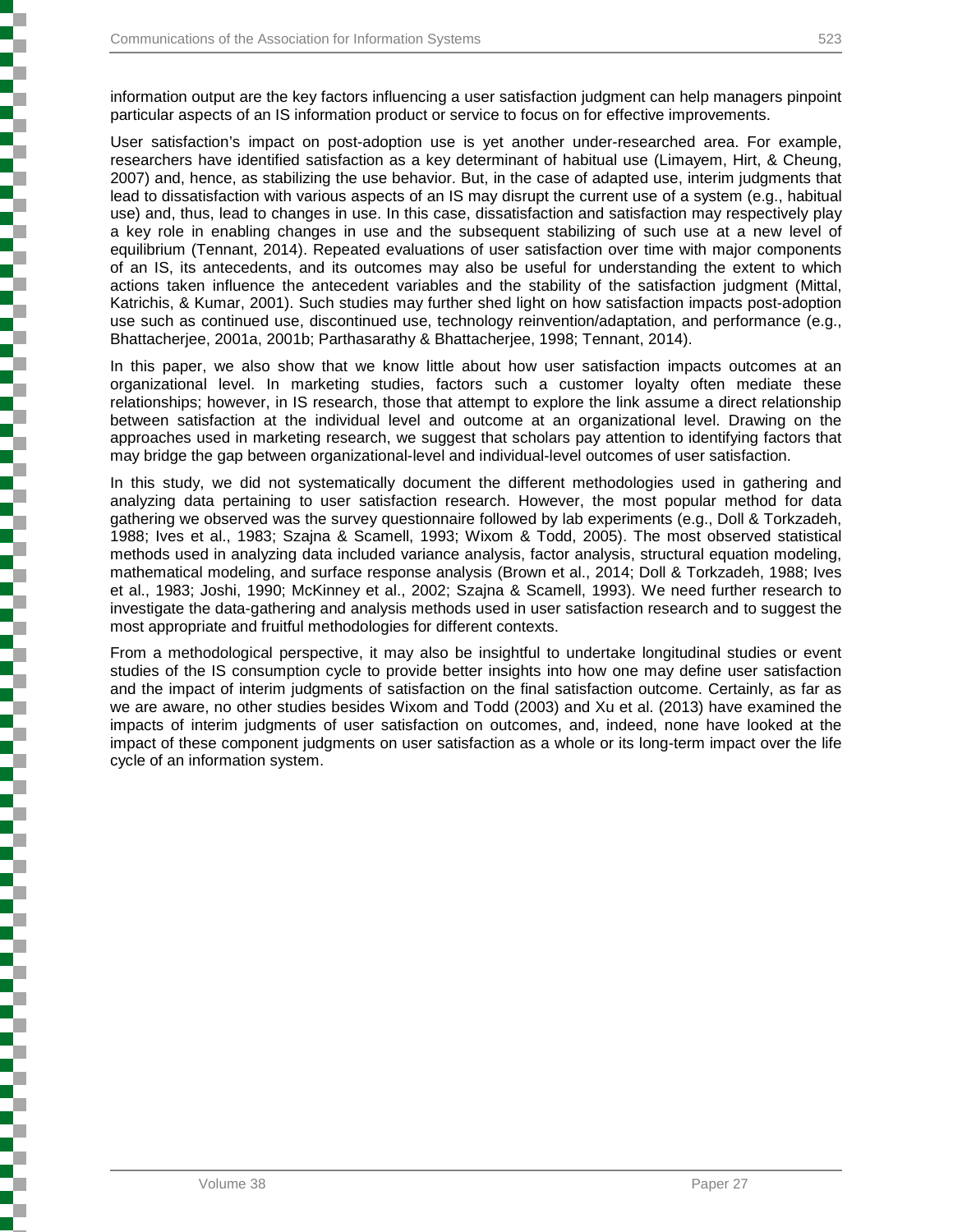L

ĺ

2

Ş

Ō.

į

r.

Ş

i

t

g С

į

Ł

# **References**

- Ackoff, R. L. (1967). Management misinformation systems. *Management Science, 14*(4), B-147-B-156.
- Adams, J. S. (1963). Toward and Understanding of Inequity. *Journal of Abnormal and Social Psycholoy, 67*(October), 422-536.
- Ajzen, I., & Fishbein, M. (1980). *Understanding attitudes and predicting social behaviour*. Englewood Cliffs, NJ: Prentice-Hall.
- Alavi, M., & Henderson, J. C. (1981). An evolutionary strategy for implementing a decision support system. *Management Science, 27*(11), 1309-1323.
- Allport, G. W. (1935). Attitudes. In C. Murchison (Ed.), *A handbook of social psychology*. Worcester, MA: Clark University Press.
- Anderson, E. W., Fornell, C., & Mazvancheryl, S. K. (2004). Customer satisfaction and shareholder value. *The Journal of Marketing, 68*(4), 172-185.
- Anderson, E. W., & Sullivan, M. W. (1993). The antecedents and consequences of customer satisfaction for firms. *Marketing Science, 12*(2), 125-143.
- Anderson, R. E. (1973). Consumer dissatisfaction: The effect of disconfirmed expectancy on perceived product performance. *Journal of Marketing Research (JMR), 10*(1), 38-44.
- Au, N., Ngai, E. W. T., & Cheng, T. C. E. (2002). A critical review of end-user satisfaction research and a new framework. *The International Journal of Management Science, 30*(6), 451-478.
- Bailey, J. E., & Pearson, S. W. (1983). Development of a tool for measuring and analyzing computer user satisfaction. *Management Science, 29*(5), 530-545.
- Baroudi, J. J., Olson, M. H., & Ives, B. (1986). An empirical study of the impact of user involvement on system usage and information satisfaction. *Communications of the ACM, 29*(3), 232-238.
- Baroudi, J. J., & Orlikowski, W. J. (1988). A short-from measure of user information satisfaction: A psychometric evaluation and notes on use. *Journal of Management Information Systems, 4*(4), 44-59.
- Benbasat, I., & Zmud, R. W. (2003). The identity crisis within the IS discipline: Defining and communicating the discipline's core properties. *MIS Quarterly, 27*(2), 183.
- Bettman, J. R. (1974). A threshold model of attribute satisfaction decisions. *Journal of Consumer Research, 1*(2), 30-35.
- Bhattacherjee, A. (2001a). An empirical analysis of the antecedents of electronic commerce service continuance. *Decision Support Systems, 32*(2), 201.
- Bhattacherjee, A. (2001b). Understanding information systems continuance: An expectation-confirmation model. *MIS Quarterly, 25*(3), 351-370.
- Bhattacherjee, A., & Premkumar, G. (2004). Understanding changes in belief and attitude toward information technology usage: A theoretical model and longitudinal test. *MIS Quarterly, 28*(2), 229-254.
- Bitner, M. J. (1990). Evaluating service encounters: The effects of physical surroundings and employee responses. *Journal of Marketing, 54*(2), 69-82.
- Briggs, R. O., Reinig, B. A., & de Vreede, G.-J. (2012). The yield shift theory of satisfaction and its application to the IS/IT domain. *Information Systems Theory* (pp. 185-217): Springer.
- Brown, S. A., Venkatesh, V., & Goyal, S. (2012). Expectation confirmation in technology use. *Information Systems Research, 23*(2), 474-487.
- Brown, S. A., Venkatesh, V., & Goyal, S. (2014). Expectation confirmation in information systems research: A test of six competing models. *MIS Quarterly, 38*(3), 729-A729.
- Brown, S. A., Venkatesh, V., Kuruzovich, J., & Massey, A. (2007). Expectation confirmation: an examination of three competing models. *Organizational Behavior and Human Decision Processes, 105* 52-66.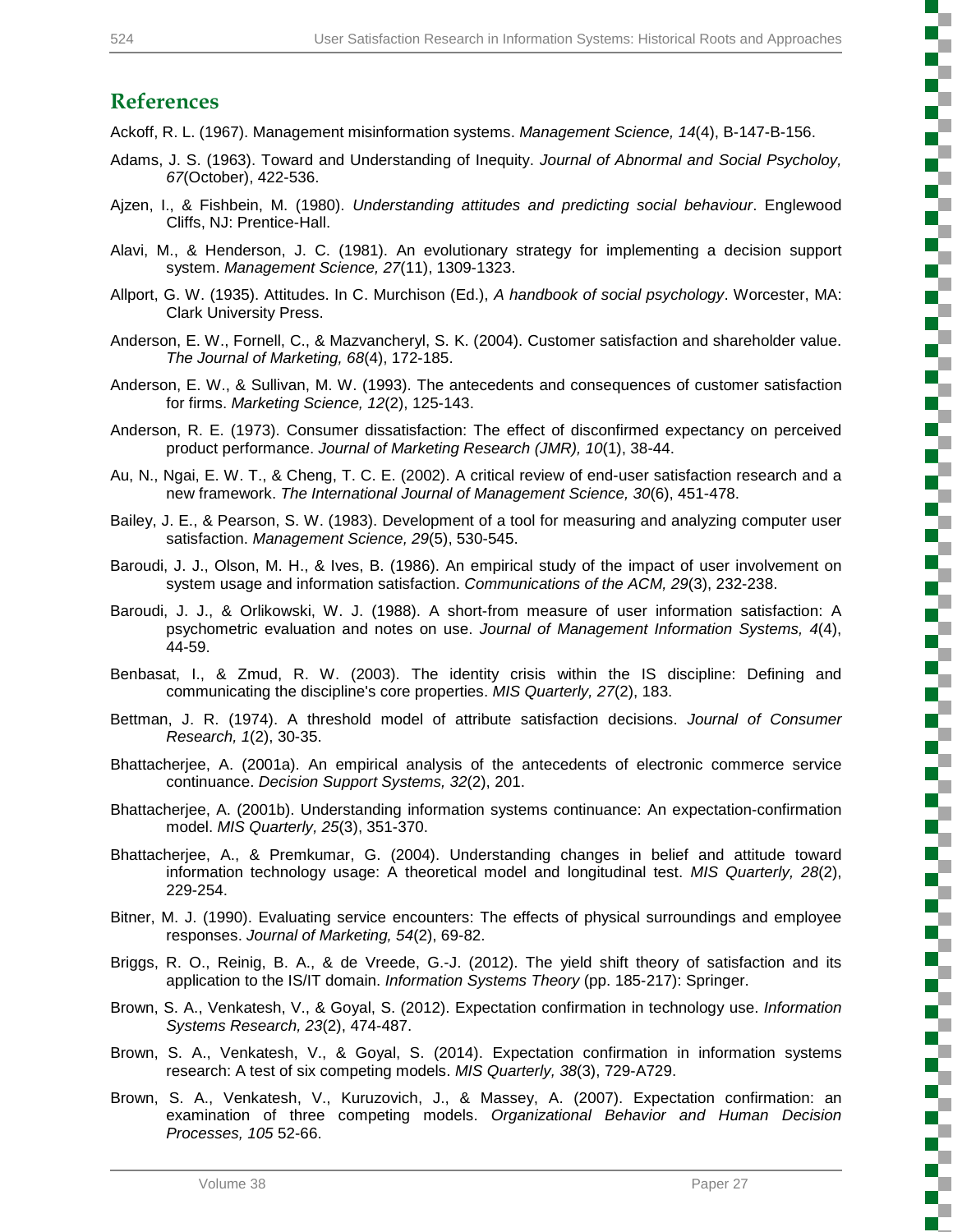- Cardozo, R. N. (1965). An experimental study of customer effort, expectation, and satisfaction. *Journal of Marketing Research, 2*(3), 244-249.
- Carlsmith, J. M., & Aronson, E. (1963). Some hedonic consequences of the confirmation and disconfirmation of expectances. *The Journal of Abnormal and Social Psychology, 66*(2), 151-156.
- Chin, W., Junglas, I. A., Schwarz, A., & Sundie, J. M. (2014). Don't mind the gap: A conceptual and psychometric analysis of the individual evaluation of discrepancies in the context of IS user service satisfaction. *The DATA BASE for Advances in Information Systems, 45*(1), 9-28.
- Chin, W., & Lee, M. K. O. (2000). *A proposed model and measurement instrument for the formation of is satisfaction: The case of end-user computing satisfaction.* Paper presented at the International Conference on Information Systems.
- Churchill, G. A., Jr., & Surprenant, C. (1982). An investigation into the determinants of customer satisfaction. *Journal of Marketing Research, 19*(4), 491-504.
- Curren, M. T., & Folkes, V. S. (1987). Attributional influences on consumers' desires to communicate about products. *Psychology & Marketing (1986-1998), 4*(1), 31.
- Dabholkar, P. A., Shepherd, C. D., & Thorpe, D. I. (2000). A comprehensive framework for service quality: An investigation of critical conceptual and measurement issues through a longitudinal study. *Journal of Retailing, 76*(2), 139-173.
- Davis, F. D. (1989). Perceived Usefulness, Perceived ease of use, and user acceptance of information technology. *MIS Quarterly, 13*(3), 319-340.
- Debons, A., Ramage, W., & Orien, J. (1978). *Effectiveness model of productivity* (Vol. 2) (NSF Grant APR-20546).
- DeLone, W. H., & McLean, E. R. (1992). Information systems success: The quest for the dependent variable. *Information Systems Research, 3*(1), 60-95.
- DeLone, W. H., & McLean, E. R. (2003). The Delone and Mclean Model of information systems success: A ten-year update. *Journal of Management Information Systems, 19*(4), 9-30.
- Doll, W. J., & Torkzadeh, G. (1988). The measurement of end-user computing satisfaction. *MIS Quarterly, 12*(2), 259-274.
- Ekinci, Y., & Sirakaya, E. (2004). An examination of the antecedents and consequences of customer satisfaction. In G. I. Crouch, R. R. Perdue, H. J. P. Timmermans, & M. Uysal (Eds.), *Consumer psychology of tourism, hospitality and* leisure (Vol. 3, pp. 189-202). Wallingford: Cabi Publishing.
- Erevelles, S., Srinivasan, S., & Rangel, S. (2003). Consumer satisfaction for Internet service providers: An analysis of underlying processes. *Information Technology and Management, 4*(1), 69.
- Etezadi-Amoli, J., & Farhoomand, A. F. (1991). On end-user computing satisfaction. *MIS Quarterly, 15*(1),  $1 - 4.$
- Etezadi-Amoli, J., & Farhoomand, A. F. (1996). A structural model of end user computing satisfaction and user performance. *Information & Management, 30*(2), 65-73.
- Fan, L., & Suh, Y.-H. (2014). Why do users switch to a disruptive technology? An empirical study based on expectation-disconfirmation theory. *Information & Management, 51*(2), 240-248.
- Festinger, L. (1957). *A theory of cognitive dissonance*. Evanston, IL: Row and Peterson.
- Fishbein, M. (1963). An investigation of the relationship between beliefs about an object and the attitude toward that object. *Human Relations*, *16*(3), 233-239
- Fishbein, M. (1972). The search for attitudinal-behavioral consistency In J. Cohen (Ed.), *Behavioral science foundations of consumer behavior* (pp. 245-252). New York: The Free Press.
- Fisk, R. P., & Young, C. E. (1985). Disconfirmation of equity expectations: Effects on consumer satisfaction with services. *Advances in Consumer Research, 12*(1), 340-345.
- Fornell, C. (1992). A national customer satisfaction barometer: The Swedish experience. *The Journal of Marketing, 56*(1), 6-21.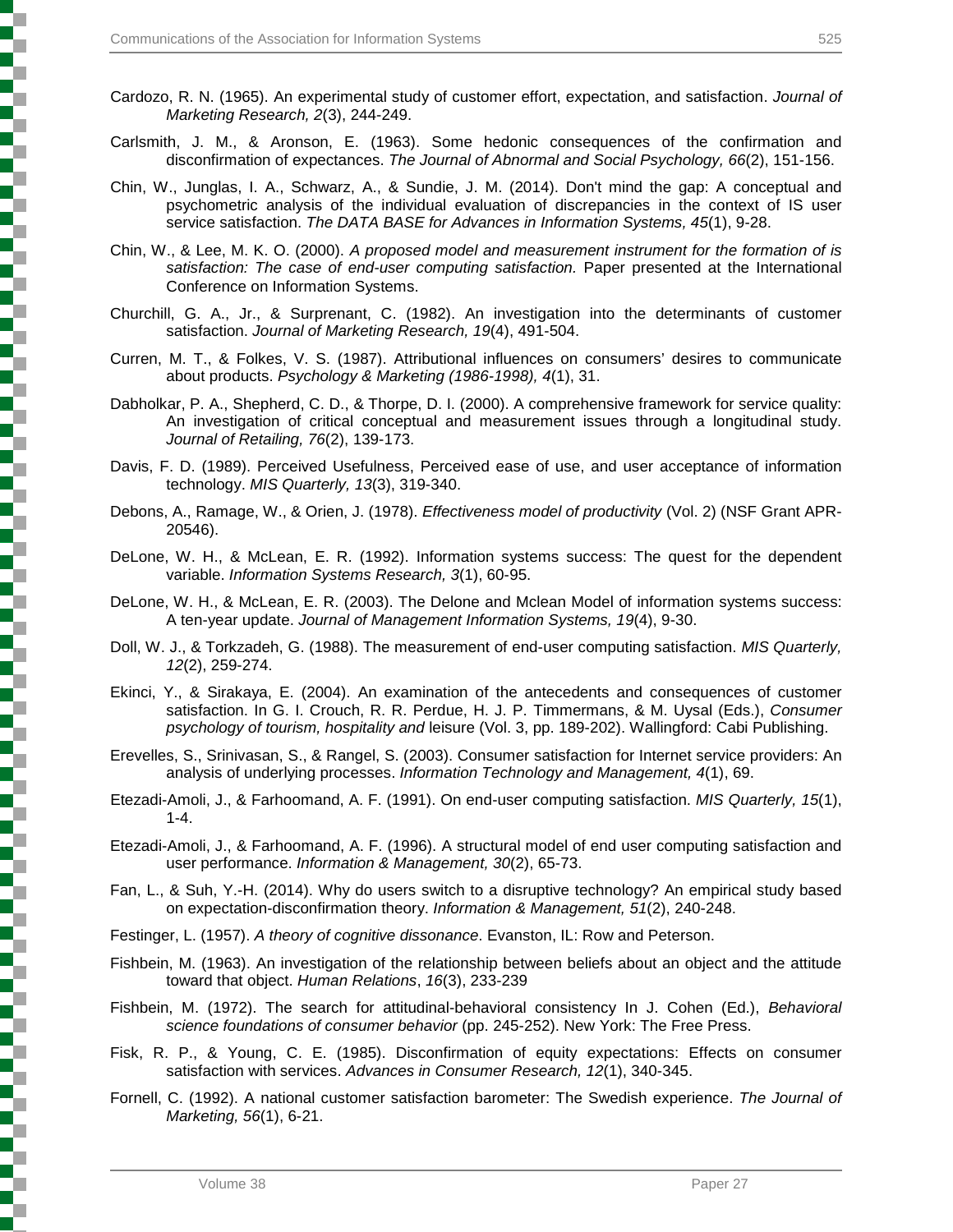Ş

Ş

ç

r.

i

i

Ş

į

Ş

Ş

c

į

▛

- Fornell, C., Johnson, M. D., Anderson, E. W., Cha, J., & Bryant, B. E. (1996). The American customer satisfaction index: Nature, purpose, and findings. *The Journal of Marketing, 60*(4), 7-18.
- Gable, G. G., Sedera, D., & Chan, T. (2008). Re-conceptualizing information system success: The ISimpact measurement model. *Journal of the Association for Information Systems, 9*(7), 18.
- Galleta, D. F., & Lederer, A. L. (1989). Some cautions on the measurement of user information satisfaction. *Decision Sciences, 20*(3), 419-438.
- Gelderman, M. (1998). The relation between user satisfaction, usage of information systems and performance. *Information & Management, 34*(1), 11-18.
- Ginzberg, M. J. (1975). *A process approach to management science implementation.* Massachusetts Institute of Technology.
- Ginzberg, M. J. (1981). Early diagnosis of MIS implementation failure: Promising results and unanswered questions. *Management Science, 27*(4), 459-478.
- Gutman, J. (1982). A means-end chain model based on consumer categorization processes. *Journal of Marketing, 46*(2), 60-72.
- Helson, H. (1964). *Adaptation-level theory*. New York: Harper & Row.
- Henry, J. W., & Stone, R. W. (1994). A structural equation model of end-user satisfaction with a computerbased medical information system *Information Resources Management Journal, 7*(3), 21-33.
- Hess, T. J., & Hightower, R. (2002). *Using equity theory to understand user satisfaction with ERP systems: Extending and advancing the equity-implementation model.* Paper presented at the International Conference on Information Systems.
- Hom, P. W., Griffeth, R. W., Palich, L. E., & Bracker, J. S. (1999). Revisiting met expectations as a reason why realistic job previews work. *Personnel Psychology, 52*(1), 97-112.
- Hsieh, J. P.-A., Rai, A., Petter, S., & Zhang, T. (2012). Impact of user statisfaction with mandated CR< use on employee service quality. *MIS Quarterly, 36*(4), 1065-1080.
- Hsieh, J. P.-A., & Wang, W. (2007). Explaining employees' extended use of complex information systems. *European Journal of Information Systems, 16*(3), 216-227.
- Hunt, H. K. (Ed.) (1977). *Conceptualization and measurement of consumer satisfaction and dissatisfaction*. Marketing Science Institute.
- Igbaria, M., & Nachman, S. A. (1990). Correlates of user satisfaction with end user computing: An exploratory study. *Information & Management, 19*(2), 73-82.
- Igbaria, M., & Tan, M. (1997). The consequences of information technology acceptance on subsequent individual performance. *Information & Management, 32*(3), 113-121.
- Iivari, J. (2005). An empirical test of the DeLone-McLean model of information system success. *SIGMIS Database, 36*(2), 8-27.
- Irving, P. G., & Meyer, J. P. (1994). Reexamination of the met-expectations hypothesis: A longitudinal analysis. *Journal of Applied Pyschology, 79*(6), 937-949.
- Ives, B., Olson, M. H., & Baroudi, J. J. (1983). The measurement of user information satisfaction. *Communications of the ACM, 26*(10), 785-793.
- Jasperson, J. S., Carter, P. E., & Zmud, R. W. (2005). A Comprehensive conceptualization of postadoptive behaviors associated with information technology enabled work systems. *MIS Quarterly, 29*(3), 525-557.
- Jiang, J. J., Klein, G., & Saunders, C. (2012). Discrepancy theory models of satisfaction in IS research. In Y. K. Dwivedi, M. R. Wade, & S. L. Schneberger (Eds.), *Information systems theory* (Vol. 28, pp. 355-381). New York: Springer.
- Joshi, K. (1990). An investigation of equity as a determinant of user information satisfaction. *Decision Sciences, 21*(4), 786-807.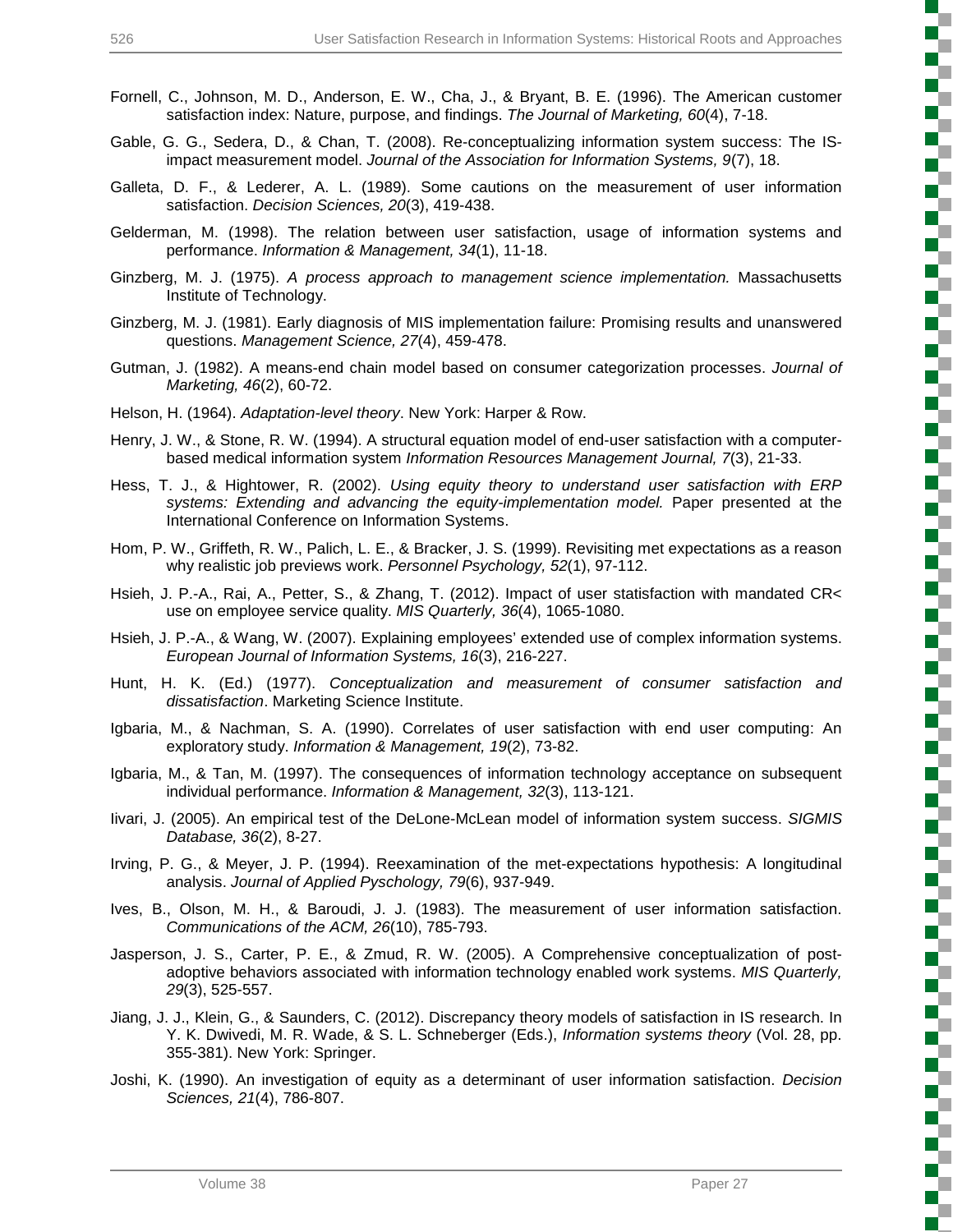₿

- Joshi, K. (1992). A causal path model of the overall user attitudes toward the MIS function: The case of user information satisfaction. *Information & Management, 22*(2), 77-88.
- Kelley, H. H. (1973). The processes of causal attribution. *American Psychologist, 28*(2), 107-128.
- Kettinger, W. J., & Lee, C. C. (2005). Zones of tolerance: Alternative scales for measuring information systems service quality. *MIS Quarterly, 29*(4), 607-623.
- Khalifa, M., & liu, V. (2002). *Explaining satisfaction of different stages of adoption in the context of Internet-based services.* Paper presented at the International Conference on Information Systems.
- Khalifa, M., & Liu, V. (2003). Determinants of satisfaction at different adoption stages of Internet-based services. *Journal of the Association for Information Systems, 4*(5), 206-232.
- Khalifa, M., & Liu, V. (2004). The state of research on information system satisfaction. *JITTA : Journal of Information Technology Theory and Application, 5*(4), 37-49.
- Krishnan, M. S., & Ramaswamy, V. (1999). Customer satisfaction for financial services: The role of products, services, and information technology. *Management Science, 45*(9), 1194-1209.
- Lankton, N. K., McKnight, D. H., & Thatcher, J. B. (2014). Incorporating trust-in-technology into expectation disconfirmation theory. *The Journal of Strategic Information Systems, 23*(2), 128-145.
- Lankton, N. K., & McKnight, H. D. (2012). Examining two expectation disconfirmation theory models: Assimilation and asymmetry effects. *Journal of the Association for Information Systems, 13*(2), 88- 115.
- Lankton, N. K., & Wilson, E. V. (2007). Antecedents and dimensions of online service expectations. *IEEE Transactions on Engineering Management, 54*(4), 776-788.
- LaTour, S. A., & Peat, N. C. (1979). Conceptual and methodological issues in consumer satisfaction research. In W. L. Wilkie (Ed.), *Advances in consumer research* (pp. 431-437). Ann Arbor, MI: Association for Consumer Research.
- Law, C. C., & Ngai, E. W. (2007). ERP systems adoption: An exploratory study of the organizational factors and impacts of ERP success. *Information & Management, 44*(4), 418-432.
- Lee, H., Lee, Y., & Yoo, D. (2000). The determinants of perceived service quality and its relationship with satisfaction. *Journal of Services Marketing, 14*(2/3), 217.
- Liao, C., Chen, J.-L., & Yen, D. C. (2007). Theory of planning behavior (TPB) and customer satisfaction in the continued use of e-service: An integrated model. *Computers in Human Behavior, 23*(6), 2804- 2822.
- Liao, C., Palvia, P., & Chen, J.-L. (2009). Information technology adoption behavior life cycle: Toward a technology continuance theory (TCT). *International Journal of Information Management, 29*(4), 309-320.
- Locke, E. A. (1969). What Is job satisfaction? *Organizational Behavior and Human Performance, 4*(4), 309-336. doi:10.1016/0030-5073(69)90013-0
- Locke, E. A. (1976). The nature and causes of job satisfaction. In M. D. Dunnette (Ed.), *Handbook of industrial and organizational psychology* (pp. 1297-1349). New York, NY: Reinhart & Winston.
- Lucas, H. C. (1974). Systems quality, user reactions, and the use of information systems. *Management Informatics, 3*(4), 207-212.
- Lucas, H. C. (1978). Empirical evidence for a descriptive model of implementation. *MIS Quarterly*, *2*(2), 27-42.
- Mahmood, M. A., Burn, J. M., Gemoets, L. A., & Jacquez, C. (2000). Variables affecting information technology end-user satisfaction: A meta-analysis of the empirical literature. *International Journal of Human-Computer Studies, 52*(4), 751-771.
- Mano, H., & Oliver, R. L. (1993). Assessing the dimensionality and structure of the consumption experience: Evaluation, feeling, and satisfaction. *Journal of Consumer Research, 20*(3), 451-466.
- Mason, R. O., & Mitroff, I. I. (1973). A program for research on management information systems. *Management Science, 19*(5), 475-487.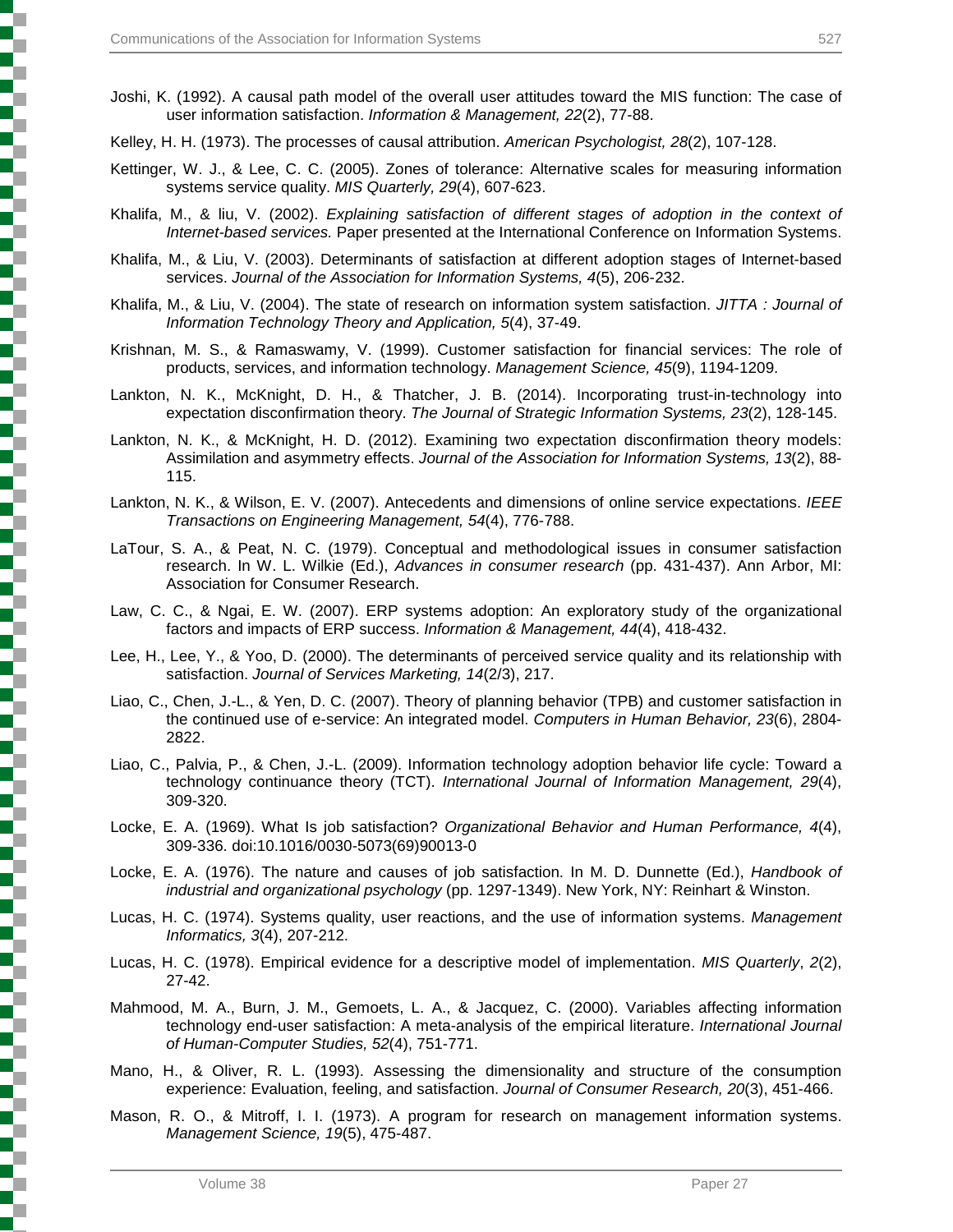l

c L 2

į

c Œ 2

į

Š

i

c

c

Š

t

- McKinney, V., Kanghyun, Y., & Zahedi, F. M. (2002). The measurement of web-customer satisfaction: An expectation and disconfirmation approach. *Information Systems Research, 13*(3), 296-315.
- Melone, N. P. (1990). A theoretical assessment of the user-satisfaction construct in information systems research. *Management Science, 36*(1), 76-91.
- Morgeson, F. V. (2011). Comparing determinants of website satisfaction and loyalty across the egovernment and e-business domains. *Electronic Government, an International Journal, 8*(2/3), 164-184.
- Morgeson, F. V., Mithas, S., Keiningham, T. L., & Aksoy, L. (2011). An investigation of the cross-national determinants of customer satisfaction. *Journal of the Academy of Marketing Science, 39*(2), 198- 215.
- Muylle, S., Moenaert, R., & Despontin, M. (2004). The conceptualization and empirical validation of web site user satisfaction. *Information & Management, 41*(5), 543-560.
- Neumann, S., & Segev, E. (1980). Evaluate your information system. *Journal of System Management, 31*(March).
- Nevo, D., & Chan, Y. E. (2007). A temporal approach to expectations and desires from knowledge management systems. *Decision Support Systems, 44*(1), 298-312. doi:10.1016/j.dss.2007.04.003
- Newman, J. W., & Werbel, R. A. (1973). Multivariate analysis of brand loyalty for major household appliances. *Journal of Marketing Research, 10*(4), 404-409.
- Noland, R., & Seward, H. (1974). *Measuring user satisfaction to evaluate information systems*. Los Angeles, California: West Publishing.
- Nyer, P. U. (1999). Cathartic complaining as a means of reducing consumer dissatisfaction. *Journal of Consumer Satisfaction, Dissatisfaction & Complaining Behavior, 12*, 15-25.
- Oliver, R. L. (1976). Hedonic reactions to the disconfirmation of product performance expectations: Some moderating conditions. *Journal of Applied Psychology, 61*(2), 246-250.
- Oliver, R. L. (1977). Effect of expectation and discontinuation on postexposure product evaluations: An alternative interpretation. *Journal of Applied Psychology, 62*(4), 480-486.
- Oliver, R. L. (1979). Product satisfaction as a function of prior expectation and subsequent disconfirmation: New evidence. In R. L. Day & H. K. Hunt (Eds.), *New dimensions of consumer satisfaction and complaining behavior* (pp. 66-71). Bloomington, IN: Indiana University Press.
- Oliver, R. L. (1980). A cognitive model of the antecedents and consequences of satisfaction decisions. *Journal of Marketing Research, XVII*, 460-469.
- Oliver, R. L. (1981). Measurement and evaluation of satisfaction processes in retail settings. *Journal of Retailing, 57*(3), 25-48.
- Oliver, R. L. (1987). An investigation of the interrelationship between consumer (dis) satisfaction and complaint reports. *Advances in Consumer Research, 14*(1), 218-222.
- Oliver, R. L. (1993). Cognitive, affective, and attribute bases of the satisfaction response. *Journal of Consumer Research, 20*(3), 418-430.
- Oliver, R. L. (2010). *Satisfaction: A behavioral perspective on the consumer*. Armonk: NY: M.E. Sharpe.
- Oliver, R. L., & DeSarbo, W. S. (1988). Response determinants in satisfaction judgments. *Journal of Consumer Research, 14*(4), 495-507.
- Oliver, R. L., & Rust, R. T. (1997). Customer delight: foundations, findings, and managerial insight. *Journal of Retailing, 73*(3), 311-336.
- Oliver, R. L., & Swan, J. E. (1989). Equity and disconfirmation perceptions as influences on merchant and product satisfaction. *Journal of Consumer Research, 16*(3), 372-383.
- Olshavsky, R. W., & Miller, J. A. (1972). Consumer expectations, product performance, and perceived product quality. *Journal of Marketing Research (JMR), 9*(1), 19-21.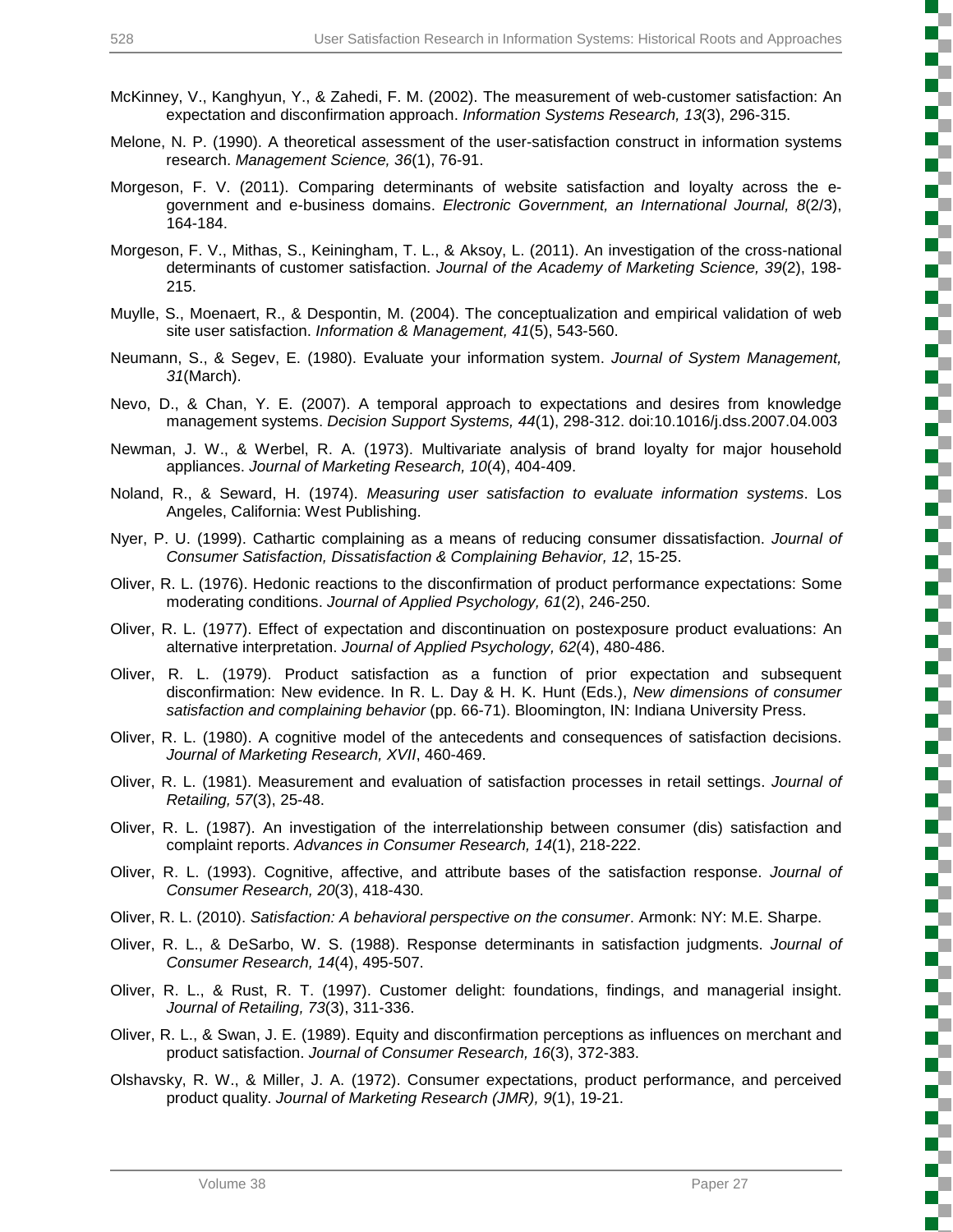- Olson, J. C., & Dover, P. (1976). Effects of expectation creation and disconfirmation on belief elements of cognitive structure. *Advances in Consumer Research, 3*(1), 168-175.
- Olson, J. C., & Dover, P. A. (1979). Disconfirmation of consumer expectations through product trial. *Journal of Applied Psychology, 64*(2), 179-189.
- Palvia, P. C. (1996). A model and instrument for measuring small business user satisfaction with information technology. *Information & Management, 31*(3), 151-163. doi:10.1016/s0378- 7206(96)01069-5
- Parasuraman, A., Zeithaml, V. A., & Berry, L. L. (1988). Servqual: A multiple-item scale for measuring consumer perceptions of service quality. *Journal of Retailing, 64*(1), 12-40.
- Parthasarathy, M., & Bhattacherjee, A. (1998). Understanding post-adoption behavior in the context of online services. *Information Systems Research, 9*(9), 362-379.
- Patterson, P. G., Johnson, L. W., & Spreng, R. A. (1997). Modeling the determinants of customer satisfaction for business-to-business professional services. *Journal of the Academy of Marketing Science, 25*(1), 4-17.
- Petter, S., Delone, W., & McLean, E. (2008). Measuring information systems success: Models, dimensions, measures, and interrelationships. *European Journal of Information Systems, 17*(3), 236.
- Petter, S., DeLone, W., & McLean, E. R. (2013). Information systems success: The quest for the independent variables. *Journal of Management Information Systems, 29*(4), 7-62.
- Pitt, L. F., Watson, R. T., & Kavan, C. B. (1995). Service quality: A measure of information systems effectiveness. *MIS Quarterly, 19*(2), 173-187.
- Powers, R. F., & Dickson, G. W. (1973). Misproject management: Myths, opinions, and reality. *California Management Review, 15*(3), 147-156.
- Rai, A., Lang, S. S., & Welker, R. B. (2002). Assessing the validity of IS success models: An empirical test and theoretical analysis. *Information Systems Research, 13*(1), 50-69.
- Raymond, L. (1985). Organizational characteristics and MIS success in the context of small business. *MIS Quarterly*, *9*(1), 37-52.
- Robey, D. (1979). User attitudes and management information system use. *Academy of Management Journal, 22*(3), 527-538.
- Rushinek, A., & Rushinek, S. F. (1986). What makes users happy? *Communications of the ACM, 29*(7), 594-598.
- Sabherwal, R., Jeyaraj, A., & Chowa, C. (2006). Information system success: Individual and organizational determinants. *Management Science, 52*(12), 1849-1864.
- Schaupp, L. C., & Bélanger, F. (2005). A conjoint analysis of online consumer satisfaction. *Journal of Electronic Commerce Research, 6*(2), 95-111.
- Schewe, C. D. (1976). The management information system user: An exploratory behavioral analysis. *Academy of Management Journal, 19*(4), 577-590.
- Schwarz, A., Mehta, M., Johnson, N., & Chin, W. (2007). Understanding frameworks and reviews: A commentary to assist us in moving our field forward by analyzing our past. *Database for Advances in Information Systems, 38*(3), 29.
- Seddon, P. B., & Kiew, M.-Y. (1996). A partial test and development of Delone and Mclean's Model of IS success. *Australasian Journal of Information Systems, 4*(1), 90-109.
- Sedera, D., & Tan, F. (2005). User satisfaction: An overarching measure of enterprise system success. In *Proceedings of the 9th Pacific Asia Conference on Information Systems.*
- Shewe, C. (1976). The management information system user: An exploratory behavior analysis. *Academy of Management Journal, 19*(4), 577-579.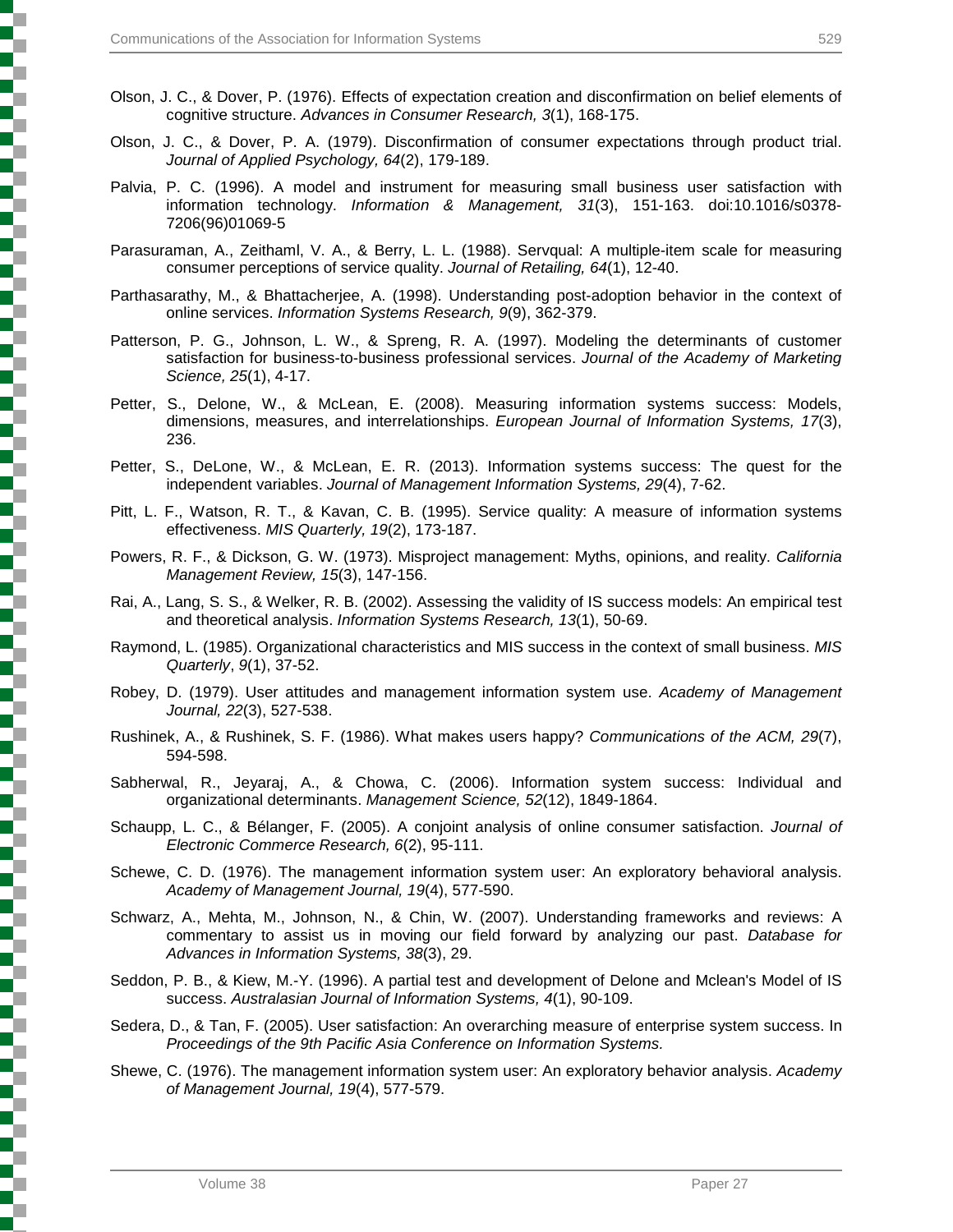$\mathbb{R}^n$ 

is a constant of the constant of the constant of the constant of the constant of the constant of the constant of the constant of the constant of the constant of the constant of the constant of the constant of the constant

æ

į

どうかん かんかん かんかん

t

i

c

ş

į

- Simon, S. J., Grover, V., Teng, J. T. C., & Whitcomb, K. (1996). The relationship of information system training methods and cognitive ability to end-user satisfaction, comprehension, and skill transfer: A longitudinal field study. *Information Systems Research, 7*(4), 466-490.
- Sirgy, M. J. (1984). A Social cognition model of consumer satisfaction/dissatisfaction: An experiment. *Psychology & Marketing, 1*(2), 27-44.
- Spreng, R. A., Mackenzie, S. B., & Olshavsky, R. W. (1996). A reexamination of the determinants of consumer satisfaction. *Journal of Marketing, 60*(July), 15-32.
- Spreng, R. A., & Mackoy, R. D. (1996). An empirical examination of a model of perceived service quality and satisfaction. *Journal of Retailing, 72*(2), 201-214.
- Spreng, R. A., & Olshavsky, R. W. (1992). A desires-as-standard model of consumer satisfaction: Implications for measuring satisfaction. *Journal of Consumer Satisfaction, Dissatisfaction & Complaining Behavior, 5*, 45-54.
- Spreng, R. A., & Olshavsky, R. W. (1993). A desires congruency model of consumer satisfaction. *Journal of the Academy of Marketing Science, 21*(3), 169.
- Spreng, R. A., & Page, T. J. J. (2003). A test of alternative measures of disconfirmation. *Decision Sciences, 34*(1), 31-62.
- Suh, K., Kim, S., & Lee, J. (1994). End-user's disconfirmed expectations and the success of information systems. *Information Resources Management Journal, 7*(4), 30-39.
- Sun, Y., Fang, Y., Lim, K. H., & Straub, D. (2012). User satisfaction with information technology service delivery: A social capital perspective. *Information Systems Research, 23*(4), 1195-1211.
- Susarla, A., Barua, A., & Whinston, A. B. (2003). Understanding the service component of application service provision: An empirical analysis of satisfaction with AS{ services. *MIS Quarterly, 27*(1), 91- 123.
- Swan, J. E. (1982). Consumer satisfaction as function of equity and disconfirmation. In H. K. Hunt & R. L. Day (Eds.), *Conceptual and emprical contributions to consumer satisfaction and complaining Behavior*. Bloomingtone, IN: Indiana Univeristy Press
- Swan, J. E., & Trawick, I. F. (1981). Disconfirmation of expectations and satisfaction with a retail service. *Journal of Retailing, 57*(3), 49.
- Swanson, E. B. (1974). Management information systems: Appreciation and involvement. *Management Science, 21*(2), 178-188.
- Szajna, B., & Scamell, R. W. (1993). The effects of information system user expectations on their performance and perceptions. *MIS Quarterly, 17*(4), 493-516.
- Szymanski, D. M., & Henard, D. H. (2001). Customer satisfaction: A meta-analysis of the empirical evidence. *Journal of the Academy of Marketing Science, 29*(1), 16-35. doi:10.1177/009207030102900102
- Szymanski, D. M., & Hise, R. T. (2000). E-satisfaction: An initial examination. *Journal of Retailing, 76*(3), 309-322.
- Thibaut, J. W., & Kelley, H. H. (1959). *The social psychology of groups*. New York: Wiley.
- Thong, J. Y., & Yap, C.-S. (1996). Information systems effectiveness: A user satisfaction approach. *Information Processing & Management, 32*(5), 601-610.
- Treacy, M. E. (1985). *An empirical examination of a causal model of user information satisfaction*. Center for Information Systems Research, Sloan School of Management, Massachusetts Institute of Technology.
- Tse, d. K., & Wilton, P. C. (1988). Models of consumer satisfaction formation: An extension. *Journal of Marketing Research, XXV*, 204-212.
- Venkatesh, V., & Goyal, S. (2010). Expectation disconfirmation and technology adoption: Polynomial modeling and response surface analysis. *MIS Quarterly, 34*(2), 281-303.
- Walster, E., Walster, G. W., & Bersheid, E. (1978). *Equity: Theory and research*. Boston: Allyn & Bacon.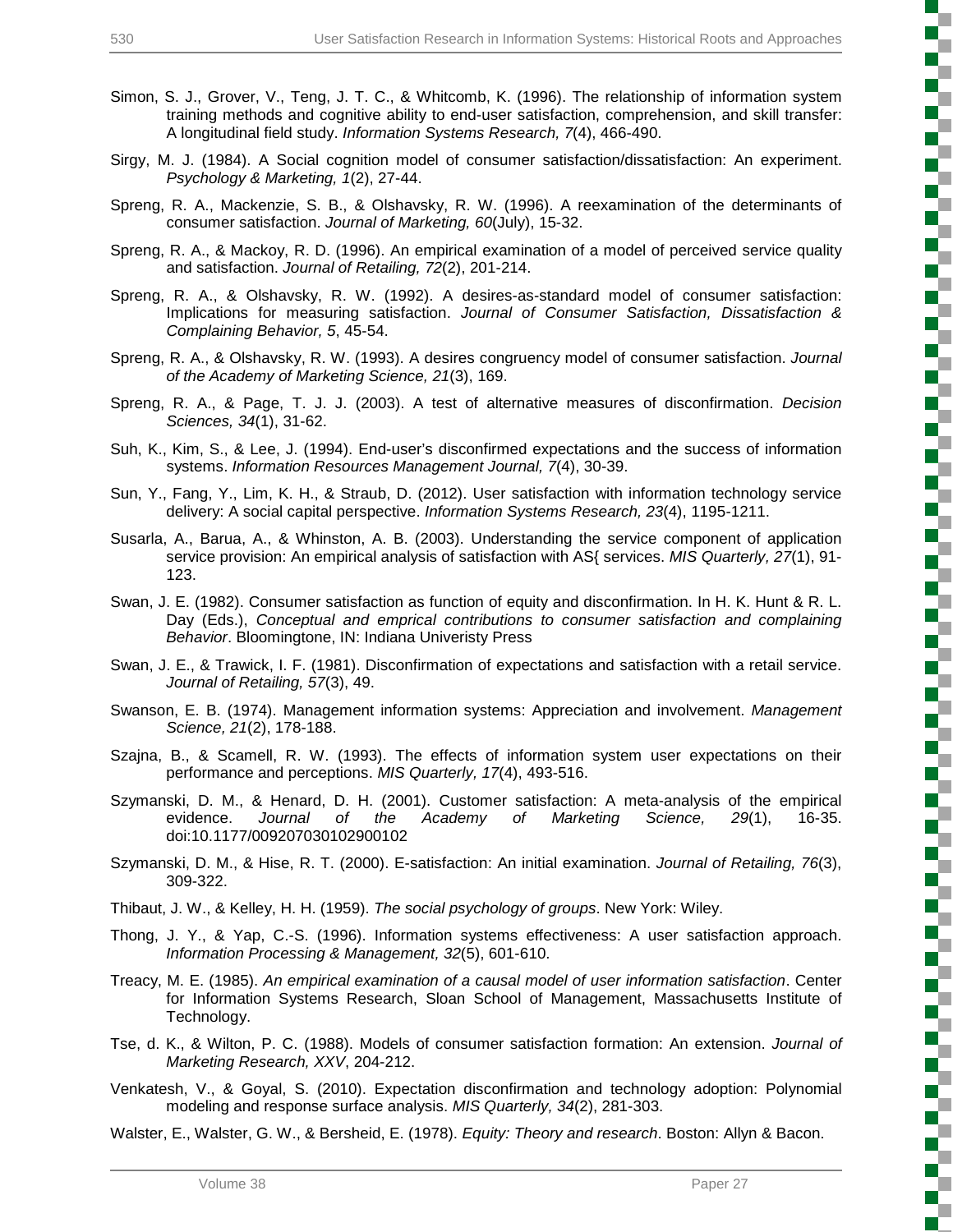- Weaver, D., & Brickman, P. (1974). Expectancy, feedback, and disconfirmation as independent factors in outcome satisfaction. *Journal of Personality and Social Psychology, 30*(3), 420-428.
- Westbrook, R. A. (1987). Product/consumption-based affective responses and postpurchase processes. *Journal of Marketing Research, XXIV*(August), 258-270.
- Westbrook, R. A., & Oliver, R. L. (1991). The dimensionality of consumption emotion patterns and consumer satisfaction. *Journal of Consumer Research, 18*(1), 84-91.
- Westbrook, R. A., & Reilly, M. D. (1983). Value-percept disparity: An alternative to the disconfirmation of expectations theory of consumer satisfaction. In K. B. Monroe (Ed.), *Advances in consumer research* (Vol. 10, pp. 256-261). Ann Arbor, MI: Association for Consumer Research.
- Westlund, A. H., Cassel, C. M., Eklöf, J., & Hackl, P. (2001). Structural analysis and measurement of customer perceptions, assuming measurement and specifications errors. *Total Quality Management, 12*(7), 873-881. doi:10.1080/09544120120095990
- Wixom, B. H., & Todd, P. A. (2005). A theoretical integration of user satisfaction and technology acceptance. *Information Systems Research, 16*(1), 85-102.
- Woodruff, R. B., Cadotte, E. R., & Jenkins, R. L. (1983). Modeling consumer satisfaction processes using experience-based norms. *Journal of Marketing Research (JMR), 20*(3), 296-304.
- Woodside, A. G., Frey, L. L., & Daly, R. T. (1989). Linking service quality, customer satisfaction, and behavioral intention. *Journal of Health Care Marketing, 9*(4), 5-17.
- Xu, D. J., Benbasat, I., & Cenfeteli, R. (2013). Integrating service qality with system and information quality: An empirical test in the e-service context. *MIS Quarterly, 37*(3).
- Yi, Y. (1989). *A critical review of consumer satisfaction* (working paper). Ross School of Business, University of Michigan.
- Zviran, M., & Erlich, Z. (2003). Measuring IS user satisfaction: Review and implications. *Communications of the Association for Information Systems, 12*(1), 81-103.